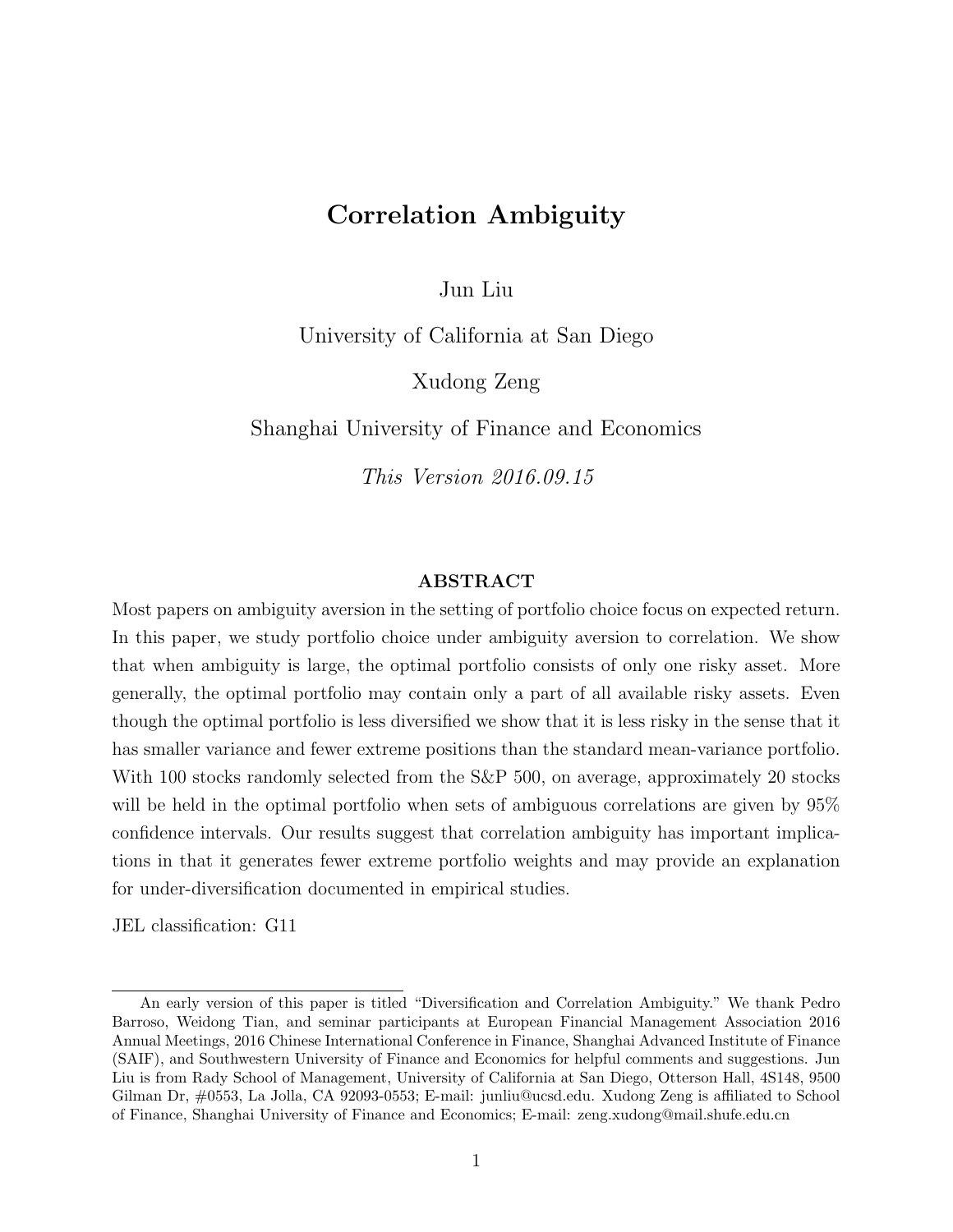# Correlation Ambiguity

In the portfolio choice framework, there are three possible sources of parameter uncertainty: expected return, volatility, and correlation. Because the value function depends on expected return and volatility through the Sharpe ratio, volatility ambiguity is mathematically equivalent to expected return ambiguity. Most previous studies focus on aversion to ambiguous expected return. In this paper, we study correlation ambiguity.

Correlation takes the central role in diversification of portfolio. It is also a major factor when one decides to add a risky asset into an existing portfolio. Low correlation between traditional assets and alternative assets, or emerging market assets is often cited as the reason for including them in portfolios. However, correlations are difficult to estimate accurately, for example, [Jagannathan and Ma](#page-35-0) [\(2003\)](#page-35-0) note that covariances (and correlations) are imprecisely estimated particularly when the number of assets is large. Thus, it is important to study the effect of correlation ambiguity.

We find that under correlation ambiguity optimal portfolios may contain only one risky asset. We call this anti-diversification<sup>[1](#page-1-0)</sup>. Intuitively, when correlations are totally ambiguous, an optimal portfolio for an ambiguity averse agent should be insensitive to correlations. Only portfolios that consist solely of one asset are insensitive to correlations; hence the optimal strategy for the agent with ambiguity aversion is to hold the asset that has the greatest Sharpe ratio.

When correlations are not completely ambiguous, that is, when correlations can take values in strict subsets of  $[-1, 1]$ , we have under-diversification in the sense that the optimal portfolio does not contain all risky assets.

We find that the optimal portfolio under correlation ambiguity tends to exclude those assets with large correlations. The rationale is as follows. Investors with ambiguity aversion choose the worst scenario and thus minimize the value function over all feasible correlations.

<span id="page-1-0"></span><sup>&</sup>lt;sup>1</sup>[Goldman](#page-35-1) [\(1979\)](#page-35-1) coins this term for holding one risky asset in the optimal portfolio.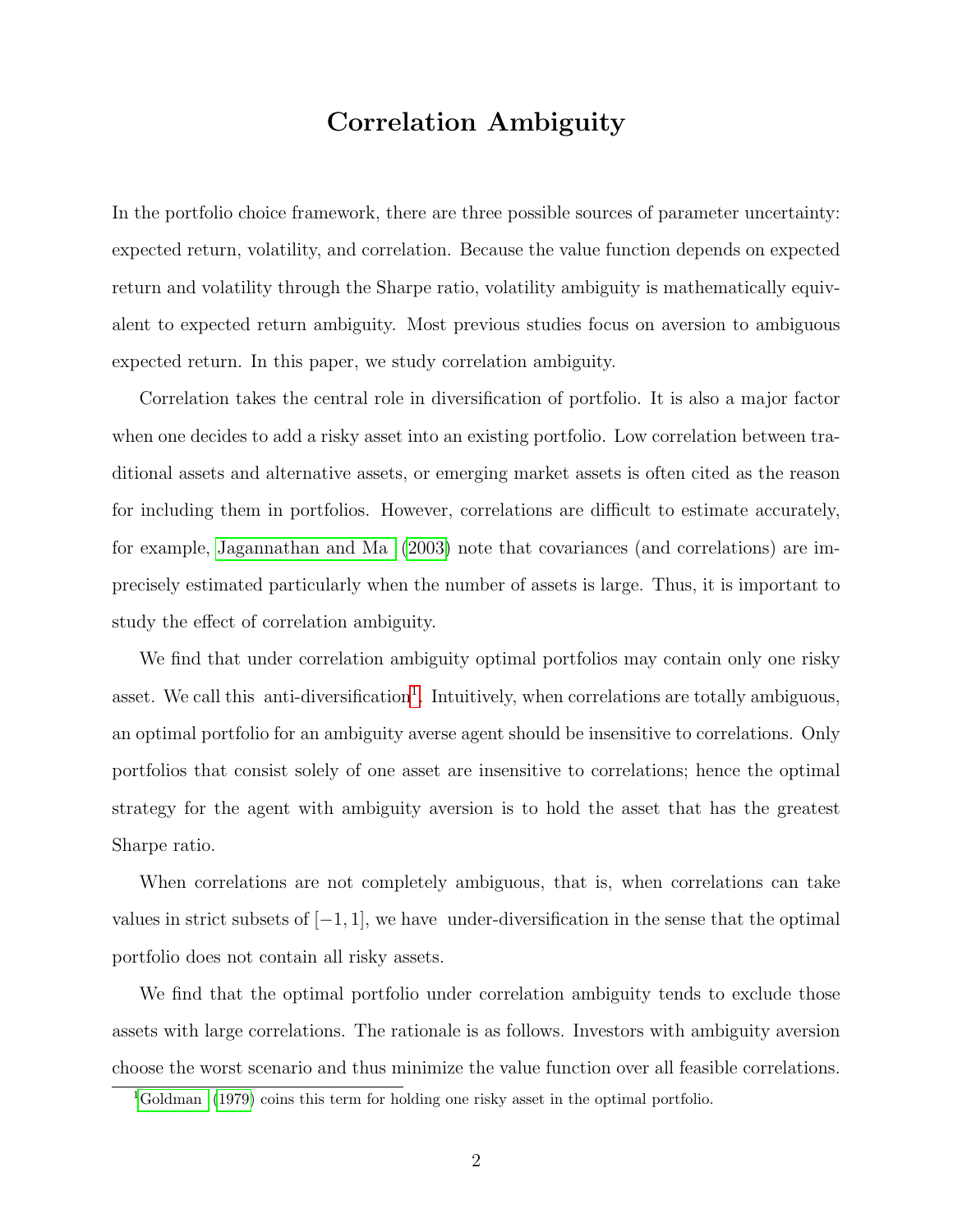Because high correlations lead to high value functions, the optimal portfolio generally does not contain assets with large correlations. As a result, there are fewer extreme positions (portfolio weights of large magnitude) compared to mean-variance portfolios. Extreme positions are considered to be a major reason that causing poor out-of-sample performance of mean-variance portfolios. The aversion to correlation ambiguity can reduce extreme positions, and hence, may improve performance of optimal portfolios under correlation ambiguity.

Anti-diversification or under-diversification implies that optimal portfolios are less diversified and less "balanced". Furthermore, the optimal portfolio has fewer risk free assets than the standard mean-variance portfolio. Thus one may be tempted to conclude that the optimal portfolio is riskier. In fact, we show that the optimal portfolio is less risky in the sense that it has less variance.

In our calibration exercises, the number of risky assets in the optimal portfolio is substantially smaller than the total number of available risky assets. Given 100 randomly-selected U.S. stocks with ambiguous sets being 95% confidence intervals of correlation estimations, the optimal portfolio has approximately 20 stocks. As the degree of correlation ambiguity increases, stocks with a lower Sharpe ratio will tend to be omitted from the optimal portfolio until only the one with the greatest Sharpe ratio remains. In contrast, without ambiguity aversion all 100 stocks are held under the mean-variance framework.

One of the most important insights of modern finance theory is diversification in that the optimal portfolio should contain all available risky assets. Pioneering work of [Markowitz](#page-36-0) [\(1952\)](#page-36-0), [Tobin](#page-36-1) [\(1958\)](#page-36-1), and [Samuelson](#page-36-2) [\(1967\)](#page-36-2) shows that non-positive correlation of asset returns yields an incentive to diversify. [MacMinn](#page-35-2) [\(1984\)](#page-35-2) further shows that there will still be an incentive to diversify two risky assets with positive correlation to preserve the same mean income and reduce riskiness of portfolio income. This is true for Markowitz's static portfolio choice theory and Merton's dynamic portfolio choice theory. In this paper, we show that under correlation ambiguity there is an incentive to concentrate a portion of available risky assets. In other words, diversification is not optimal in the presence of correlation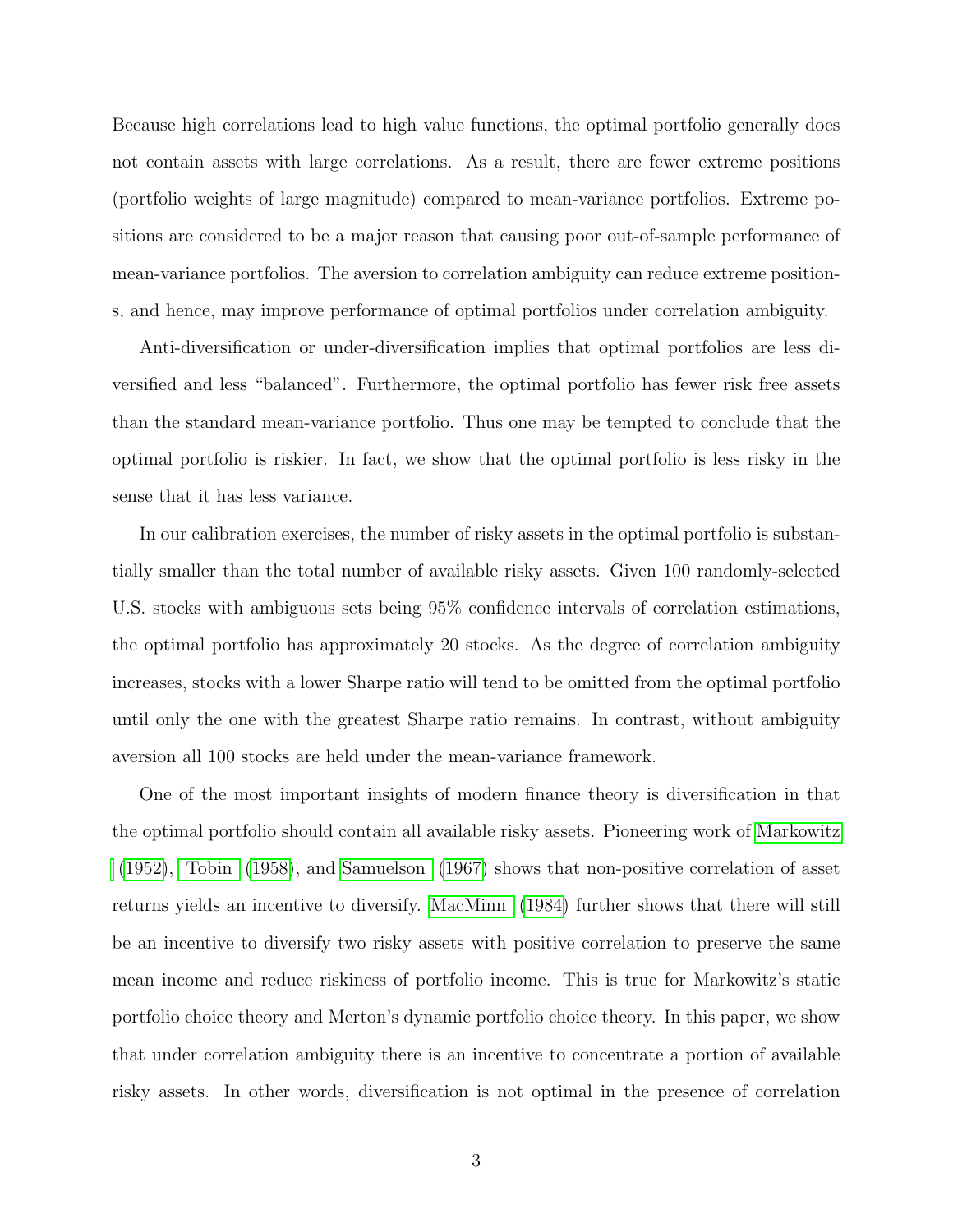ambiguity.

Correlation ambiguity and expected return ambiguity have different features. For example, if the expected return ambiguity level is large, no risky asset is held [\(Boyle, Garlappi,](#page-34-0) [Uppal and Wang](#page-34-0) [\(2012\)](#page-34-0)). In contrast, if correlation ambiguity is large, one and only one asset is held.

[Uppal and Wang](#page-36-3) [\(2003\)](#page-36-3) show that expected return ambiguity can cause biased positions relative to the standard mean-variance portfolio. [Guidlin and Liu](#page-35-3) [\(2014\)](#page-35-3) examine asset allocation decisions under smooth ambiguity aversion. They find that ambiguity aversion can generate a strong home bias. [Izhakian](#page-35-4) [\(2012\)](#page-35-4) suggests that holding a fully diversified portfolio is not necessarily optimal in a framework of ambiguity.

As in the literature, we interchange the terms *ambiguity* and *uncertainty*. Both terms are different than risk, which has known probability. We refer to [Knight](#page-35-5) [\(1921\)](#page-35-5), [Ellsberg](#page-34-1) [\(1961\)](#page-34-1), [Maehout](#page-36-4) [\(2004\)](#page-36-4) and [Hansen and Sargent](#page-35-6) [\(2001\)](#page-35-6) for more discussion on ambiguity.

The paper is organized as follows. In Section I, we formulate the framework of portfolio choice with an aversion to correlation ambiguity. In Section II, we study a case of two risky assets. In Section III we study the general case of  $N$  risky assets. We disclose conditions under which a risky asset is not included in the optimal portfolio, and investigate features of the optimal portfolio. In Section IV, we study a specific case (anti-diversification). In Section V, we report results regarding empirical calibration. Our conclusions are presented in Section VI. Proofs for certain propositions and a note are in the Appendix.

## I. Model Formulation

In this section, we present formulation of portfolio choice under correlation ambiguity.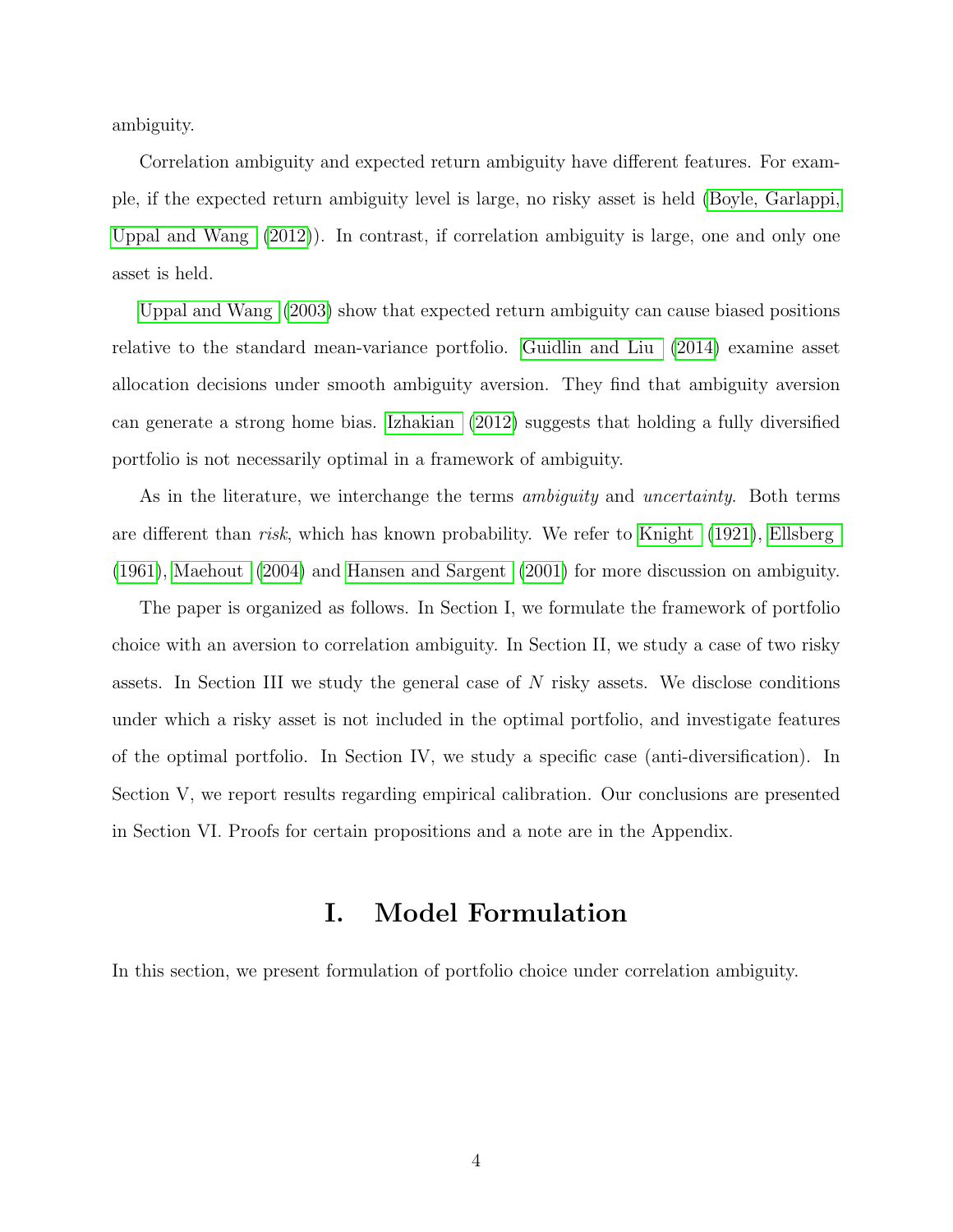#### A. Objective Function

We assume that there is a risk free asset with a constant return  $r_f$ , and there are N risky assets with random returns  $r_1, ..., r_N$ . Let  $\mu = (\mu_1, ..., \mu_N)^\top$  denote the expected excess return vector of risky assets, where the convention  $\top$  denotes the transpose, and let  $\Sigma$  denote the variance-covariance matrix of excess returns. Let  $\phi_n$ ,  $n = 1, ..., N$ , denote the dollar amount that is invested in risky asset n and denote the portfolio by  $\phi = (\phi_1, ..., \phi_N)^\top$ . We consider the following objective

<span id="page-4-0"></span>
$$
\max_{\phi} \mu^{\top} \phi - \frac{A}{2} \phi^{\top} \Sigma \phi,
$$
\n(1)

where A is the absolute risk aversion coefficient. This objective function can be justified as the utility equivalent of an expected utility with normally distributed returns and a constant absolute risk aversion utility function.

The optimal portfolio without ambiguity of  $\mu$  and  $\Sigma$  is the solution to the optimization problem [\(1\)](#page-4-0) given by

$$
\phi^* = \frac{1}{A} \Sigma^{-1} \mu.
$$

Let  $\sigma_n$  denote the standard deviation of excess return n,  $n = 1, ..., N$  and let  $\sigma$  be the diagonal matrix with diagonal entries  $\sigma_1, ..., \sigma_N$  in order. Let  $\rho = (\rho_{ij})_{1 \le i,j \le N}$  be the correlation matrix of the excess returns, where  $\rho_{ij} = 1$  if  $i = j$ , and  $\rho_{ij}$  is the correlation of risky asset i and risky asset j if  $i \neq j$ . Define  $s = (s_1, ..., s_N)^\top$ , where  $s_n = \mu_n/\sigma_n$  is the Sharpe ratio of risky asset n. Without loss of generality, we assume that  $\Sigma$  is non-singular.

By the change of variable  $\psi = \sigma \phi$ , the objective problem [\(1\)](#page-4-0) can be re-written as

<span id="page-4-1"></span>
$$
\max_{\psi} s^{\top} \psi - \frac{A}{2} \psi^{\top} \rho \psi.
$$
 (2)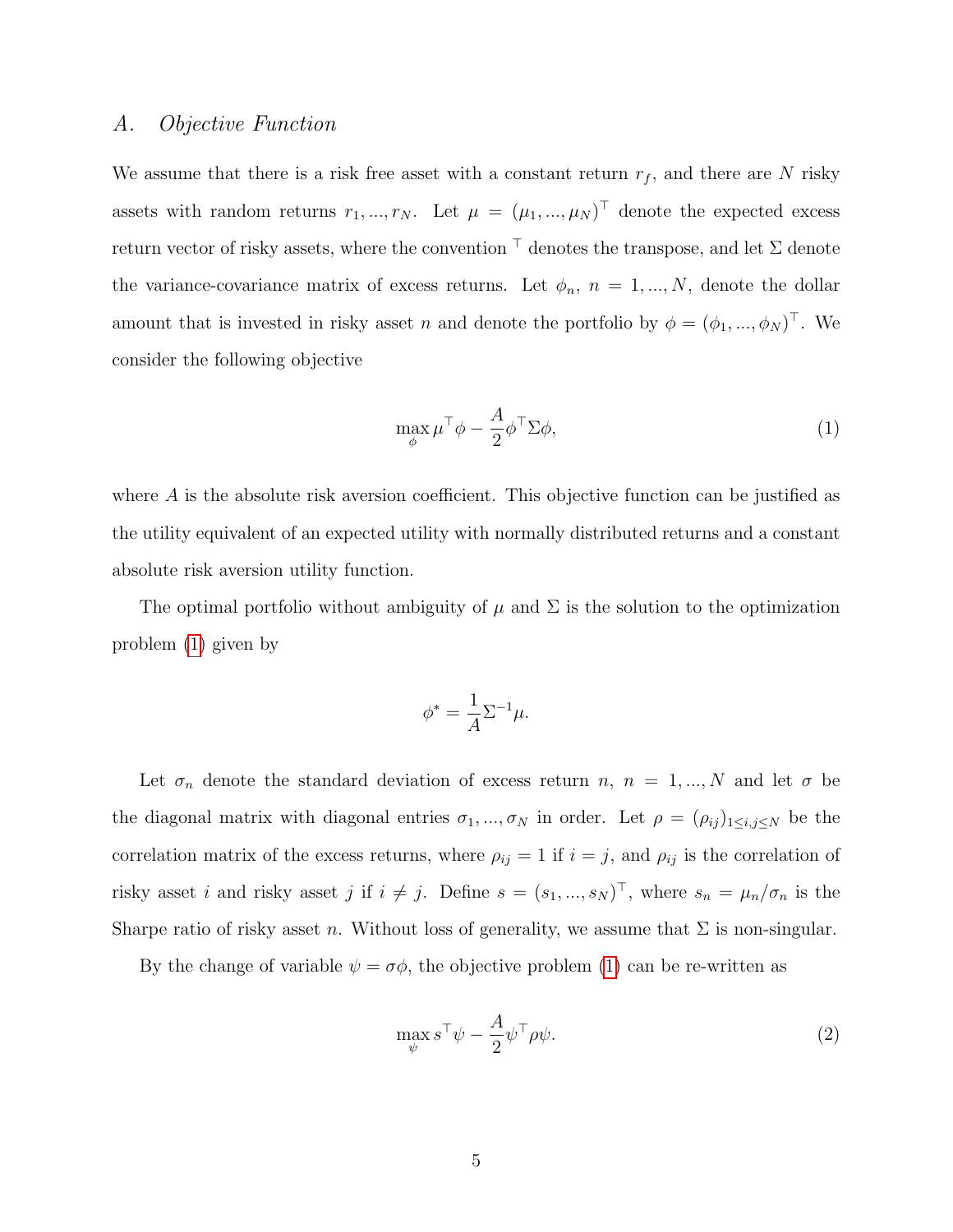The optimal solution to [\(2\)](#page-4-1) is  $\psi^* = \frac{1}{4}$  $\frac{1}{4}\rho^{-1}s$  and the optimal portfolio  $\phi^*$  is re-represented by

$$
\phi^* = \sigma^{-1} \psi^* = \frac{1}{A} \sigma^{-1} \rho^{-1} s.
$$

The value function is then obtained by substituting the optimal portfolio into [\(1\)](#page-4-0) and is given by

$$
V = \frac{1}{2A} s^\top \rho^{-1} s.
$$

Hence the value function depends on two sets of parameters:  $\rho$  and s. While previous studies focus on s (mostly on  $\mu$ ), this paper investigates the role of  $\rho$  in portfolio choice when parameters are ambiguous. From the above expressions, volatility ambiguity can be treated the same as expected return ambiguity or Sharpe ratio ambiguity. However, correlation ambiguity is different from Sharpe ratio ambiguity.

As studied in [Gilboa and Schmeidler](#page-34-2) [\(1989\)](#page-34-2) or [Garlappi, Uppal, and Wang](#page-34-3) [\(2007\)](#page-34-3), an agent with ambiguity aversion takes the following max-min objective, where minimization reflects the agent's aversion to ambiguity.

<span id="page-5-0"></span>
$$
J = \max_{\phi} \min_{\rho} \mu^{\top} \phi - \frac{A}{2} \phi^{\top} \Sigma \phi.
$$

By applying a version of the minimax theorem (see Theorem 37.3, [Rockafellar](#page-36-5) [\(1970\)](#page-36-5) and more discussion in Appendix C of this paper), we can change the order of maximization and minimization and obtain the following objective.

$$
J = \max_{\phi} \min_{\rho} \mu^{\top} \phi - \frac{A}{2} \phi^{\top} \Sigma \phi = \min_{\rho} \max_{\phi} \mu^{\top} \phi - \frac{A}{2} \phi^{\top} \Sigma \phi.
$$
 (3)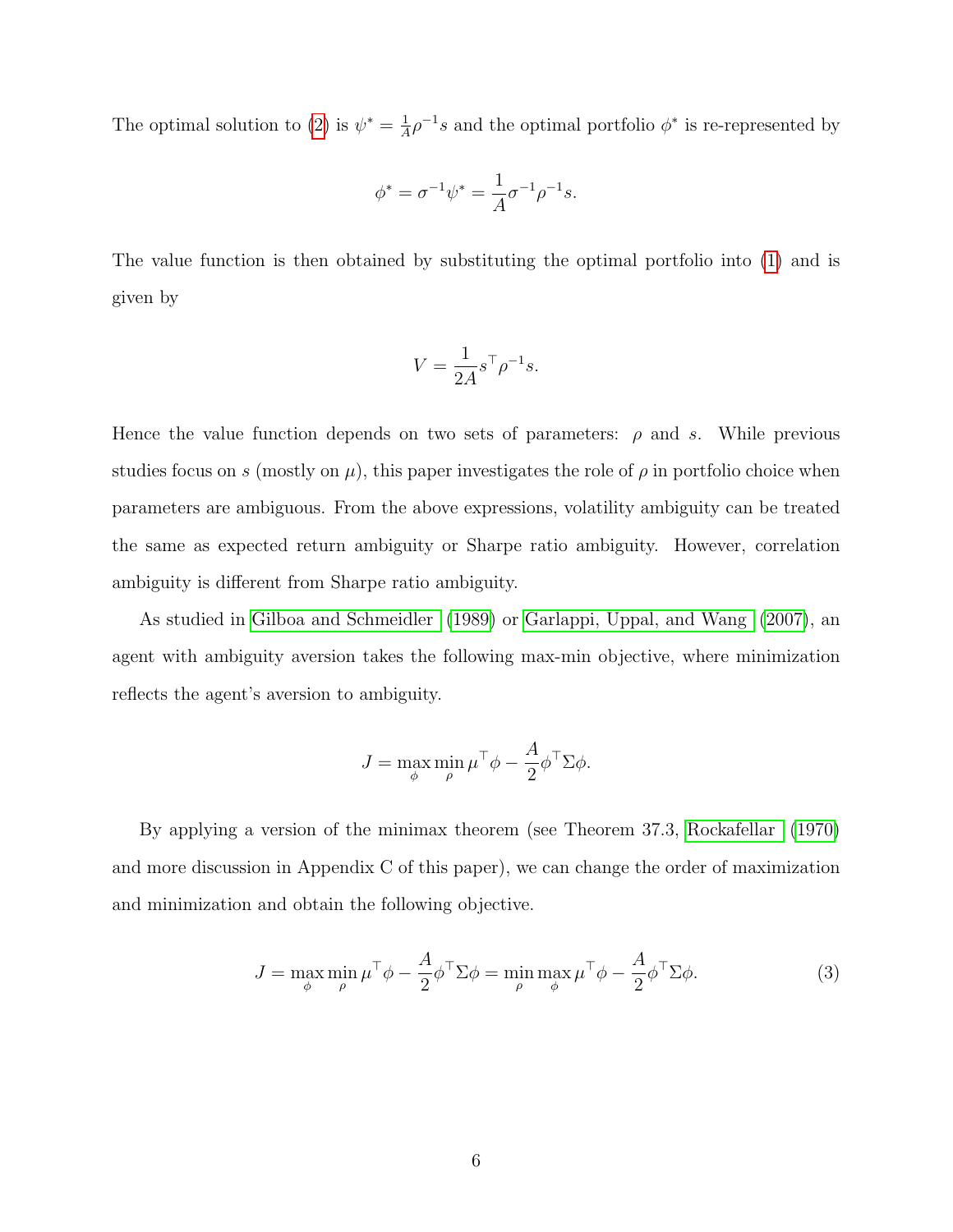Then we can obtain

$$
J = \min_{\rho} \frac{1}{2A} s^{\top} \rho^{-1} s.
$$

where  $s^{\top} \rho^{-1} s$  is the sum of squared Sharpe ratios of independent risk, as we will show later.

#### B. Ambiguous Set

We need to specify ambiguous sets in which the minimization in [\(3\)](#page-5-0) is implemented. It is standard to use confidence intervals as ambiguous sets in the case of expected return ambiguity. We will also use confidence intervals as ambiguity sets of correlations in this paper. However, most of our results do not rely on this specification.

We obtain confidence intervals for point estimations of correlations by a standard method in statistics. Let  $R_p = \frac{\sum_{i=1}^n (X_i - \bar{X})(Y_i - \bar{Y})}{\sqrt{\sum_{i=1}^n (Y_i - \bar{X})^2} (Y_i - \bar{Y})^2}$  $\frac{\sum_{i=1}(X_i-X)(Y_i-Y)}{\sum_{i=1}^n (X_i-\bar{X})^2(Y_i-\bar{Y})^2}$  for a paired sample  $(X_1, Y_1), ..., (X_n, Y_n)$ , with sample mean  $(\bar{X}, \bar{Y})$ . The Fisher transform  $F(R_p) = \frac{1}{2} \ln(\frac{1+R_p}{1-R_p})$  is approximately normally distributed with mean  $\frac{1}{2} \ln(\frac{1+p}{1-p})$  and variance  $\frac{1}{n-3}$ , where p is the population correlation. The confidence bounds are based on the asymptotic normal distribution. These bounds are accurate for large samples when variables have a multivariate normal distribution.

It is well-known that correlations satisfy constraints  $|\rho_{ij}| \leq 1$ . When  $N \geq 3$ , there are additional constraints on  $\{\rho_{ij}\}_{i\leq j}$  due to the requirement that  $\rho$  must be positive definite. For example,  $N = 3$ , the three pairs of correlation coefficients must satisfy

<span id="page-6-0"></span>
$$
\rho_{12}^2 + \rho_{13}^2 + \rho_{23}^2 - 2\rho_{12}\rho_{13}\rho_{23} < 1. \tag{4}
$$

When confidence intervals are sufficiently small,  $\rho_{ij}$ ,  $1 \leq i < j \leq N$ , inside the confidence intervals should satisfy the constraints. When confidence intervals are large, only those  $\rho_{ij}$ 's that satisfy positive definite constraints are chosen from the intervals. Such  $\{\rho_{ij}\}'$ 's will be referred to as admissible. One can also specify ambiguous sets of correlations by an elliptical set or a sphere  $\sum_{i \le j} |\rho_{ij} - \hat{\rho}_{ij}|^2 < \delta$ , where  $\hat{\rho}_{ij}$  are estimations. Our general results hold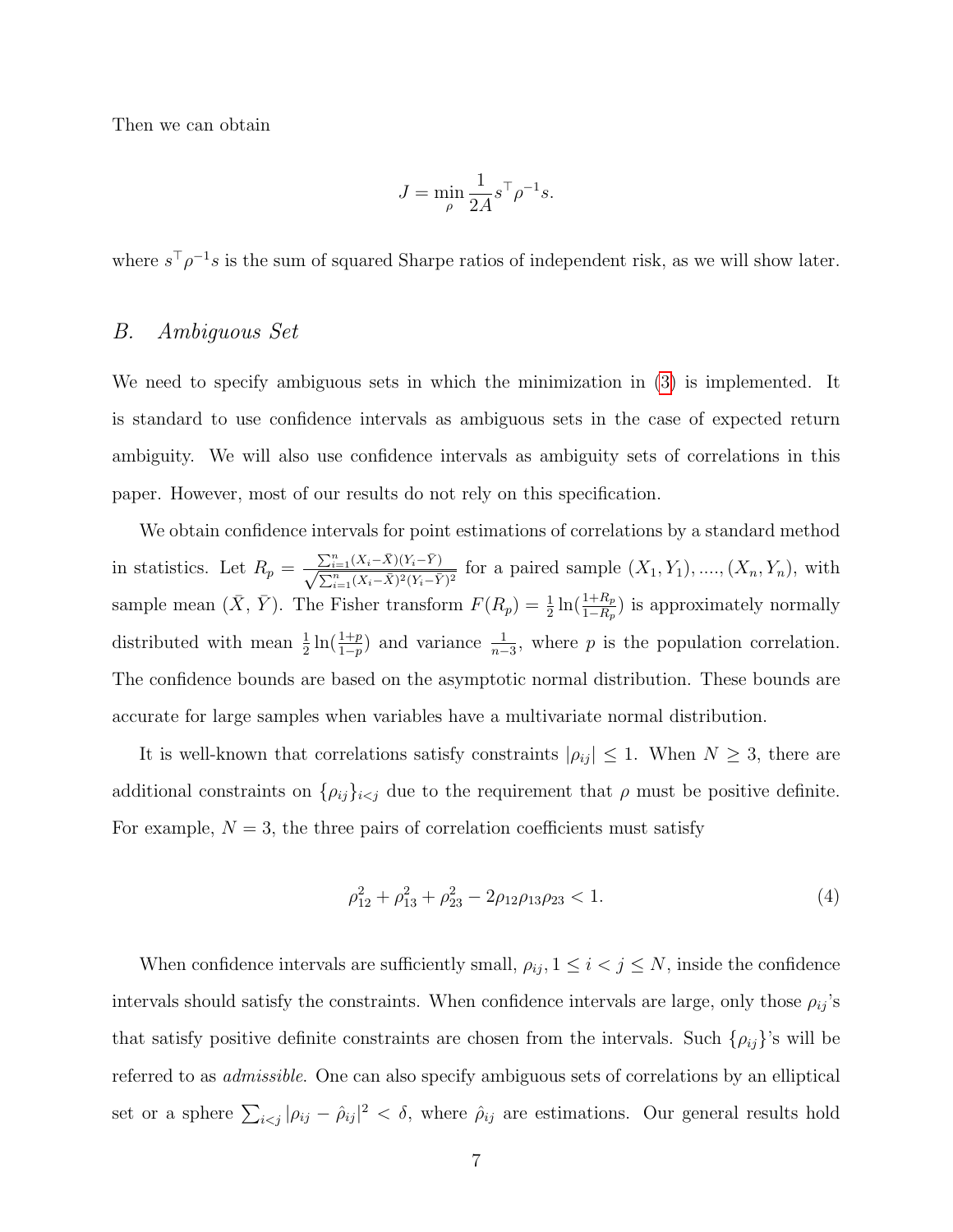true for this setting. For our theoretical results, the optimal  $\rho$  satisfies these constraints. When we solve the optimization problem numerically, we use an algorithm under which the positive definite constraint is always binding.

Our formulation is based on a mean-variance static portfolio choice framework. Assuming constant expected returns and variance-covariance matrix, our results also apply to Merton's dynamic portfolio choice framework.

Note that expected return ambiguity and volatility ambiguity can be treated the same as Sharpe ratio ambiguity, because

$$
\mu^{\top} \phi - \frac{A}{2} \phi^{\top} \Sigma \phi = s^{\top} \psi - \frac{A}{2} \psi^{\top} \rho \psi.
$$

The expected return ambiguity has been studied extensively in the literature. In an Internet appendix, we derive general results on Sharpe ratio ambiguity that are extensions of existing literature. In the remainder of this paper, we focus on correlation ambiguity, which is different from Sharpe ratio ambiguity.

## II. Two Risky Assets

When there are two risky assets  $(N = 2)$ , the optimal portfolio with aversion to correlation ambiguity can be solved in closed form. This case is interesting in itself; it relates to the situation where an investor considers inclusion of a new risky asset in an existing portfolio. The proposition below shows that the agent with ambiguity aversion may hold only one of two risky assets.

<span id="page-7-0"></span>PROPOSITION 1: Assume  $s_1 > s_2 \geq 0$ . If correlation is completely ambiguous, that is, the ambiguous set of the correlation  $\rho_{12}$  is  $[-1, 1]$ , the agent will only hold asset 1.

Proof. When  $N = 2$ ,

$$
s^{\top} \rho^{-1} s = s_1^2 + \frac{(s_2 - \rho_{12} s_1)^2}{(1 - \rho_{12}^2)}.
$$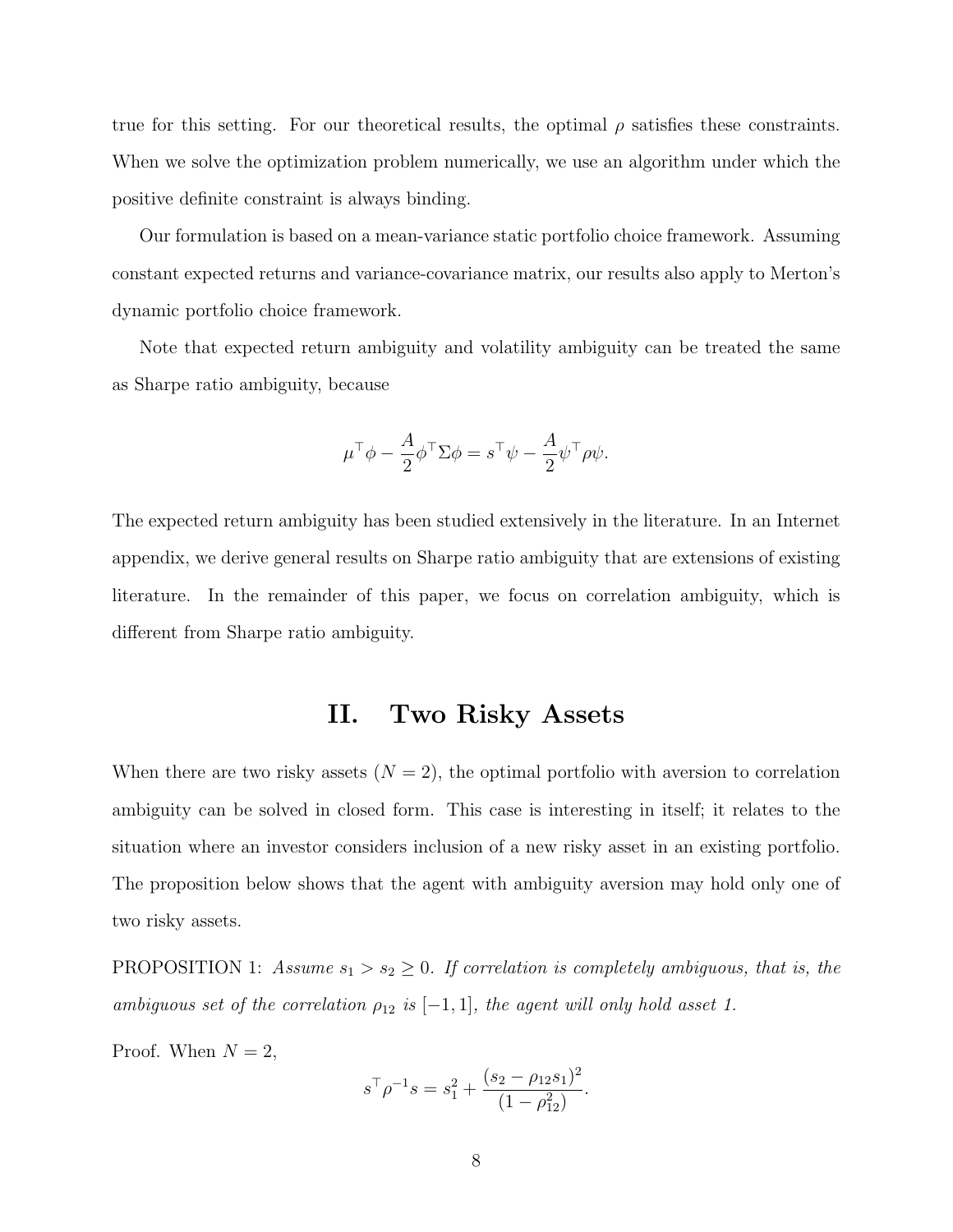It follows that

$$
\min_{\rho} \frac{1}{2A} s^{\top} \rho^{-1} s = \min_{\rho} \frac{1}{2A} \left( s_1^2 + \frac{(s_2 - \rho_{12} s_1)^2}{(1 - \rho_{12}^2)} \right),
$$

where the first term in the bracket is the squared Sharpe ratio of asset 1, the second term is the squared Sharpe ratio of a portfolio given by  $(-\frac{\sigma_2}{\sigma_1})$  $\frac{\sigma_2}{\sigma_1}\rho_{12}, 1)$ <sup>T</sup>. Note that asset 1 and the portfolio are uncorrelated.

The first order condition of the above minimization problem leads to  $\rho_{12}^* = s_2/s_1 \in [0,1],$ given that the range of  $\rho_{12}$  is  $[-1, 1]$ , and  $s_1 > s_2 \geq 0$ . Then the optimal portfolio is

$$
\phi^* = \frac{1}{A}\sigma^{-1}(\rho^*)^{-1}s = \frac{1}{A}(\frac{s_1}{\sigma_1}, 0)^\top.
$$
\n(5)

Note that the second component is exactly zero, and thus we have anti-diversification.  $\Box$ 

When the correlation is completely ambiguous, an ambiguity averse agent will hold a portfolio that is insensitive to correlation.[2](#page-8-0) Such portfolios are portfolios with only one risky asset. When there are two risky assets, there are two such portfolios. The one with a higher Sharpe ratio will be chosen.

The above result can be intuitively understood in the following way. Suppose that the risky asset returns are given by

$$
r_1 = r_f + \mu_1 + \sigma_1 \epsilon_1,
$$
  

$$
r_2 = r_f + \mu_2 + \sigma_2 \epsilon_2,
$$

<span id="page-8-0"></span>where  $\epsilon_1, \epsilon_2$  are two sources of shocks with correlation  $\rho_{12}$ . For a given correlation  $\rho_{12}$ , we <sup>2</sup>We thank Michael Brennan for pointing this out to us.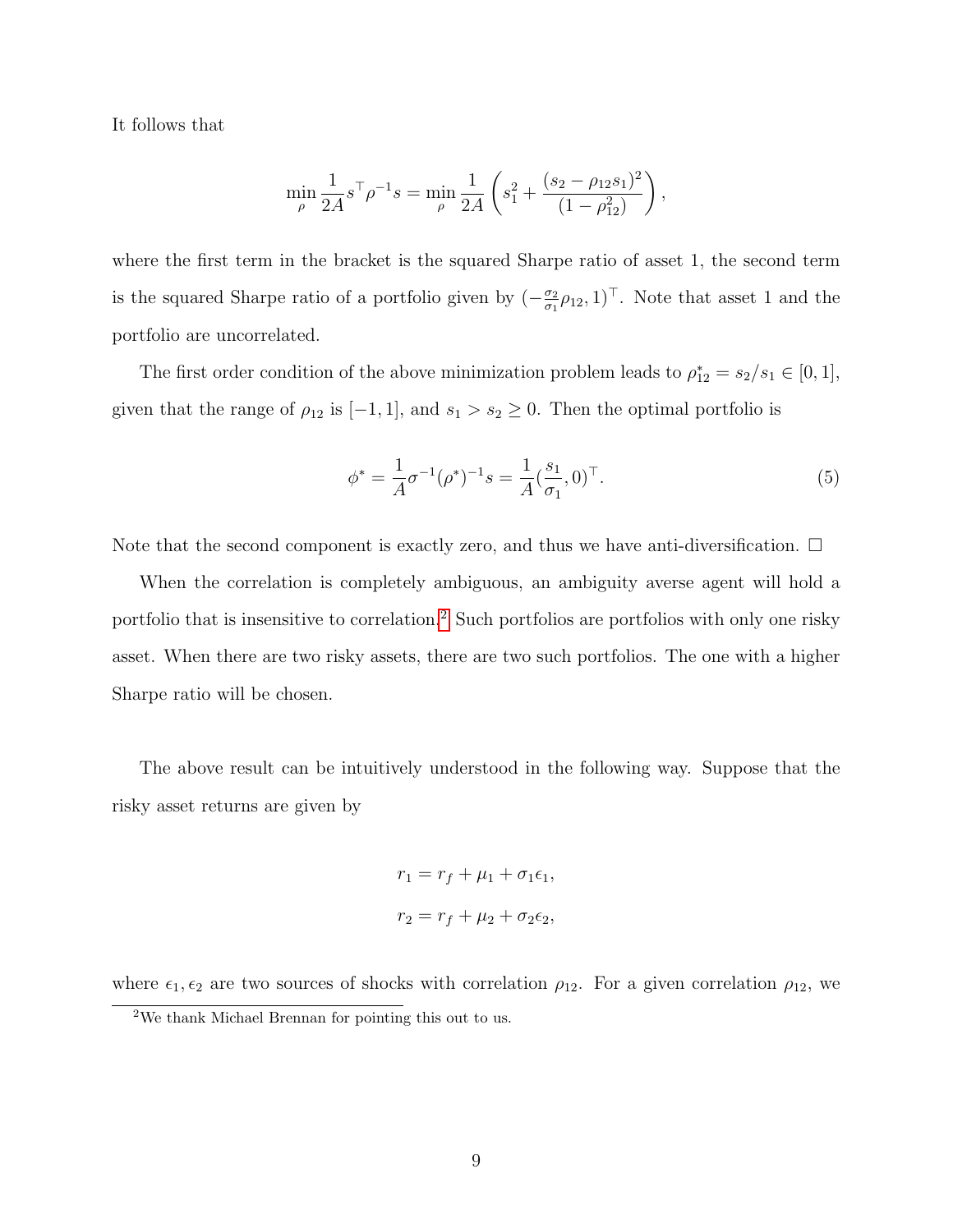can decompose the returns as follows

$$
r_1 = r_f + \mu_1 + \sigma_1 \epsilon_1,
$$
  
\n
$$
r_2 = r_f + \mu_2 + \sigma_2 (\rho_{12} \epsilon_1 + \sqrt{1 - \rho_{12}^2} \hat{\epsilon}_2),
$$
\n(6)

where  $\hat{\epsilon}_2$  is a shock independent of  $\epsilon_1$ . Both  $\epsilon_1$  and  $\hat{\epsilon}_2$  are standard normal random variables. Then the return of asset 2 can be expressed as

$$
r_2 = r_f + \beta(\mu_1 + \sigma_1 \epsilon_1) + \alpha + \sqrt{1 - \rho_{12}^2} \sigma_2 \hat{\epsilon}_2.
$$

where  $\beta = \rho_{12} \frac{\sigma_2}{\sigma_1}$  $\frac{\sigma_2}{\sigma_1}$  is the regression (in population) coefficient of return 2 on return 1 and  $\alpha = (\mu_2 - \rho_{12} \frac{\sigma_2}{\sigma_1})$  $\frac{\sigma_2}{\sigma_1}\mu_1$ ).

If  $\alpha = 0$ , there is no compensation for  $\hat{\epsilon}_2$  risk, and return 2 is just return 1 plus a pure noise. In this case,  $\hat{\epsilon}_2$  is similar to an idiosyncratic risk in the market model with  $r_1$  as the market. If  $\alpha \neq 0$ , it is the compensation for  $\hat{\epsilon}_2$ .

The optimal portfolio which solves the optimization problem [\(1\)](#page-4-0) is given by

<span id="page-9-1"></span><span id="page-9-0"></span>
$$
\phi_1^* = \frac{\mu_1}{A\sigma_1^2} - \beta \phi_2^*,
$$
  
\n
$$
\phi_2^* = \frac{\alpha}{A(1 - \rho_{12}^2)\sigma_2^2}.
$$
\n(7)

Hence asset 2 will not be held if and only if  $\alpha = 0$ , which is equivalent to the condition  $\rho_{12} = s_2/s_1$ . Note that without loss of generality, we assume that the two Sharpe ratios are sorted in descending order  $s_1 > s_2 \geq 0$ . So  $0 \leq s_2/s_1 < 1$ .

Given the above optimal portfolio  $\phi^* = (\phi_1^*, \phi_2^*)^\top$ , the value function in the optimization problem [\(3\)](#page-5-0) is

$$
J = \min_{\rho} \mu^{\top} \phi^* - \frac{A}{2} (\phi^*)^{\top} \Sigma \phi^* = \min_{\rho} \frac{1}{2A} (\frac{\mu_1^2}{\sigma_1^2} + \frac{\alpha^2}{(1 - \rho_{12}^2)\sigma_2^2}) = \min_{\rho} \frac{1}{2A} (s_1^2 + \frac{(s_2 - \rho_{12}s_1)^2}{(1 - \rho_{12}^2)}).
$$
\n(8)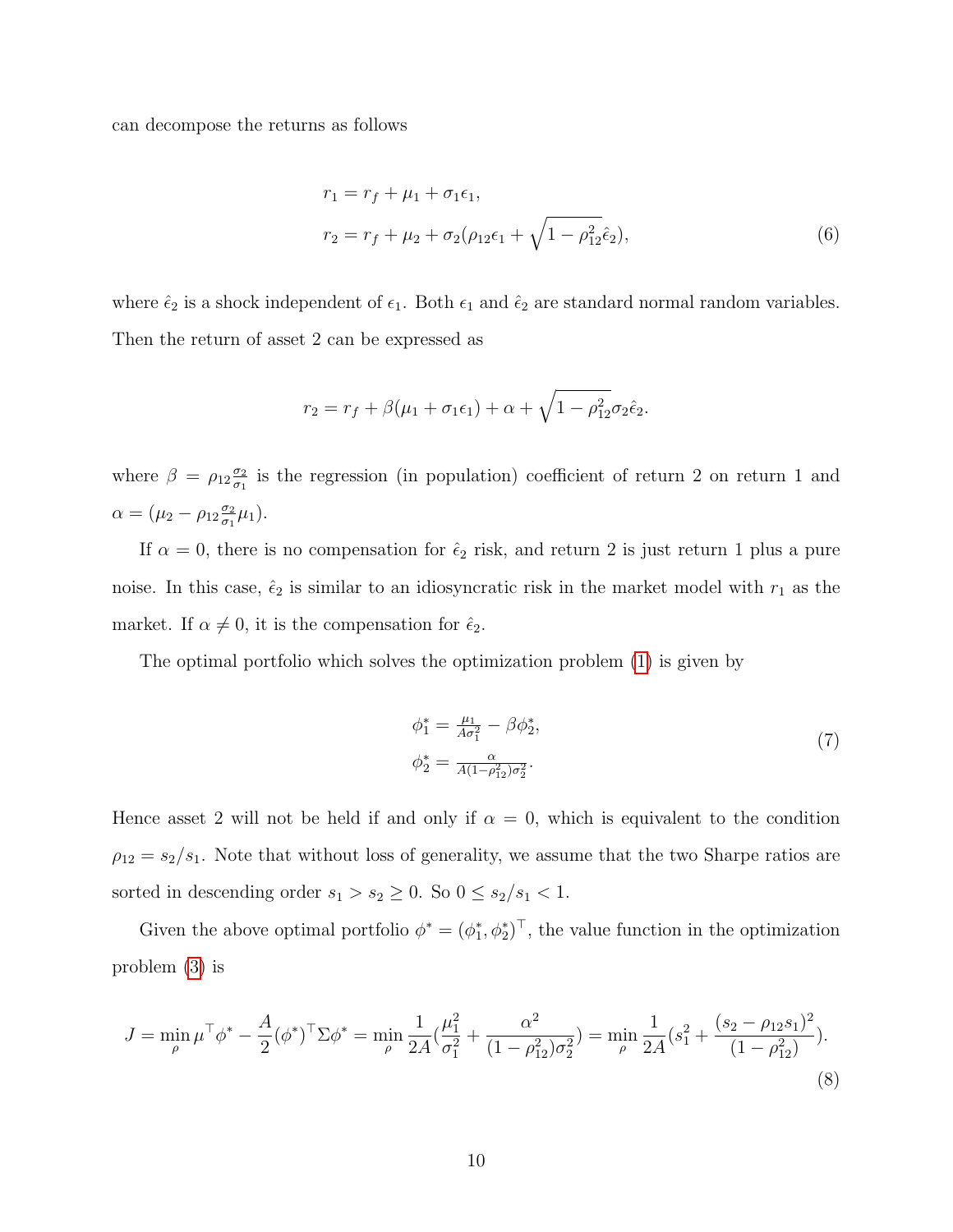Therefore, the value function is determined by the sum of squared Sharpe ratios of independent risks. In the above decomposition, the independent risks are  $\epsilon_1$  and  $\hat{\epsilon}_2$ , with Sharpe ratios  $s_1$  and  $\sqrt{\alpha^2/(1-\rho_{12}^2)\sigma_2^2} = \sqrt{(s_2-\rho_{12}s_2)^2/(1-\rho_{12}^2)}$  respectively. Such an uncorrelated/independent decomposition will be exploited again in the case of N risky assets.

Note that the value function is non-monotonic in  $\rho_{12}$ . In general,  $\rho_{12} = 1$  is not the worst case. In fact, the utility level is unbounded as  $\rho_{12} \rightarrow 1$  as far as  $s_2 < s_1$ . When  $\rho_{12} = 1$ , the two assets are perfectly substitutable as far as risk is concerned, but asset 1 is preferable when risk-return tradeoff is taken into account because it has a higher Sharpe ratio. Thus the agent views this as an arbitrage opportunity and would take infinite positions (infinite long position on asset 1 and infinite short position on asset  $2$ ).<sup>[3](#page-10-0)</sup>

Proposition [1](#page-7-0) can be extended to the case that the correlation is in a subinterval of  $[-1, 1]$ , that is,  $\rho_{12} \in [\underline{\rho}_{12}, \overline{\rho}_{12}] \subset [-1, 1]$ . For this case, we will see a more general portfolio under correlation ambiguity.

Note that

$$
\frac{\partial}{\partial \rho_{12}}(s_1^2+\frac{(s_2-\rho_{12}s_1)^2}{1-\rho_{12}^2})=2s_1^2\frac{(\frac{s_2}{s_1}-\rho_{12})(-1+\rho_{12}\frac{s_2}{s_1})}{(1-\rho_{12}^2)^2}.
$$

The right hand side is a function of  $\rho_{12}$  and its only root in [−1, 1] is  $s_2/s_1$ . Thus, the function  $(s_1^2+\frac{(s_2-\rho_{12}s_1)^2}{1-\rho_{12}^2})$  $\frac{-\rho_{12}s_1)^2}{1-\rho_{12}^2}$ ) decreases when  $\rho_{12}$  is in  $[-1, s_2/s_1]$  and increases in  $[s_2/s_1, 1]$ . From this property one can determine that  $\rho_{12}^*$  where

$$
\rho_{12}^* = \operatorname{argmin}_{\rho_{12} \in [\underline{\rho}_{12}, \bar{\rho}_{12}]} \frac{1}{2A} \left( s_1^2 + \frac{(s_2 - \rho_{12}s_1)^2}{1 - \rho_{12}^2} \right)
$$

is the correlation coefficient chosen by the ambiguity averse agent as follows:

If  $s_2/s_1$  is in the range of ambiguity, then  $\rho_{12}^* = s_2/s_1$  and only asset 1 will be held. Anti-

<span id="page-10-0"></span><sup>&</sup>lt;sup>3</sup>If further the condition  $s_1 = s_2$  holds along with  $\rho_{12} = 1$ , the two assets are completely substitutable in both risk and risk-return tradeoff. The optimal portfolio is arbitrary as far as it satisfies  $\phi_1^*/\sigma_1 + \phi_2^*/\sigma_2 =$  $s_1/A$ .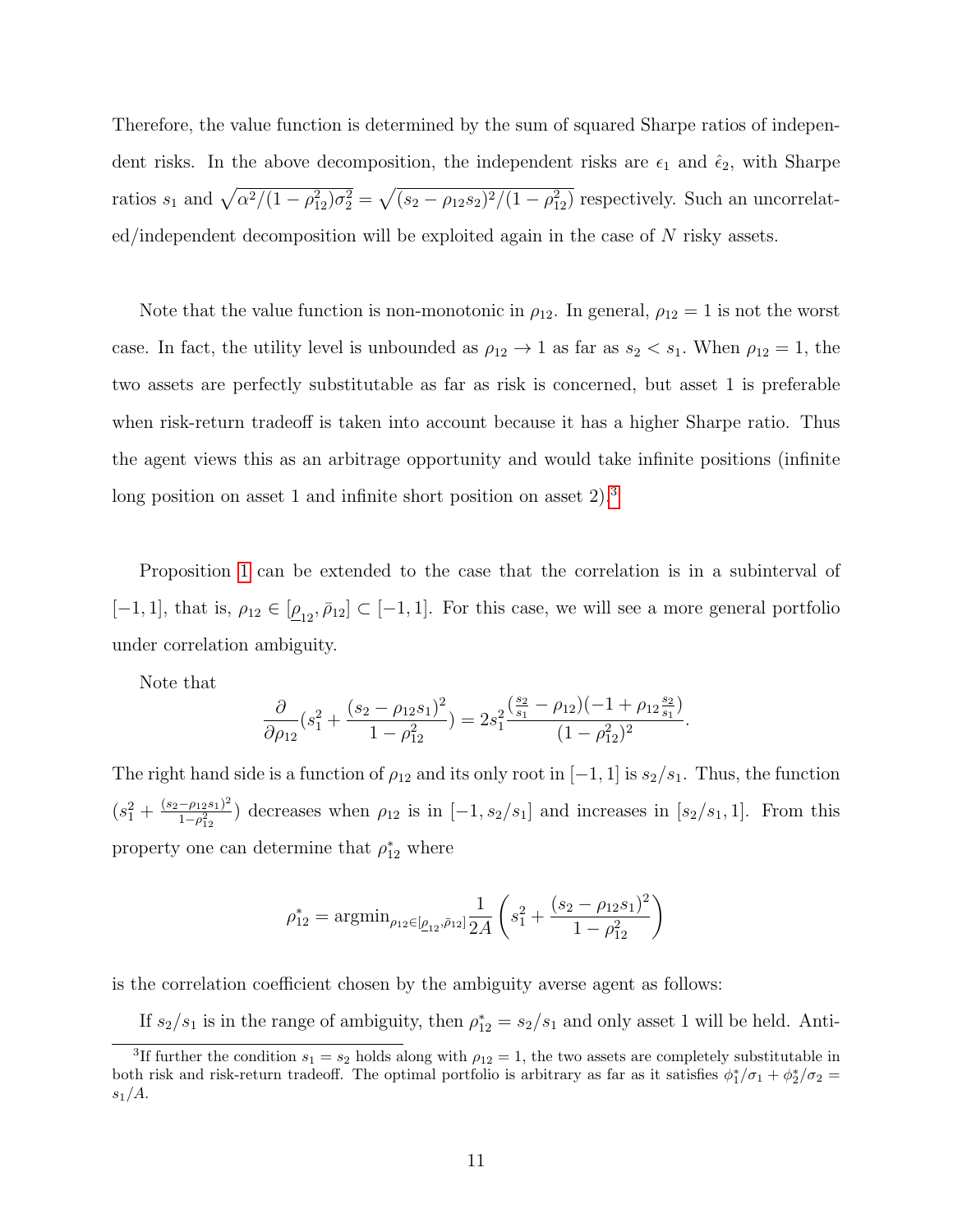diversification occurs. This includes the complete ambiguity of Proposition [1](#page-7-0) as a special case.

If the range of  $\rho_{12}$  is given by  $\bar{\rho}_{12} < s_2/s_1$ , then  $\rho_{12}^* = \bar{\rho}_{12}$  and both assets will be held in long positions .

If the range of  $\rho_{12}$  is given by  $\rho_{12} > s_2/s_1$ , then  $\rho_{12}^* = \rho_{12}$  and both assets will be held. Asset 1 will be held in a long position while asset 2 will be held in a short position.

The above analysis is summarized below as a proposition.

<span id="page-11-0"></span>PROPOSITION 2: Suppose there are only two risky assets. Assume  $s_1 > s_2 \geq 0$ , and  $\rho_{12} \in [\underline{\rho}_{12}, \bar{\rho}_{12}]$  which is a subinterval of  $[-1, 1]$ . Depending on the values of  $\underline{\rho}_{12}$  and  $\bar{\rho}_{12}$ , the optimal portfolio under correlation ambiguity is given by

$$
\phi^* = \begin{cases}\n(\frac{\mu_1}{A\sigma_1^2}, 0)^\top, & \text{if } \underline{\rho}_{12} < \frac{s_2}{s_1} < \bar{\rho}_{12}, \\
\frac{1}{A} \Sigma^{-1} (\bar{\rho}_{12}) \mu, & \text{if } \bar{\rho}_{12} < \frac{s_2}{s_1}, \\
\frac{1}{A} \Sigma^{-1} (\underline{\rho}_{12}) \mu, & \text{if } \underline{\rho}_{12} > \frac{s_2}{s_1},\n\end{cases}
$$
\n(9)

where  $\Sigma^{-1}(\bar{\rho}_{12})$  and  $\Sigma^{-1}(\underline{\rho}_{12})$  are the inverse matrices of  $\Sigma$  with  $\rho_{12}$  replaced by  $\bar{\rho}_{12}$  and  $\underline{\rho}_{12}$ respectively.

We have shown that anti-diversification may occur under correlation ambiguity by Proposition [1](#page-7-0) and Proposition [2.](#page-11-0) We next discuss additional features of the optimal portfolio under correlation ambiguity.

One might expect that aversion to correlation ambiguity leads to an optimal portfolio with more risk free assets than the standard mean-variance portfolio. This is not generally true. The following numerical example illustrates that total allocation of risky assets may increase under ambiguous correlations. Therefore, allocation of risk free assets may be lower under aversion to correlation ambiguity.

Example 1: Suppose  $\mu = (0.3, 0.5)^{\top}, \sigma = diag(0.4, 0.8)$ . Then,  $s = (0.75, 0.625)^{\top}$ . Assume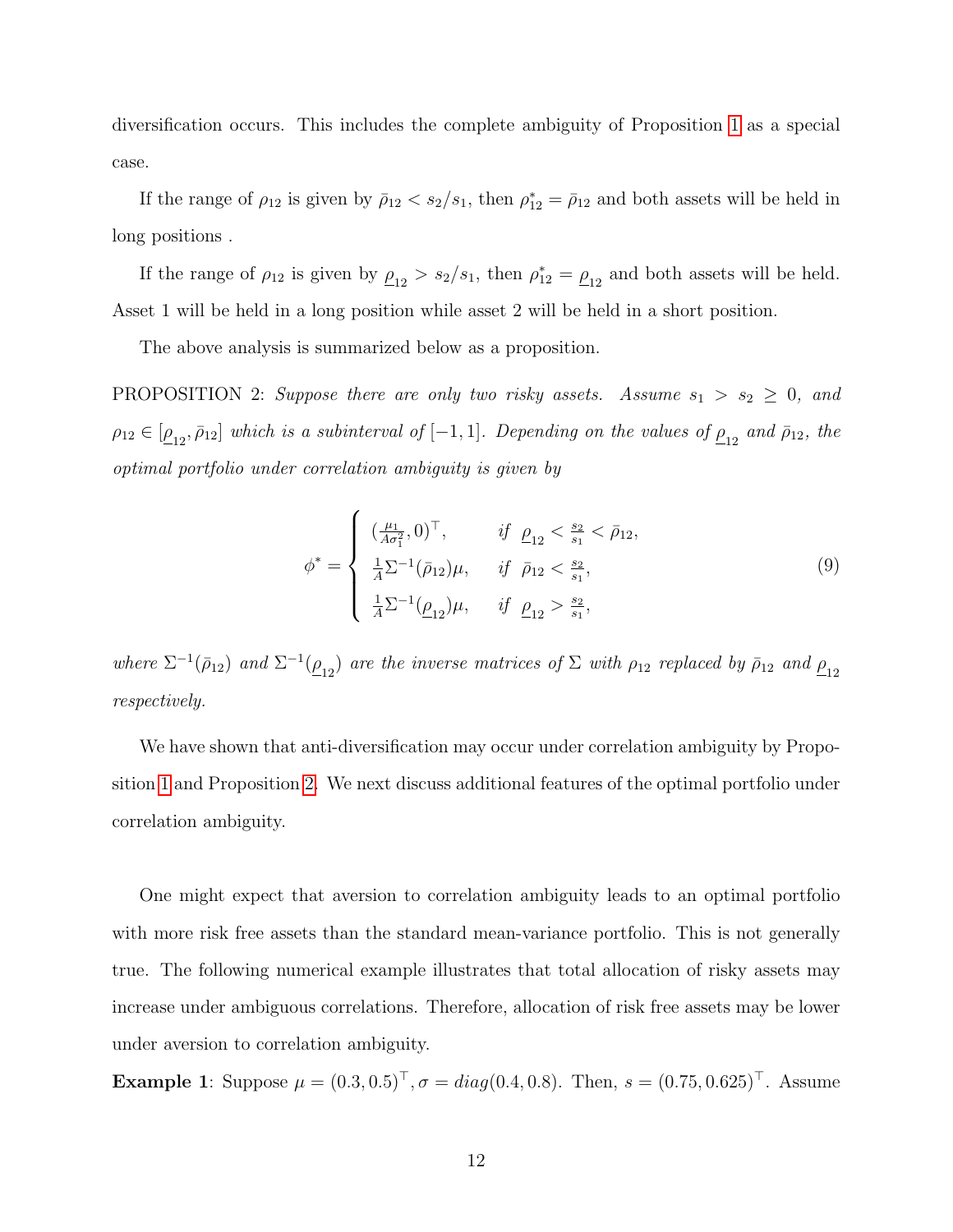$\rho_{12} = 0.82$  and its ambiguous set [0.6, 0.85]. Let risk aversion A be 1. Then, the optimal portfolio under ambiguity is  $\phi^* = (1.8750, 0)^\top$ , while the optimal portfolio without ambiguity is  $(1.8124, 0.0382)$ <sup>T</sup>.

It follows that the total risky position (1.8506) of the latter portfolio is less than 1.8750, the total risky position of the optimal portfolio under ambiguity. The intuitive reason for this result is that by [\(7\)](#page-9-0), without ambiguity we can adjust  $\beta$  (or  $\rho$ ) to make the two risky positions small, while the positions under ambiguity really depend on the ambiguity level, and may be large.

We next examine the relative absolute weight  $\frac{\|\phi_1^*\|}{\|x\|+\|x\|}$  $\frac{\|\varphi_1\|}{\|\phi_1^*\|+\|\phi_2^*\|}$  of asset 1 in the optimal portfolio. For the anti-diversification case, this weight is 1, greater than the weight of asset 1 in the mean-variance portfolio. We can prove that the relative absolute weight of asset 1 in the optimal portfolio is greater than in the standard mean-variance portfolio for all three cases in Proposition 2.

Hence, in the sense of the relative absolute weight, the optimal portfolio under correlation ambiguity is biased toward asset 1, and the portfolio is less "balanced" compared to the standard mean-variance portfolio.

## III. N Risky Assets

In this section, we study the general case of N risky assets. We show that the optimal portfolio with aversion to correlation ambiguity typically does not contain all available risky assets. We also show that those assets highly correlated with others tend to not be held in the optimal portfolio. As a result, extreme weights in the optimal portfolio are much fewer than in the standard mean-variance portfolio.

We first study conditions under which an asset is not held. We use asset  $N$  as an example.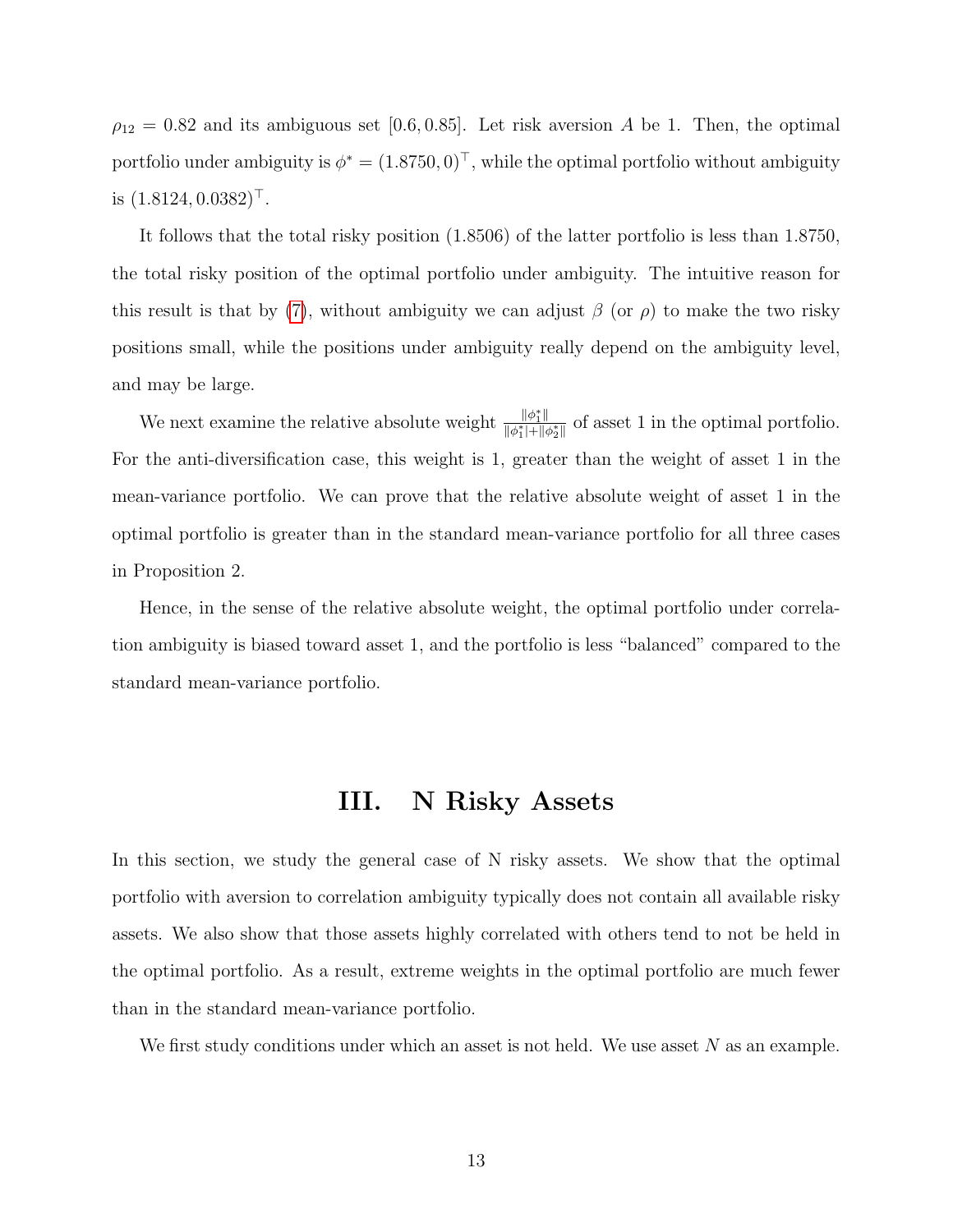We write the variance-covariance matrix in a form of blocks as follows.

$$
\Sigma = \left( \begin{array}{cc} \tilde{\Sigma}^{\perp} & \sigma_N^2 \tilde{\beta} \\ \sigma_N^2 \tilde{\beta}^{\top} & \sigma_N^2 \end{array} \right),
$$

where  $\tilde{\Sigma}^{\perp}$  is the  $(N-1) \times (N-1)$  variance-covariance matrix of asset 1,..., asset  $N-1$ , and

$$
\tilde{\boldsymbol{\beta}} = (\rho_{1N} \frac{\sigma_1}{\sigma_N}, ..., \rho_{N-1,N} \frac{\sigma_{N-1}}{\sigma_N})^{\top}.
$$

Note that  $\tilde{\beta}$  is the population regression coefficient of  $r_N$  on  $(r_1, ..., r_{N-1})$ .

Define

$$
\tilde{\alpha}_N = \mu_N - \sigma_N^2 \tilde{\mu}^\top (\tilde{\Sigma}^\perp)^{-1} \tilde{\beta}, \quad \tilde{\sigma}_N^2 = \sigma_N^2 - \sigma_N^4 \tilde{\beta}^\top (\tilde{\Sigma}^\perp)^{-1} \tilde{\beta}, \tag{10}
$$

where  $\tilde{\mu} = (\mu_1, ..., \mu_{N-1})^\top$ . Note that  $\tilde{\alpha}_N$ , or  $\tilde{\sigma}_N$  is treated as a function of  $\tilde{\Sigma}^{\perp}$  and  $\tilde{\beta}$ , therefore a function of  $\{\rho_{ij}\}_{1 \leq i < j < N}$  and  $\{\rho_{iN}\}_{1 \leq i < N}$ . Note that

$$
s^{\top} \rho^{-1} s = \frac{\tilde{\alpha}_N^2}{\tilde{\sigma}_N^2} + \tilde{\mu}^{\top} (\tilde{\Sigma}^{\perp})^{-1} \tilde{\mu},
$$

that corresponds to (8) in the case of two risky assets. This decomposition singles out  $\rho_{iN_1\leq i\leq N}$  in the minimization of the value function and we may obtain the following proposition presenting a necessary condition and a sufficient condition for not holding asset N.

<span id="page-13-0"></span>**PROPOSITION 3:** If asset N is not held in the optimal portfolio under correlation ambiguity then  $\min_{\rho_{iN,1\leq i\leq N}} \tilde{\alpha}_N^2 = 0$ . Conversely, if for all  $\rho_{ij}, 1 \leq i \leq j \leq N$ ,  $\min_{\rho_{iN},1\leq i\leq N} \tilde{\alpha}_N^2 = 0$ , then asset N is not held.

We show the proof in the appendix.

We provide two simple examples to illustrate the above proposition. One example is the case of  $N = 2$ . In this case  $\tilde{\alpha}_2 = \mu_2 - \frac{\sigma_2}{\sigma_1}$  $\frac{\sigma_2}{\sigma_1} \rho_{12} \mu_1$ ,  $\tilde{\sigma}_2^2 = \sigma_2^2 (1 - \rho_{12}^2)$ , and  $\tilde{\Sigma}^{\perp}$  is the constant  $\sigma_1^2$ .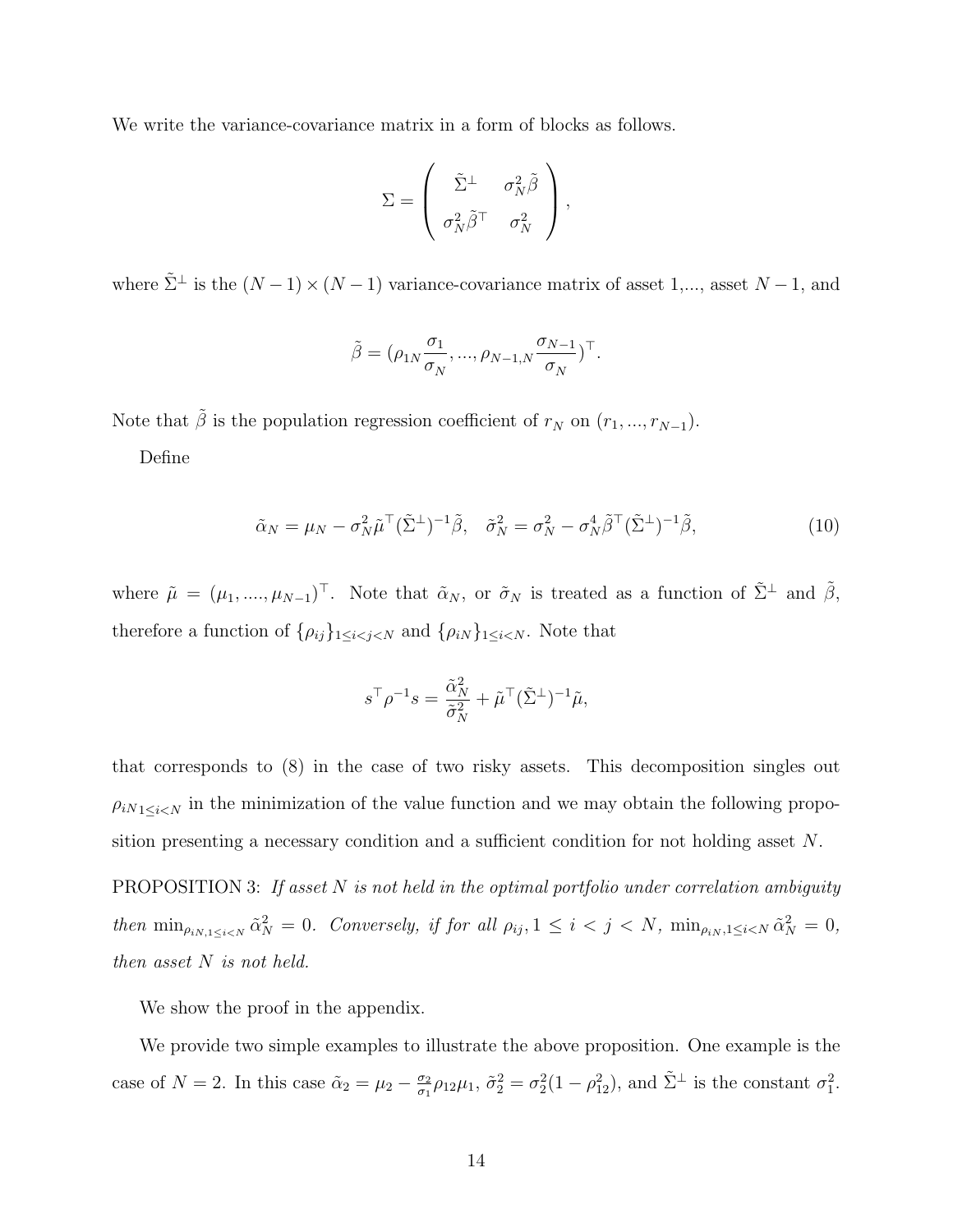The condition  $\min_{\rho_{12}} \tilde{\alpha}_2^2 = \min_{\rho_{12}} (\mu_2 - \rho_{12} \sigma_2/\sigma_1)^2 = 0$  becomes a sufficient and necessary condition for not holding asset 2. The condition leads to Proposition [2](#page-11-0) of the case of two risky assets.

Another example is  $\rho_{iN}^* = 0, 1 \leq i \leq N$ . In this case, the condition  $\min_{\rho_{iN}} \tilde{\alpha}_N^2 = 0$  is equivalent to  $\mu_N = 0$ . Hence asset N which is uncorrelated with all other assets in the worst case is not held if and only if  $\mu_N = 0$ .

Proposition 3 provides a necessary and a sufficient condition for not holding an asset. As an application of the proposition, we argue that risky assets in the optimal portfolio have small correlations.

First, large correlations generate a high value function that is likely to be ruled out by the minimization nature of ambiguity aversion. Thus, optimal correlations tend to be low. Second, if the correlation of a pair of risky assets is close to 1 and the assets have very close Sharpe ratios, the condition  $\tilde{\alpha}_N^2 = 0$  is more likely to be satisfied in the ambiguous set of correlation (close 1). By Proposition 2 of the two assets case, one of the pair will not be held. So risky assets in the optimal portfolio under correlation ambiguity tend to have small correlations. As a consequence, extreme positions in the optimal portfolio may not occur as often as in the standard mean-variance portfolio. We will discuss implications of this result in a calibration exercise later.

Note that  $\min_{\rho_{iN}} \tilde{\alpha}_N^2 = 0$  is not easy to check. Instead, the following result is useful in empirical calibration exercises.

<span id="page-14-0"></span>COROLLARY 1: The optimal portfolio under correlation ambiguity is given by

$$
\phi^* = \frac{1}{A} \sigma^{-1} (\rho^*)^{-1} s,
$$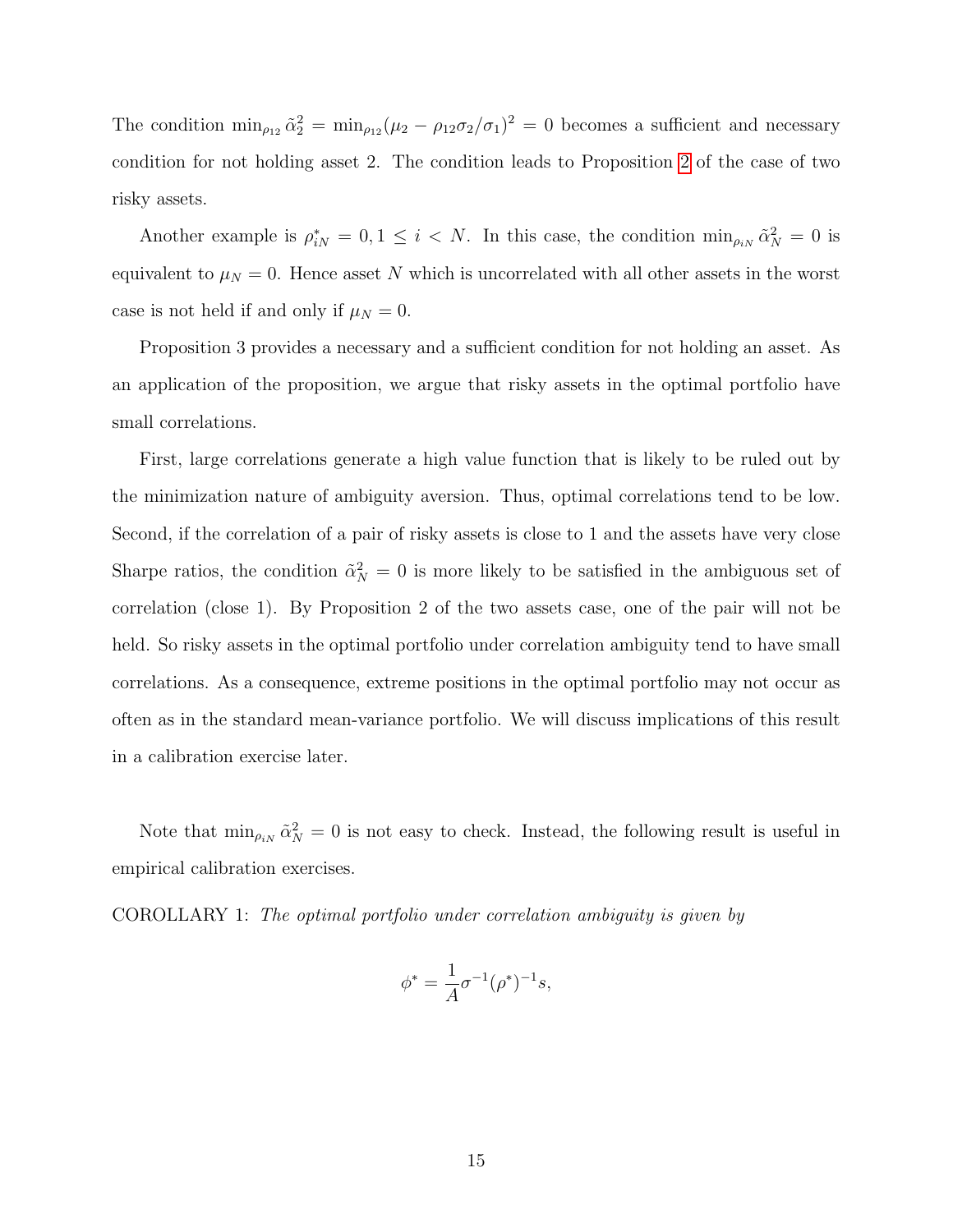where  $\rho^*$  is given by

<span id="page-15-0"></span>
$$
\rho^* = \arg\min_{\rho} s^\top \rho^{-1} s. \tag{11}
$$

Corollary [1](#page-14-0) is actually from [\(3\)](#page-5-0). We list it as a corollary here because it provides us a quick way to find the optimal portfolio from a large set of risky assets under correlation ambiguity. Given s, the optimization problem [\(11\)](#page-15-0) can be transformed to a semi-definite programming (SDP) problem. This is used in our calibration exercise. It's worth mentioning that the positive definite constraint is binding when we solve the problem numerically. We show detailed transforming steps in the appendix.

The following proposition suggests that under-diversification is associated with interior solutions to the minimization problem. It also suggests that under-diversified portfolios may occur quite generally under correlation ambiguity.

<span id="page-15-1"></span>PROPOSITION 4: If  $\rho_{ij}^* \in (\underline{\rho}_{ij}, \bar{\rho}_{ij})$ , then either  $\phi_i^* = 0$  or  $\phi_j^* = 0$  for  $1 \le i \ne j \le N$ . In other words, if an optimal correlation is achieved at an interior point of the ambiguity set, then at least one of the two corresponding risky assets will not be held.

We show the proof in the appendix. The intuition behind the proposition is that the value function depends on  $\rho_{ij}$  through  $\rho_{ij}\phi_i\phi_j$ . Hence if changing  $\rho_{ij}$  does not affect the utility then  $\phi_i^* \phi_j^*$  must be zero, because this product is the coefficient of  $\rho_{ij}^*$  in the optimal utility function.

In our empirical calibration exercise, the optimal portfolio under correlation ambiguity is under-diversified even when we replace confidence intervals by a sphere or an ellipsoidal set as the ambiguity set of correlations. In contrast, under expected return ambiguity, there is no under-diversification for an ellipsoidal or a sphere ambiguity set. This can be seen from the case of two risky assets discussed in the Internet Appendix of this paper, or from Proposition 2, [Garlappi, Uppal, and Wang](#page-34-3) [\(2007\)](#page-34-3). In fact, under-diversification (holding only part of risky assets) shown in [Boyle, Garlappi, Uppal and Wang](#page-34-0) [\(2012\)](#page-34-0) may not occur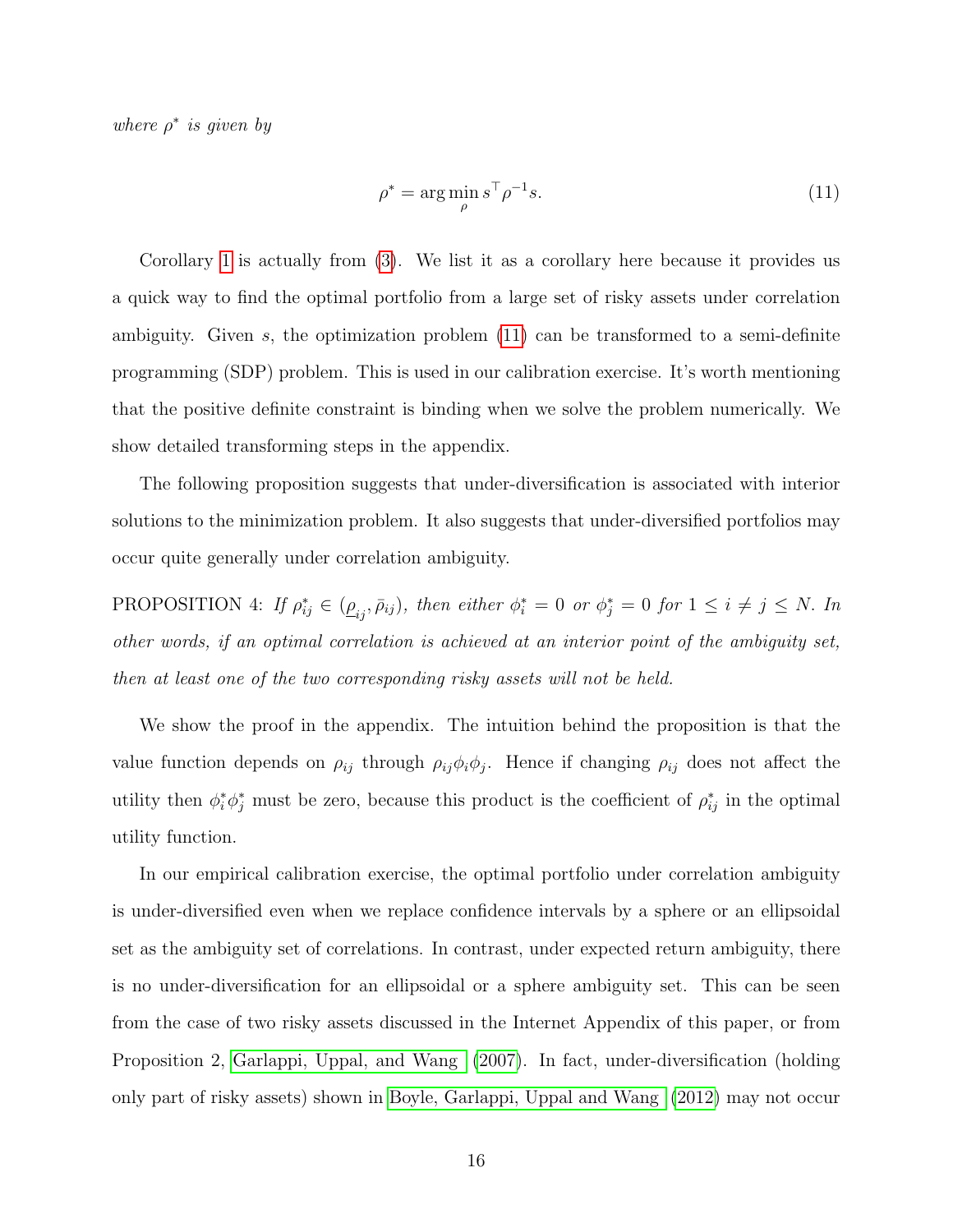if the ellipsoidal ambiguous set  $\{\mu : (\mu - \hat{\mu})^{\top} \Sigma^{-1} (\mu - \hat{\mu}) < \delta\}$  is used as the range of expected returns there.

#### IV. Anti-Diversification

In this section, we show that, correlations with sufficient ambiguity lead to anti-diversification in the sense that the optimal portfolio consists of exactly one risky asset, even though there are  $N > 1$  risky assets available. A sufficient and necessary condition for occurrence of anti-diversification is presented.

We index the risky asset with the greatest Sharpe ratio as asset 1. The optimal portfolio with aversion to correlation ambiguity should produce a value function not less than the portfolio of investing only one of the risky assets. If only investing asset  $i$ , the optimal portfolio is  $\frac{1}{A}$  $\mu_i$  $\frac{\mu_i}{\sigma_i^2}$  and the value function is  $\frac{1}{2A} s_i^2$ . So the optimal value function J satisfies  $J\geq \frac{1}{2}$  $\frac{1}{2A}s_i^2, i = 1, 2, ..., N$ . Thus, we have  $J \ge \frac{1}{2A} \max_i s_i^2 = \frac{1}{2A}$  $\frac{1}{2A}s_1^2$ . That is, investing in asset 1 reaches the lower bound of the value function and holding one of other assets can not be optimal. We write this result and its consequence as a proposition below.

<span id="page-16-0"></span>PROPOSITION 5: Suppose  $s_1 > \max\{s_2, ..., s_N\} \geq 0$ . Then the value function is greater than or equal to  $\frac{1}{2A}s_1^2$ . When anti-diversification occurs, only the risky asset with the greatest Sharpe ratio among all available risky assets is held.

A direct consequence of the above proposition and Proposition [4](#page-15-1) is anti-diversification: If all correlations are completely ambiguous  $(\underline{\rho}_{ij} = -1, \bar{\rho}_{ij} = 1$  for all  $i, j = 1, 2, ..., N$ ), then at most one  $\phi_i^*$  is not zero, hence only one asset will be held and anti-diversification occurs. By Proposition [5,](#page-16-0) the risky asset with the greatest Sharpe ratio is held.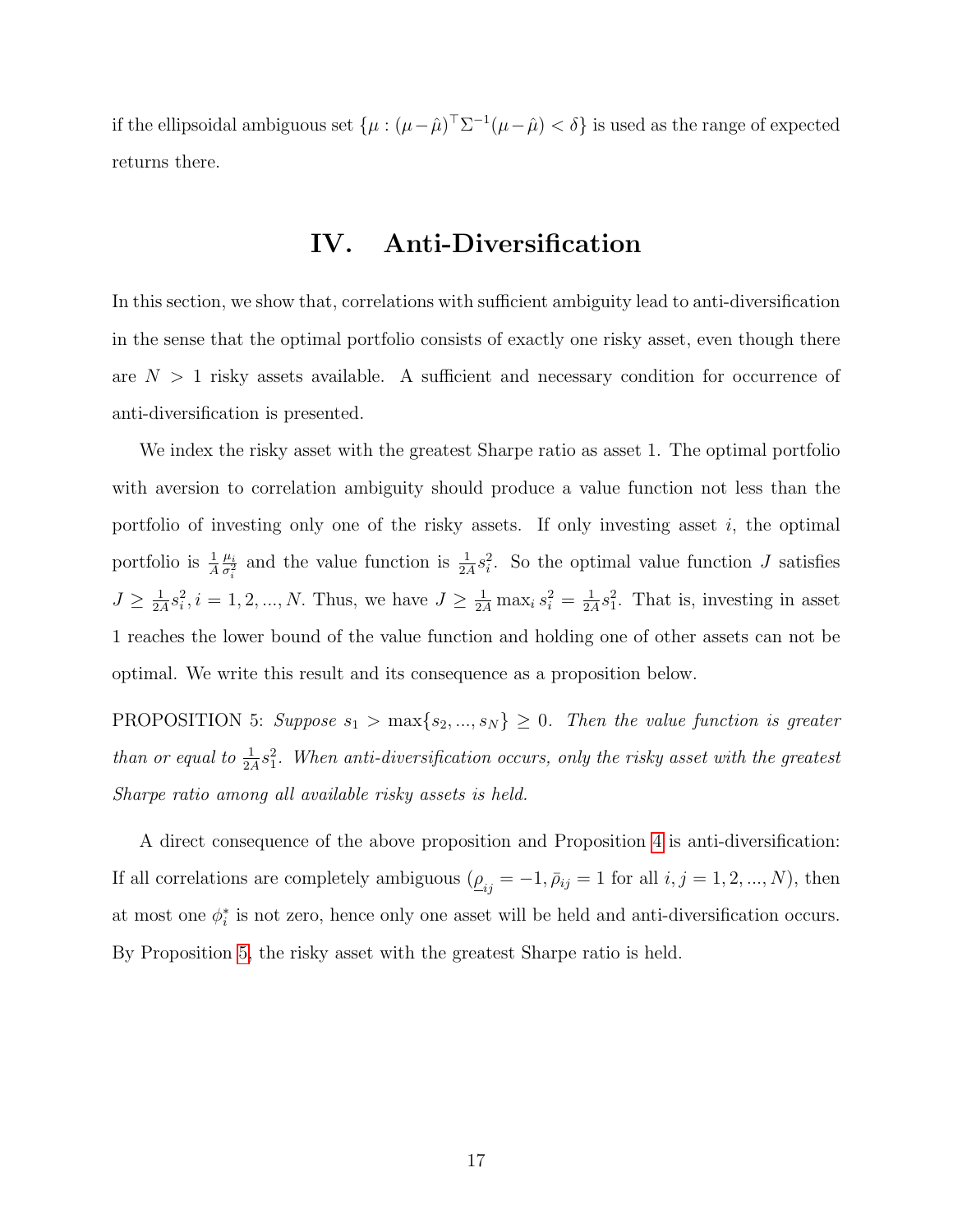To study the N risky assets case, let us consider the following change of variables.

$$
\varphi_1 = \phi_1 + \beta_2 \phi_2 + \dots + \beta_N \phi_N,
$$
  

$$
\varphi_i = \phi_i, \quad i = 2, 3, \dots, N.
$$

In matrix notation, we can write

$$
\varphi = \left(\begin{array}{cc} 1 & \beta^{\top} \\ 0 & I_{N-1} \end{array}\right) \phi,\tag{12}
$$

with  $\varphi = (\varphi_1, ..., \varphi_N)^\top, \phi = (\phi_1, ..., \phi_N)^\top, \ \beta = (\beta_2, ..., \beta_N)^\top$ , and for each  $i = 2, ..., N$ ,

<span id="page-17-0"></span>
$$
\beta_i = \frac{\rho_{1i}\sigma_i}{\sigma_1}
$$

is the beta coefficient of regression (in population) coefficient of  $r_i$  on  $r_1$ .

We can express  $\Sigma$  matrix in the following block-diagonal form

$$
\Sigma = \left(\begin{array}{cc} \sigma_1^2 & \sigma_1^2 \beta^\top \\ \beta \sigma_1^2 & \Sigma^\perp \end{array}\right)
$$

where  $\Sigma^{\perp}$  is the  $(N-1) \times (N-1)$  variance-covariance matrix for assets 2, ..., N. Note that

$$
\begin{pmatrix} 1 & 0 \\ -\beta & I_{N-1} \end{pmatrix} \begin{pmatrix} \sigma_1^2 & \beta^\top \sigma_1^2 \\ \beta \sigma_1^2 & \Sigma^\perp \end{pmatrix} \begin{pmatrix} 1 & -\beta^\top \\ 0 & I_{N-1} \end{pmatrix} = \begin{pmatrix} \sigma_1^2 & 0 \\ 0 & \Sigma^\perp - \sigma_1^2 \beta \beta^\top \end{pmatrix}.
$$
 (13)

We then have

$$
\phi^{\top} \Sigma \phi = \varphi_1^2 \sigma_1^2 + \hat{\varphi}^{\top} (\Sigma^{\perp} - \sigma_1^2 \beta \beta^{\top}) \hat{\varphi},
$$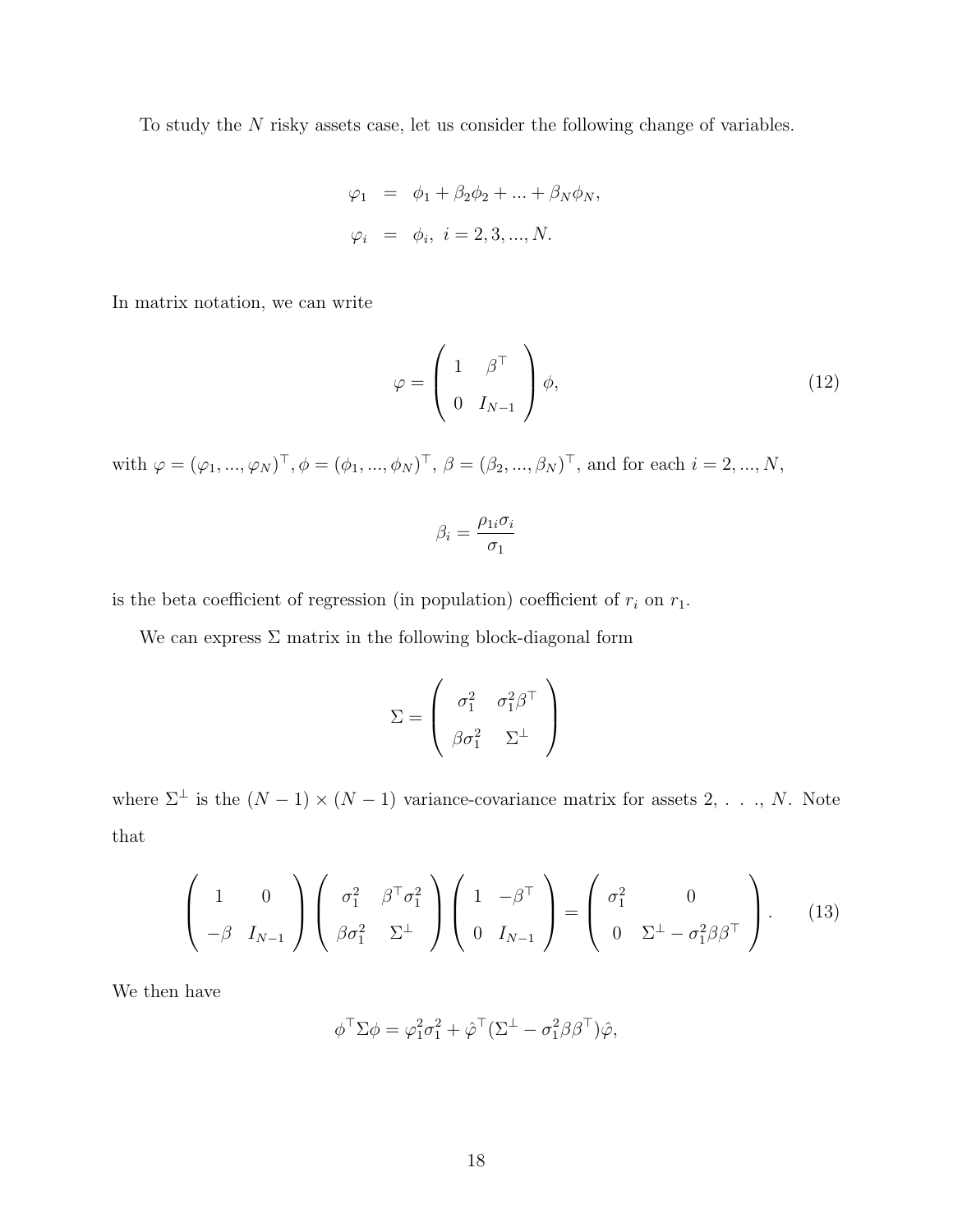where  $\hat{\varphi} = (\varphi_2, ..., \varphi_N)^\top$ , and

$$
\mu^{\top} \phi = (\mu_1, \hat{\mu}^{\top} - \beta^{\top} \mu_1) \varphi,
$$

where  $\hat{\mu} = (\mu_2, ..., \mu_N)^\top$ . Thus, the agent's objective function without ambiguity becomes

$$
\max_{\phi} \mu^{\top} \phi - \frac{A}{2} \phi^{\top} \Sigma \phi = \max_{\varphi} \mu_1 \varphi_1 - \frac{A}{2} \sigma_1^2 \varphi_1^2 + (\hat{\mu} - \beta \mu_1)^{\top} \hat{\varphi} - \frac{A}{2} \hat{\varphi}^{\top} (\Sigma^{\perp} - \sigma_1^2 \beta \beta^{\top}) \hat{\varphi},
$$

and the maximizer can be separated into two components as follow

$$
\varphi_1^* = \frac{\mu_1}{A\sigma_1^2} \quad \text{and} \quad \hat{\varphi}^* = \frac{1}{A} (\Sigma^\perp - \sigma_1^2 \beta \beta^\top)^{-1} \alpha,\tag{14}
$$

where

$$
\alpha = \hat{\mu} - \beta \mu_1.
$$

Note that we use the same notations of  $\alpha$  and  $\beta$  as in Section II because they are identical when  $N = 2$ .

Next, by the relation [\(12\)](#page-17-0), we have

$$
\phi_1^* + \sum_{n=2}^N \beta_n \phi_n^* = \frac{\mu_1}{A\sigma_1^2}
$$

and

$$
(\phi_2^*, ..., \phi_N^*)^{\top} = \frac{1}{A} (\Sigma^{\perp} - \sigma_1^2 \beta \beta^{\top})^{-1} \alpha.
$$

Therefore,

$$
\max_{\phi} \mu^{\top} \phi - \frac{A}{2} \phi^{\top} \Sigma \phi = \frac{1}{2A} (\frac{\mu_1^2}{\sigma_1^2} + \alpha^{\top} (\Sigma^{\perp} - \sigma_1^2 \beta \beta^{\top})^{-1} \alpha).
$$

Then, the objective function with aversion to correlation ambiguity becomes

<span id="page-18-0"></span>
$$
\min_{\rho} \frac{1}{2A} \left( \frac{\mu_1^2}{\sigma_1^2} + \alpha^{\top} (\Sigma^{\perp} - \sigma_1^2 \beta \beta^{\top})^{-1} \alpha \right), \tag{15}
$$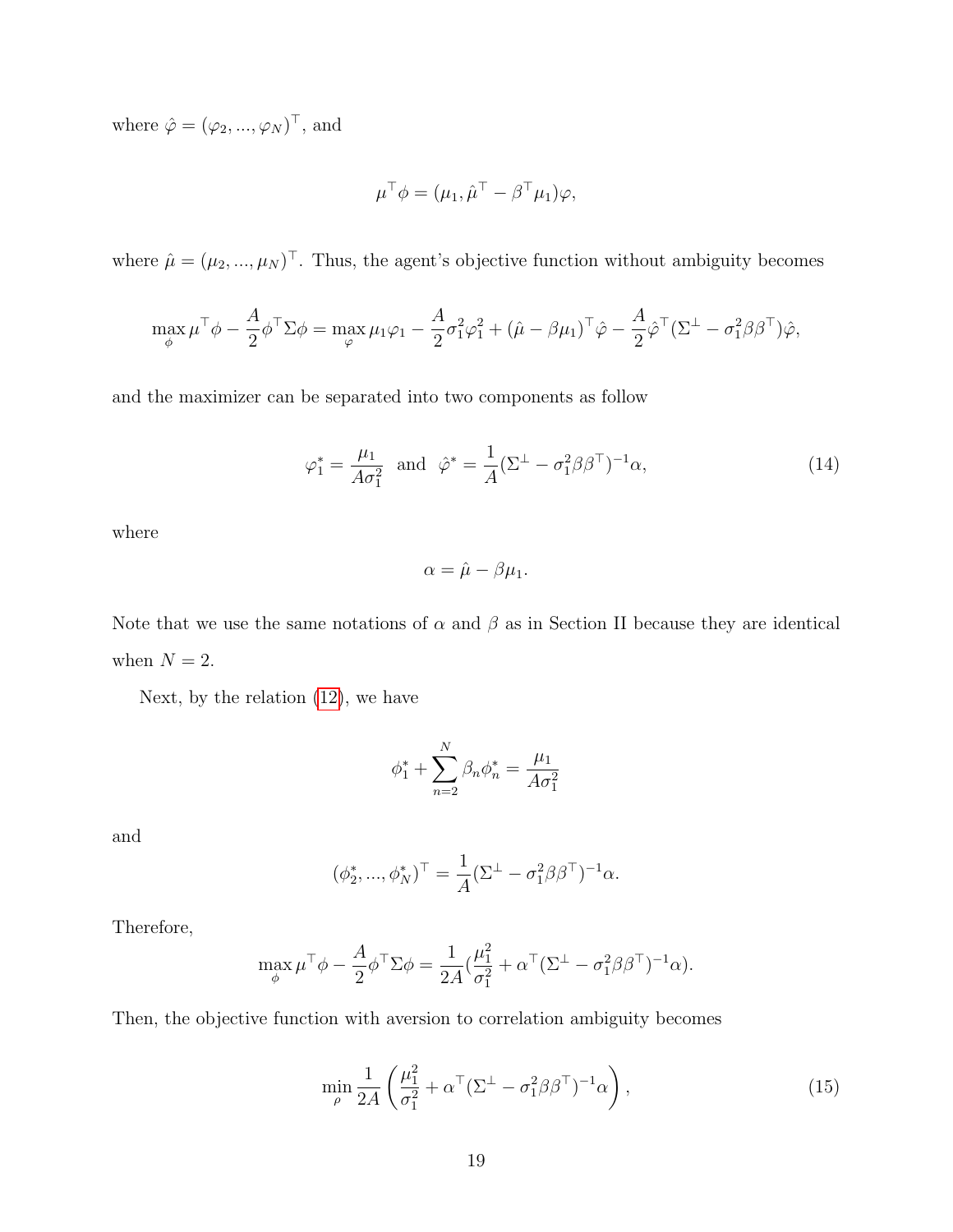which is the  $N$  risky assets version of  $(8)$ .

From [\(15\)](#page-18-0), because  $(\Sigma^{\perp} - \sigma_1^2 \beta \beta^{\top})^{-1}$  is positive definite,  $\frac{1}{2A}$  $\frac{\mu_1^2}{\sigma_1^2}$  is the minimum if and only if  $\alpha = 0$ . In this case, the optimal portfolio has only one risky asset which is asset 1 and we have anti-diversification.

Note that  $\alpha = 0$  is equivalent to  $\rho_{1i}^* = \frac{s_i}{s_1}$  $\frac{s_i}{s_1}, i = 2, ..., N$ . This is just the N-dimensional extension of the two-risky-asset case we study in Section II. The intuition for this condition is the same as given for the case of  $N = 2$ .

We also note that  $\rho_{1i}, i = 2, ..., N$ , can be independently specified, as long as  $|\rho_{1i}| < 1$ . <sup>[4](#page-19-0)</sup> However, after  $\rho_{1i}$ ,  $i = 2, ..., N$ , are given,  $\{\rho_{ij}\}_{2 \leq i < j}$  can not be specified independently. They have to satisfy additional constraints for  $\rho$  to be positive definite. For example, when  $N = 3$ ,  $\rho_{12}$  and  $\rho_{13}$  can be independently specified to take any value between -1 and 1. But given  $\rho_{12}$  and  $\rho_{13}$ , we can no longer specify  $\rho_{23}$  to take any value between -1 and 1, due to the constraint [\(4\)](#page-6-0).

The above analysis yields that the condition  $\alpha = 0$  is a sufficient and necessary condition for occurrence of anti-diversification if  $\rho_{1i}^* = s_i/s_1$  is admissible.

<span id="page-19-1"></span>PROPOSITION 6: Anti-diversification occurs if and only if  $\rho_{1i}^* = s_i/s_1, i = 2, ..., N$ , is admissible.

An alternative way to understand this proposition is as follows. The decomposition [\(15\)](#page-18-0) implies that we can construct two groups of assets: one denoted by  $X$  consisting of asset 1 only, another group denoted by Y with return vector

$$
(-\beta, I_{N-1})(r_1, r_2, ..., r_N)^{\top} = (r_2 - \beta_2 r_1, ..., r_N - \beta_N r_1)^{\top}.
$$

<span id="page-19-0"></span><sup>&</sup>lt;sup>4</sup>This is because for any values of  $\rho_{1i}$ ,  $i = 2, ..., N$ , we can find values between -1 and 1 for other  $\rho_{ij}$ , such that  $\rho$  is positive definite. For example, we can let  $\rho_{ij} = \rho_{1i}\rho_{1j}$ , for  $1 \lt i \neq j \leq N$ , then the correlation matrix  $\rho$  is positive definite for any values of  $\rho_{1i}, \rho_{1j}$  between -1 and 1.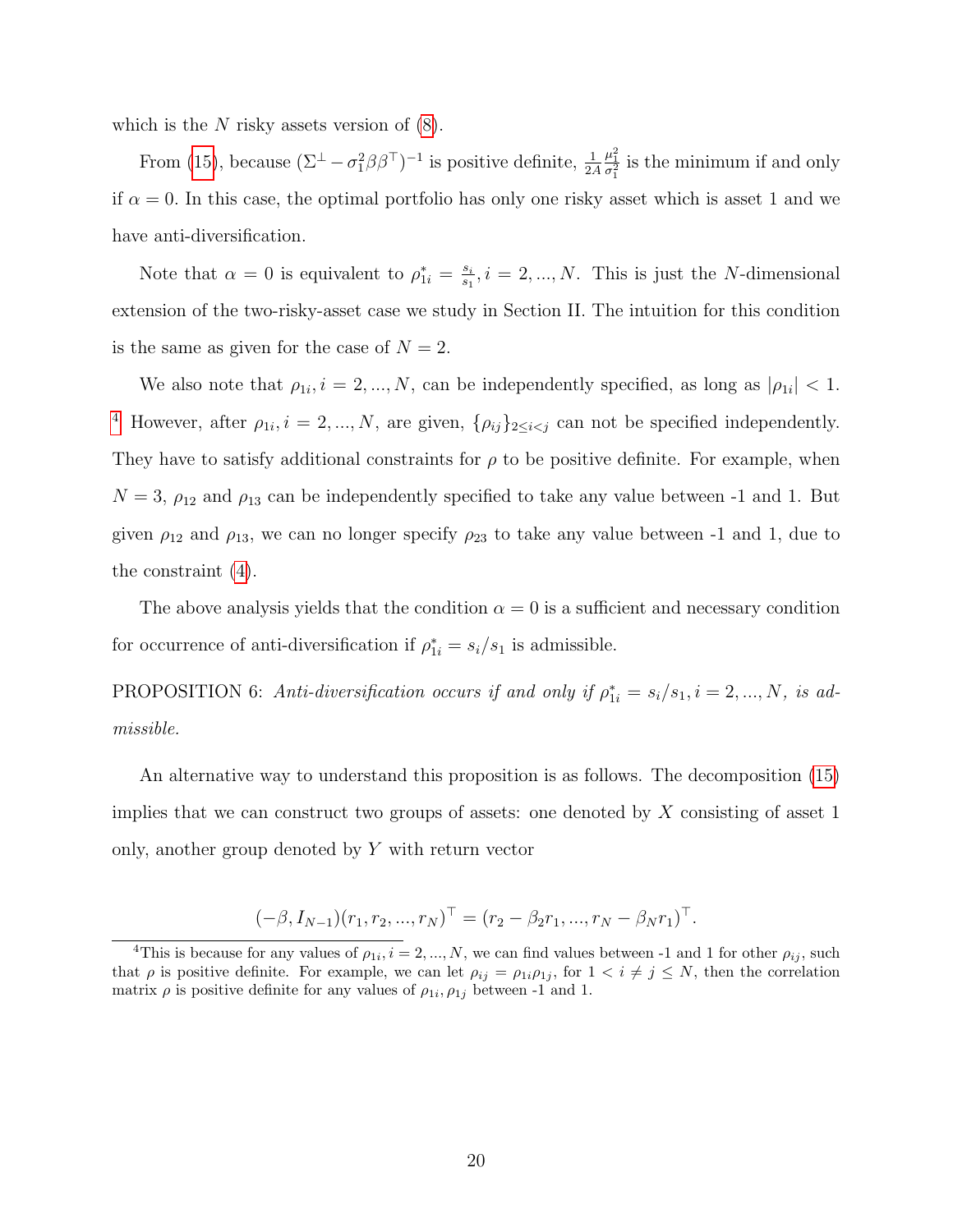Then, Y has expected return vector

$$
(-\beta, I_{N-1})\mu = \hat{\mu} - \beta \mu_1 = \alpha
$$

and variance-covariance matrix

$$
(-\beta, I_{N-1})^{\top} \Sigma(-\beta, I_{N-1}) = \Sigma^{\perp} - \sigma_1^2 \beta \beta^{\top}.
$$

One can check that  $X$  is uncorrelated with each member of  $Y$ , and hence uncorrected with any portfolio over  $Y$ . When correlations are ambiguous and the agent is averse to ambiguity, the agent will consider the worst case in which the second term of [\(15\)](#page-18-0) is minimized over the ambiguous sets of correlations. The value function is the sum of the squared Sharpe ratio of X and the optimal Sharpe ratio of Y divided by 2A. Only the latter Sharpe ratio contains  $\rho$ ; in the worst scenario  $(\alpha = 0)$  this Sharpe ratio is zero and asset  $2, ..., N$ , are not held. Note that  $\alpha$  depends on  $\rho_{1n}$  only, not on all  $\rho_{ij}$ 's. Hence, it induces anti-diversification that  $\alpha = 0$ , given  $\rho_{1i}^* = s_i/s_1, i = 2, ..., N$ , is admissible.

When anti-diversification occurs, only asset 1 with the greatest Sharpe ratio is held. Any portfolio formed with the rest of the risky assets should have a lower Sharpe ratio than asset 1. Here is an example for the three risky assets case. When anti-diversification occurs, by Proposition [6,](#page-19-1) it holds that  $\rho_{12}^* = s_2/s_1, \rho_{13}^* = s_3/s_1$ , and the correlation matrix shall be positive definite. Substituting  $\rho_{12} = \rho_{12}^*, \rho_{13} = \rho_{13}^*$  into [\(4\)](#page-6-0), it follows that

<span id="page-20-0"></span>
$$
s_2^2 + s_3^2 - 2\rho_{23}s_2s_3 < (1 - \rho_{23}^2)s_1^2. \tag{16}
$$

On the other hand, the Sharpe ratio of the optimal portfolio formed by using asset 2 and 3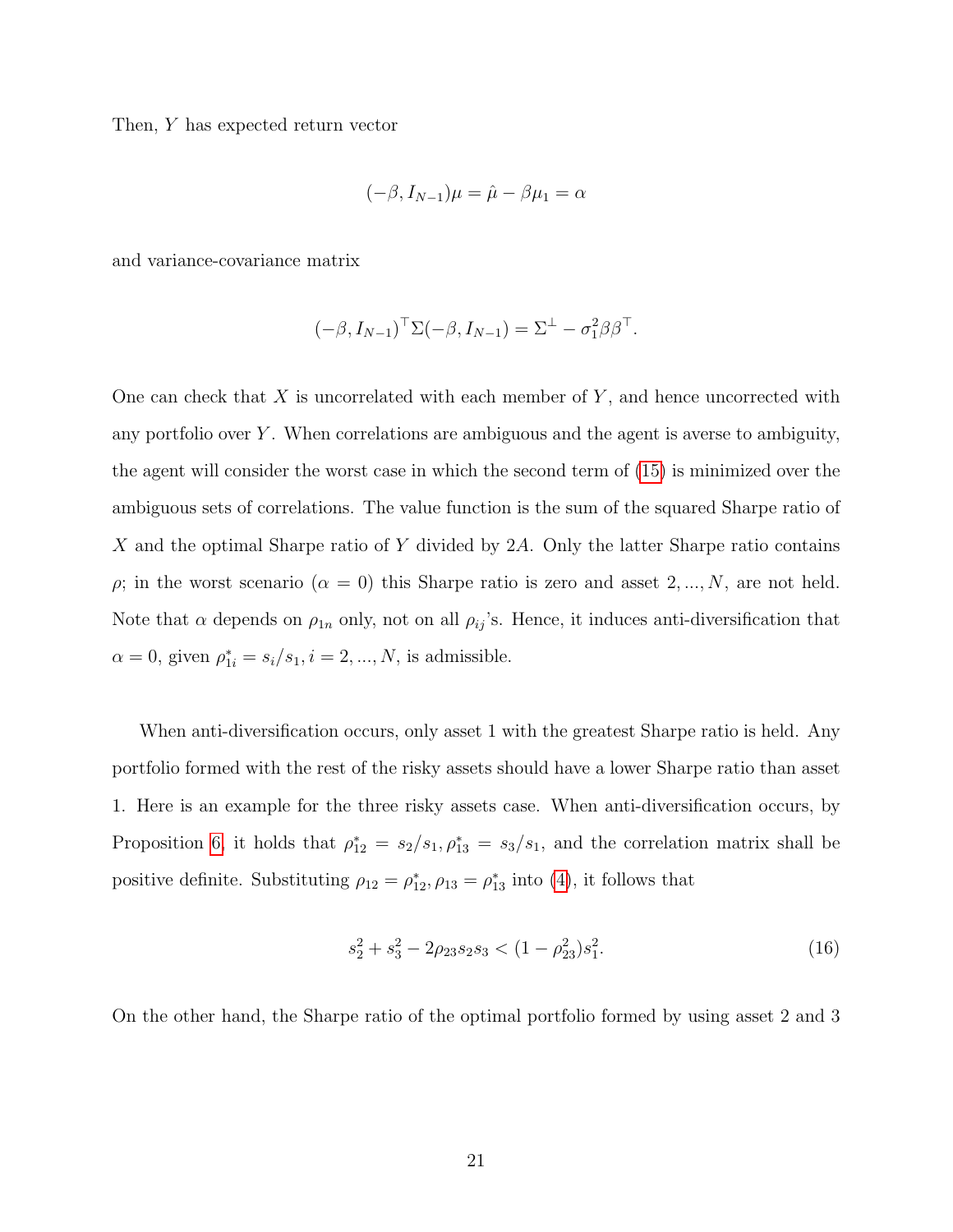is

$$
(s_2, s_3) \left(\begin{array}{cc} 1 & \rho_{23} \\ \rho_{23} & 1 \end{array}\right)^{-1} \left(\begin{array}{c} s_2 \\ s_3 \end{array}\right) = \frac{s_2^2 + s_3^2 - 2\rho_{23}s_2s_3}{1 - \rho_{23}^2}.
$$

This is smaller than  $s_1$  if and only if

$$
s_2^2 + s_3^2 - 2\rho_{23}s_2s_3 < (1 - \rho_{23}^2)s_1^2,
$$

which is the same as [\(16\)](#page-20-0). So any portfolio of asset 2 and asset 3 has a lower Sharpe ratio than asset 1 if anti-diversification occurs. However, the converse is not true. One may consider a case without correlation ambiguity.

When  $\rho_{1i}^* = s_i/s_1, i = 2, ..., N$ , and  $\rho_{ij}^* = s_i s_j/s_1^2, 1 < i < j \le N$ , the correlation matrix  $\rho^* = (\rho_{ij}^*)$  is positive definite. This gives us a simple sufficient condition for occurrence of anti-diversification by Proposition [6.](#page-19-1)

<span id="page-21-0"></span>PROPOSITION 7: If  $s_i/s_1$  is contained in the ambiguous sets of  $\rho_{1i}$  for  $i = 2, ..., N$ , and  $s_i s_j / s_1^2$  is contained in the ambiguous sets of  $\rho_{ij}$  for  $1 < i < j \le N$ , anti-diversification occurs.

The sufficient condition in Proposition [7](#page-21-0) is automatically satisfied when correlations are completely ambiguous, that is, ambiguous sets are  $[-1, 1]$ . We obtain a general result for the case of N risky assets, in accordance with Proposition [1,](#page-7-0) where only two risky assets are assumed.

COROLLARY 2: Assume  $s_1 > \max\{s_2, s_3, ..., s_N\} \geq 0$ . If correlations are completely ambiguous, that is, the ambiguous set for each correlation coefficient  $\rho_{ij}$  is  $[-1, 1]$ , then the agent will hold asset 1 only.

When anti-diversification occurs, only the asset with the greatest Sharpe ratio will be held. However, when anti-diversification does not occur, this asset may not be held in the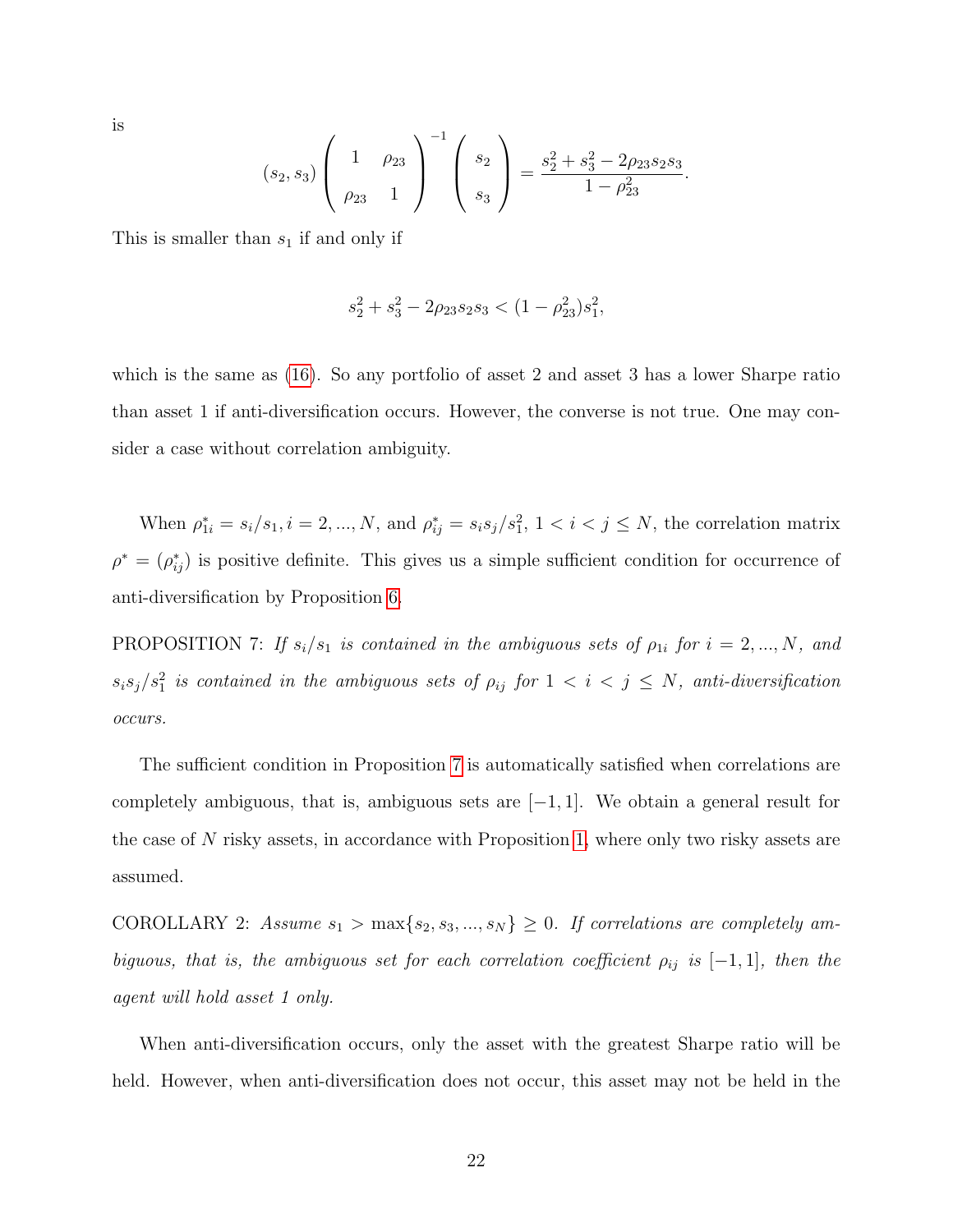optimal portfolio while the one with the smallest Sharpe ratio may be held, depending on correlations and ambiguous levels. Other assets may combine to achieve a higher Sharpe ratio than asset 1.

The following numerical example illustrates the fact.

**Example 2:** Suppose  $\mu = (0.3, 0.2, 0.1)^{\top}, \sigma = diag(0.4, 0.3, 0.2)$ . Then,  $s = (0.75, 0.667, 0.5)^{\top}$ . Suppose further that correlation ambiguity levels are  $\rho_{12} \in [0.6, 0.9], \rho_{13} \in [0.5, 0.7], \rho_{23} = 0.$ Then, we find the optimal portfolio under correlation ambiguity is  $\phi^* = (0, 2.22, 2.50)^{\top}$ , and the value function is 0.3472, given risk aversion coefficient  $A = 1$ .

In this example, correlation between asset 2 and asset 3 contains no ambiguity, and their optimal combination can reach a Sharpe ratio  $\sqrt{s_2^2 + s_3^2} = 0.8334 > 0.75 = s_1$ . Asset 1 is dropped due to its ambiguity in correlations with asset 2 and 3, even though it has the greatest Sharpe ration among the three assets.

The example also suggests that an asset with the smallest Sharpe ratio may be held in the optimal portfolio.

Under the mean-variance expected utility, the portfolio is given by  $\phi^* = \frac{1}{A} \Sigma^{-1} \mu$ . The probability of  $\phi_i^* = 0$  for some *i* is zero. Alternatively, if  $\Sigma$  is non-singular, then each asset i has an independent risk and a risk premium  $\alpha_i$  associated with the risk. Thus, under the expected utility, all available risky assets will be held in general. In contrast, under aversion to correlation ambiguity, minimizing over  $\rho$  singles out  $\alpha_i = 0$ . In this case,  $\alpha_i = 0$  and anti-diversification occurs for sure.

It seems that the optimal portfolio containing only one risky asset is riskier than the standard mean-variance portfolio which contains all risky assets. For example, suppose  $s_1 > s_i, i = 2, ..., N, \frac{\mu_1}{\sigma^2}$  $\frac{\mu_1}{\sigma_1^2} = ... = \frac{\mu_N}{\sigma_N^2}$  $\frac{\mu_N}{\sigma_N^2}$ , and the optimal portfolio under correlation ambiguity is given by  $\phi^* = \frac{\mu_1}{4\pi}$  $\frac{\mu_1}{A\sigma_1^2}(1,0,...,0)^\top$ . Note that under the expected utility, the optimal portfolio is given by  $\phi_{MV}^* = \frac{1}{A}$  $\frac{1}{A}(\frac{\mu_1}{\sigma_1^2})$  $\frac{\mu_1}{\sigma_1^2},...,\frac{\mu_N}{\sigma_N^2}$  $\frac{\mu_N}{\sigma_N^2}$ )<sup>T</sup> =  $\frac{\mu_1}{A\sigma_N^2}$  $\frac{\mu_1}{A\sigma_1^2}(1,1,...,1)^\top$ , assuming  $\rho = I_N$ . A portfolio with  $\phi^* = \frac{1}{4}$ A  $\mu_1$  $\frac{\mu_1}{\sigma_1^2}(1,0,...,0)$  seems to be much more "imbalanced" thus riskier than a portfolio with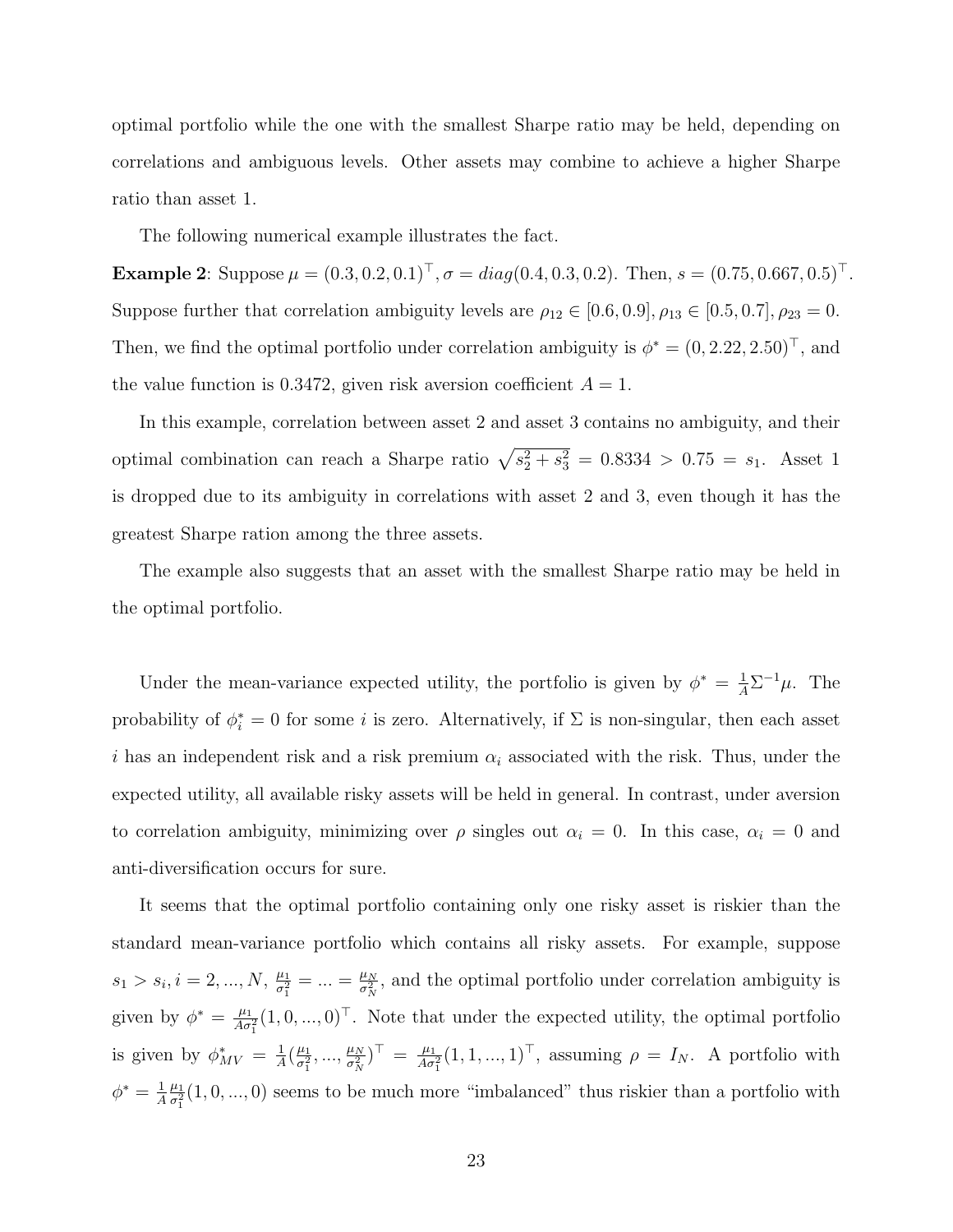$\phi^*_{MV} = \frac{1}{A}$ A  $\mu_1$  $\frac{\mu_1}{\sigma_1^2}(1,...,1)^\top$ . However, the variance of the portfolio  $\phi^*$  is

$$
(\phi^*)^\top \Sigma \phi^* = \frac{1}{A^2} s_1^2
$$

while the variance of the mean-variance portfolio  $\phi_{MV}^*$  is

$$
(\phi_{MV}^*)^{\top} \Sigma \phi_{MV}^* = \frac{1}{A^2} \sum_i s_i^2 > \frac{1}{A^2} s_1^2.
$$

Thus, the portfolio  $\phi^*$  actually has a lower variance and thus is less risky. In this example, we assume  $\rho = I_N$  to get the mean-variance portfolio. In fact, for any admissible  $\rho$ , the same conclusion holds. Note  $\phi^* = \frac{1}{4}$  $\frac{1}{A}\sigma^{-1}\rho^{-1}s$  and

$$
\min_{\rho} \max_{\phi} \phi^{\top} \mu - \frac{A}{2} \phi^{\top} \Sigma \phi = \frac{1}{2A} \min_{\rho} s^{\top} \rho^{-1} s = \frac{A}{2} \min_{\rho} (\phi^*)^{\top} \sigma \rho \sigma \phi^*.
$$

The term  $(\phi^*)^{\top} \sigma \rho \sigma \phi^*$  is in deed the variance of the return regarding portfolio  $\phi^*$ . Hence the optimal portfolio under the ambiguity has the minimum variance among all portfolios in the form  $\frac{1}{c}\sigma^{-1}\rho^{-1}s$  for any non-zero constant scale c. We summarize this result as a proposition.

PROPOSITION 8: The optimal portfolio under correlation ambiguity has smaller variance than the standard mean-variance portfolio.

The proposition says that the optimal portfolio is less risky than the standard meanvariance portfolio.

[Goldman](#page-35-1) [\(1979\)](#page-35-1) shows that in an infinite time horizon, buy-and-hold strategy will result in anti-diversification. In his paper, the asset with the highest risk and risk aversion adjusted expected return will be held. In our paper, it is the asset with the highest Sharpe ratio.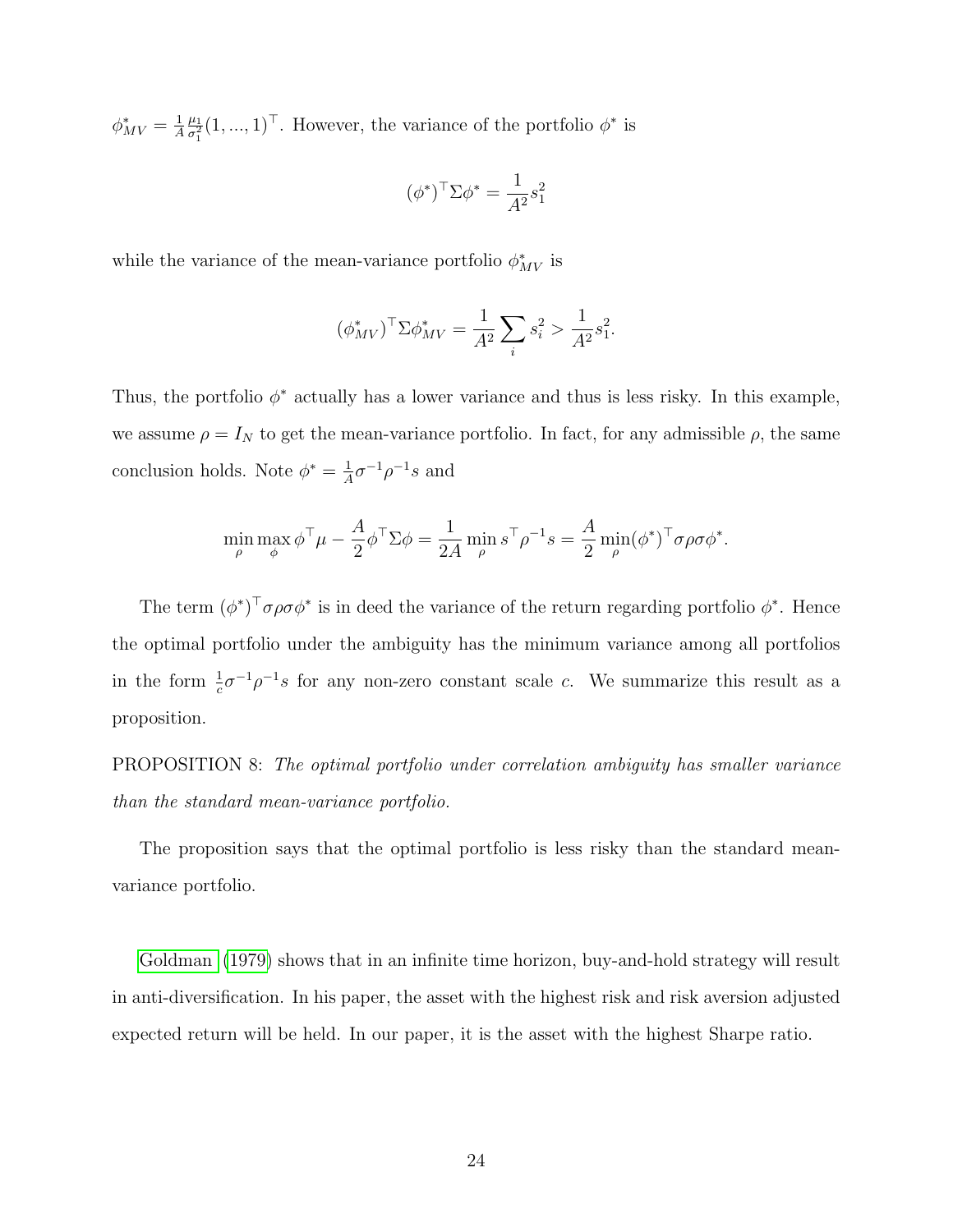#### V. Empirical Calibration

We calibrate our model using U.S. stock market data and study the optimal portfolio under correlation ambiguity. We use monthly data of S&P 500 adjusted for dividends. The data set spans from January, 1993 to December, 2012, for a total of 240 months. After filtering out incomplete data, there are 319 stocks that remain for study. We compute mean excess return, variance and correlation of excess returns for these stocks, using average monthly LIBOR as the risk free return.

Brief statistical information regarding the data are shown in Table 1. Of a total of 50721  $(319 \times 318/2)$  estimated correlations, 0.19% have a p-value greater than 5%; hence, most of the correlations are significant. The maximum correlation is 0.8365, and the minimum is -0.6385. Neither is close to the value −1 or 1. The average length of 95% confidence interval is 0.2357. The length rises to 0.3088 at the 99% confidence interval. A higher confidence interval level corresponds to a higher level of ambiguity. As is standard in the literature, confidence intervals are used as ambiguous sets of correlations.

In preceding sections, we show that aversion to correlation ambiguity can generate underdiversification. To quantitatively study the phenomenon of under-diversification, we randomly choose a sample group of stocks from the S&P 500 for  $N = 10, 20, ..., 100$ , and then compute the optimal portfolio under ambiguous correlations for investors with ambiguity aversion. Ambiguous intervals of estimated correlations result from different levels of confidence subject to the positive definite constraint. We repeat this procedure 100 times, and obtain 100 optimal portfolios. The average number of stocks in the optimal portfolios for each  $N$  is the typical size of the investors' optimal portfolios when they encounter  $N$  available stocks.

The result is reported in Figure 1. When there are 100 stocks, optimal portfolios consist of 22 stocks, on average, given the 95% confidence intervals as the ambiguous sets of the correlations. Optimal portfolios consist of approximately 18 and 24 stocks when investors select from the 100 stocks and use 90% and 99% confidence intervals, respectively, as the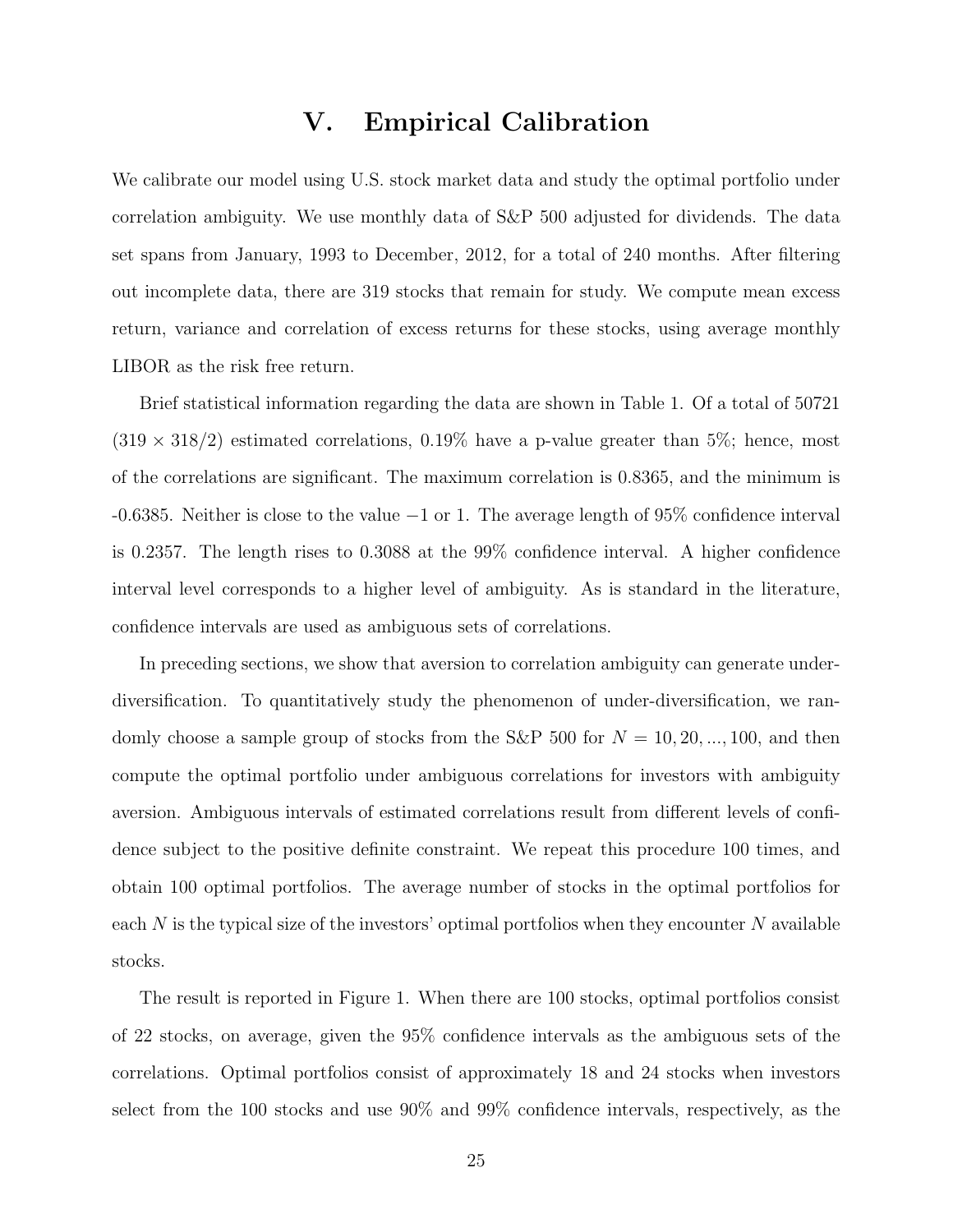ambiguity sets of the correlations. Hence, the aversion to correlation ambiguity generates under-diversification, as documented in the empirical studies.

We let risk aversion  $A = 1$  in our empirical tests. It is important to note that risk aversion solely affects the magnitude of risky positions by scaling; it does not change the choices of risky assets in the optimal portfolio under correlation ambiguity. In fact, we may obtain a corollary from Proposition [4](#page-15-1) as follows.

COROLLARY 3: The set of risky assets in the optimal portfolio under correlation ambiguity is independent of the risk aversion.

**Proof.** By Proposition [4,](#page-15-1) we observe that whether asset i has zero positions depends on whether  $\rho_{ij}^*$  falls into the ambiguous set; this, in addition to the objective function in [\(11\)](#page-15-0), is independent of risk aversion  $A$ .  $\square$ 

Empirical studies document that investors usually hold much less risky assets than they could. For example, [Campbell](#page-34-4) [\(2006\)](#page-34-4) finds that the financial portfolios of households contain only a few risky assets. [Goetzmann and Kumar](#page-34-5) [\(2008\)](#page-34-5) report that the majority of individual investors hold a single digit number of assets in a sample data set from 1991-1996. Among many empirical findings regarding under-diversification from various data sets, we refer to [Mitton and Vorkink](#page-36-6)  $(2007)$ , [Calvet, Campbell, and Sodini](#page-34-6)  $(2008)$ , and Ivković, [Sialm, and Weisbenner](#page-35-7) [\(2008\)](#page-35-7). Our result suggests that correlation ambiguity may be an explanation for their findings.<sup>[5](#page-25-0)</sup>

Next, we focus on one randomly selected sample of 100 stocks. Results are reported in Table II. When 95% confidence intervals are used as ambiguous sets for correlations, we

<span id="page-25-0"></span><sup>&</sup>lt;sup>5</sup>There are other explanations for under-diversification. For example, [Brennan](#page-34-7) [\(1975\)](#page-34-7) finds that the optimal number of risky assets in a portfolio is small when there are fixed transaction costs. [Goldman](#page-35-1) [\(1979\)](#page-35-1) shows that, for buy-and-hold strategies, an infinite time horizon leads to holding one risky asset. [Liu](#page-35-8) [\(2014\)](#page-35-8) proposes a model in which under-diversification may be caused by solvency requirements in the presence of committed consumption. [Roche, Tompaidis, and Yang](#page-36-7) [\(2013\)](#page-36-7) suggest that financial constraints can lead to under-diversification. [Nieuwerburgh and Beldkamp](#page-36-8) [\(2005\)](#page-36-8) propose an explanation based on information costs.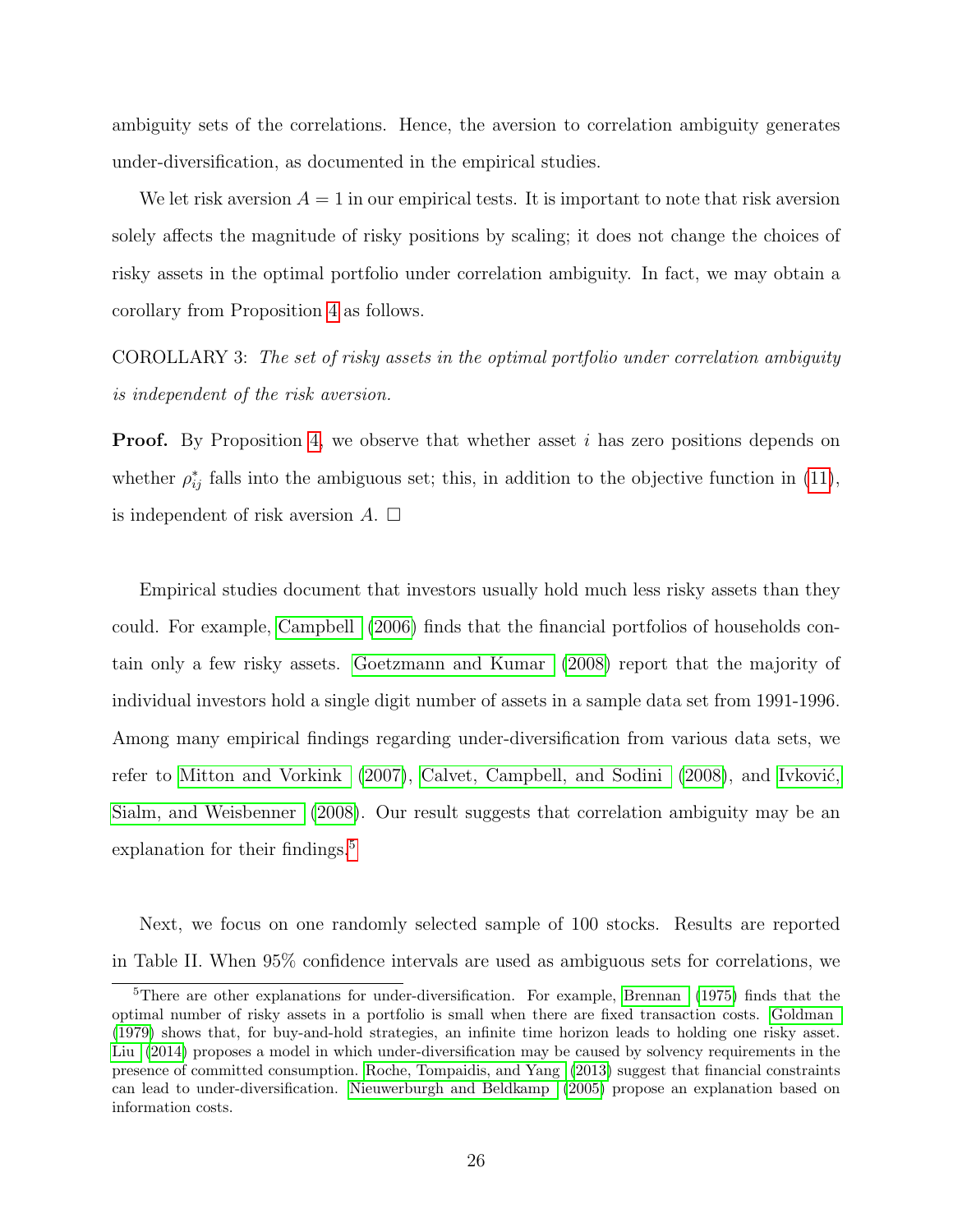obtain an optimal portfolio that consists of 20 stocks. The maximum, minimum and average of the Sharpe ratios of stocks held in the optimal portfolio are 0.1674, -0.0489, and 0.0859, respectively, and the corresponding quantities are 0.1153, -0.0064, and 0.0600, for stocks with zero positions in the optimal portfolio. The former group has a higher average Sharpe ratio than the latter. The distributions of the Sharpe ratios in the optimal portfolio and in the entire sample are presented in Figure 2. Note that the stock with the greatest Sharpe ratio is held, but not all the held stocks have large Sharpe ratios. Point estimations of correlations that determine positions of ambiguity sets, and ambiguity levels that determine size of ambiguity sets, matter here as well as Sharpe ratios.

By Proposition [2,](#page-11-0) a stock will not be held in the optimal portfolio if the ratio of its Sharpe ratio to the maximal Sharpe ratio falls into the ambiguous interval of the correlation. Given the average correlation of 0.2220, and the maximal Sharpe ratio of 0.1674, we can expect that stocks with a Sharpe ratio of approximately  $0.0372(= 0.2220 \times 0.1674)$  tend not to be held. This analysis is confirmed by Figure 2, which shows that stocks with Sharpe ratios near the point 0.03 are not held.

When the level of ambiguity is greater, the average Sharpe ratio in the optimal portfolio is higher. This finding suggests that stocks with low Sharpe ratios are more likely to be eliminated from the optimal portfolio as the ambiguity level increases, until the one with the greatest Sharpe ratio remains.

In Figure 3, we compare the optimal portfolio with the standard mean-variance portfolio constructed from sample moments. Table III lists the exact values of non-zero positions in the optimal portfolio and corresponding positions in the mean-variance portfolio. The extreme weights in the mean-variance portfolio are significantly reduced in the optimal portfolio under ambiguity. For example, the largest weight 6.1355 in the mean-variance portfolio is reduced to 0.1604 in the optimal portfolio, and the smallest -2.5868 is reduced to -0.0483.

The reason that the extreme allocations are largely reduced in the optimal portfolio under the ambiguity can be inferred from Figure 4. This figure plots distributions of correlations of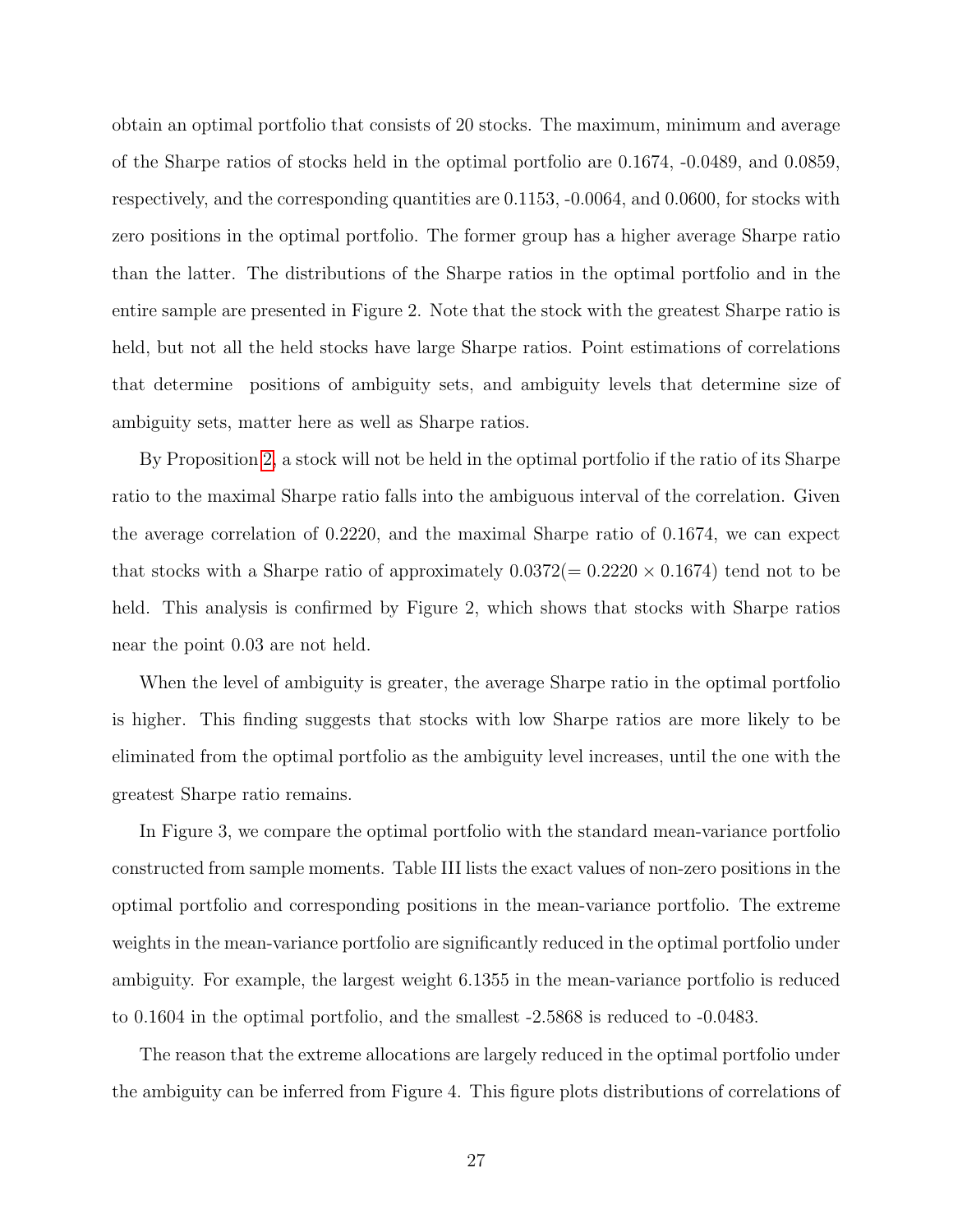all 100 stocks, as well as of those stocks in the optimal portfolio. As argued after Proposition [3,](#page-13-0) many stocks with large correlations are eliminated from the optimal portfolio. Stocks in the optimal portfolio tend to have small correlations, and extreme weights are less likely when the correlations are closer to zero. Thus, the optimal portfolio under correlation ambiguity likely has fewer extreme positions than the mean-variance portfolio.

Extreme positions are considered to be a major reason that causes poor out-of-sample performance.[6](#page-27-0) The aversion to correlation ambiguity can reduce extreme positions, and hence, may improve performance of optimal portfolios under correlation ambiguity. In fact, in our out-of-sample tests for various data sets not reported in this paper, the aversion to correlation ambiguity generates portfolios with a more stable and higher Sharpe ratio than the mean-variance portfolios. These findings regarding performance are similar to [Garlappi,](#page-34-3) [Uppal, and Wang](#page-34-3) [\(2007\)](#page-34-3). They study portfolio choice with aversion to expected return ambiguity. By examining extreme positions, we provide one possible reason why performance of optimal portfolios under correlation ambiguity can be better than mean-variance portfolios. This observation relates to the empirical finding that concentrated holdings are associated with superior performance of mutual funds [\(Kacperczyk, Sialm, and Zheng](#page-35-9) [\(2005\)](#page-35-9)).

## VI. Conclusions

In this paper, we study optimal portfolios for an agent who is averse to correlation ambiguity. We prove that anti-diversification (the optimal portfolio has only one risky asset) occurs when correlations are sufficiently ambiguous. Generally, we have under-diversification in the sense that optimal portfolios contain only part of available risky assets. Using plausible levels of ambiguity, an optimal portfolio of 20 stocks is created from 100 randomly-selected stocks from the S&P 500. Correlation ambiguity may provide an explanation for under-diversification documented in the literature.

<span id="page-27-0"></span><sup>&</sup>lt;sup>6</sup>For example, [Jagannathan and Ma](#page-35-0) [\(2003\)](#page-35-0) and [DeMiguel, Garlappi, Nogales, and Uppal](#page-34-8) [\(2009\)](#page-34-8) show out-of-sample performance can be improved by constraining the weights(hence, reducing extreme positions) in optimal portfolios.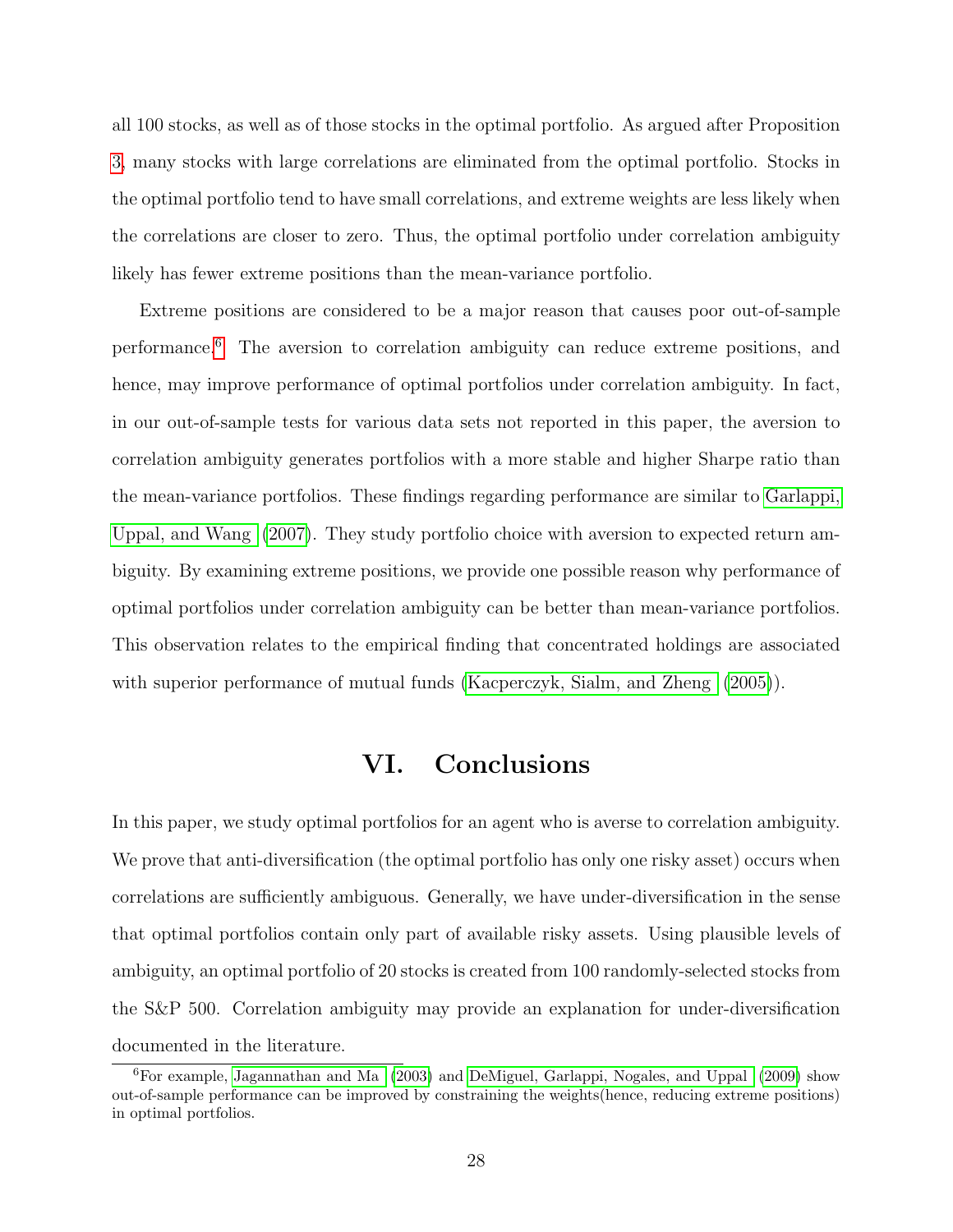Under correlation ambiguity the optimal portfolio with anti-diversification or underdiversification is less diversified and less balanced in the sense that many available assets are excluded. Also, the optimal portfolio may contain fewer risk free assets than the standard mean-variance portfolio. Thus one may be tempted to conclude that the optimal portfolio is riskier. In fact, the optimal portfolio is less risky because it has less variance. In addition, the optimal portfolio has fewer "extreme" positions because risky assets with high correlations are more likely to be omitted from the optimal portfolio under correlation ambiguity.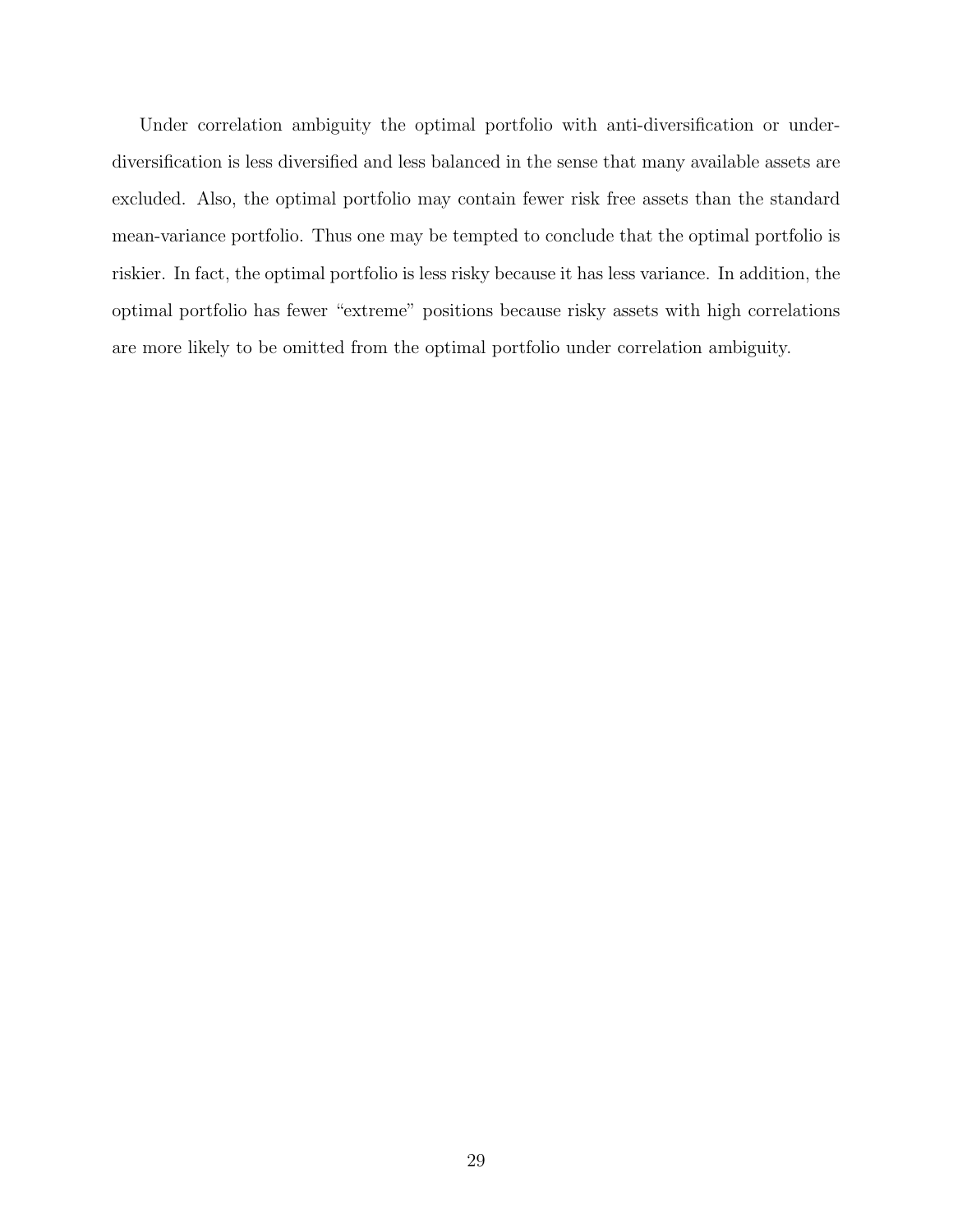# Appendix A. Proof of Propositions

Proof of Proposition [3:](#page-13-0) Let

$$
\psi = (\psi_1, ..., \psi_N)^\top = \left( \begin{array}{cc} I_{N-1} & \sigma_N^2 (\tilde{\Sigma}^{\perp})^{-1} \tilde{\beta} \\ 0 & 1 \end{array} \right) \phi.
$$

and  $\tilde{\psi} = (\psi_1, ..., \psi_{N-1})$ . Note that

$$
\begin{pmatrix}\nI_{N-1} & 0 \\
-\tilde{\beta}^{\top}(\tilde{\Sigma}^{\perp})^{-1} & 1\n\end{pmatrix}\n\begin{pmatrix}\n\tilde{\Sigma}^{\perp} & \sigma_N^2 \tilde{\beta} \\
\sigma_N^2 \tilde{\beta}^{\top} & \sigma_N^2\n\end{pmatrix}\n\begin{pmatrix}\nI_{N-1} & -(\tilde{\Sigma}^{\perp})^{-1} \tilde{\beta} \\
0 & 1\n\end{pmatrix} = \begin{pmatrix}\n\tilde{\Sigma}^{\perp} & 0 \\
0 & \sigma_N^2 - \tilde{\beta}^{\top}(\tilde{\Sigma}^{\perp})^{-1} \tilde{\beta} \sigma_N^4\n\end{pmatrix}.
$$

We then have

$$
\phi^{\top} \Sigma \phi = \tilde{\psi}^{\top} \tilde{\Sigma}^{\perp} \tilde{\psi} + \psi_N^2 (\sigma_N^2 - \tilde{\beta}^{\top} (\tilde{\Sigma}^{\perp})^{-1} \tilde{\beta} \sigma_N^4)
$$

and

$$
\mu^{\top} \phi = \tilde{\mu}^{\top} \tilde{\psi} + (\tilde{\mu}^{\top} \sigma_N^2 (\tilde{\Sigma}^{\perp})^{-1} \tilde{\beta} + \mu_N) \psi_N.
$$

Thus the objective function can be written as follows.

$$
\min_{\rho} \max_{\phi} (\mu^{\top} \phi - \frac{A}{2} \phi^{\top} \Sigma \phi) = \min_{\rho} \max_{\psi} \tilde{\mu}^{\top} \tilde{\psi} + (-\tilde{\mu}^{\top} \sigma_N^2 (\tilde{\Sigma}^{\perp})^{-1} \tilde{\beta} + \mu_N) \psi_N \n- \frac{A}{2} \left( \tilde{\psi}^{\top} \tilde{\Sigma}^{\perp} \tilde{\psi} + \psi_N^2 (\sigma_N^2 - \tilde{\beta}^{\top} (\tilde{\Sigma}^{\perp})^{-1} \tilde{\beta} \sigma_N^4) \right) \n= \frac{1}{2A} \min_{\rho} \left( \frac{\tilde{\alpha}_N^2}{\tilde{\sigma}_N^2} + \tilde{\mu}^{\top} (\tilde{\Sigma}^{\perp})^{-1} \tilde{\mu} \right) \n= \frac{1}{2A} \min_{\rho_{ij}, 1 \le i < j < N} \left( \min_{\rho_{iN}, 1 \le i < N} (\frac{\tilde{\alpha}_N^2}{\tilde{\sigma}_N^2}) + \tilde{\mu}^{\top} (\tilde{\Sigma}^{\perp})^{-1} \tilde{\mu} \right),
$$

with the optimal weight

$$
\psi^* = \frac{1}{A} \left( \begin{array}{c} (\tilde{\Sigma}^{\perp})^{-1} \tilde{\mu} \\ \tilde{\sigma}_N^{-2} \tilde{\alpha}_N \end{array} \right) |_{\rho = \rho^*}.
$$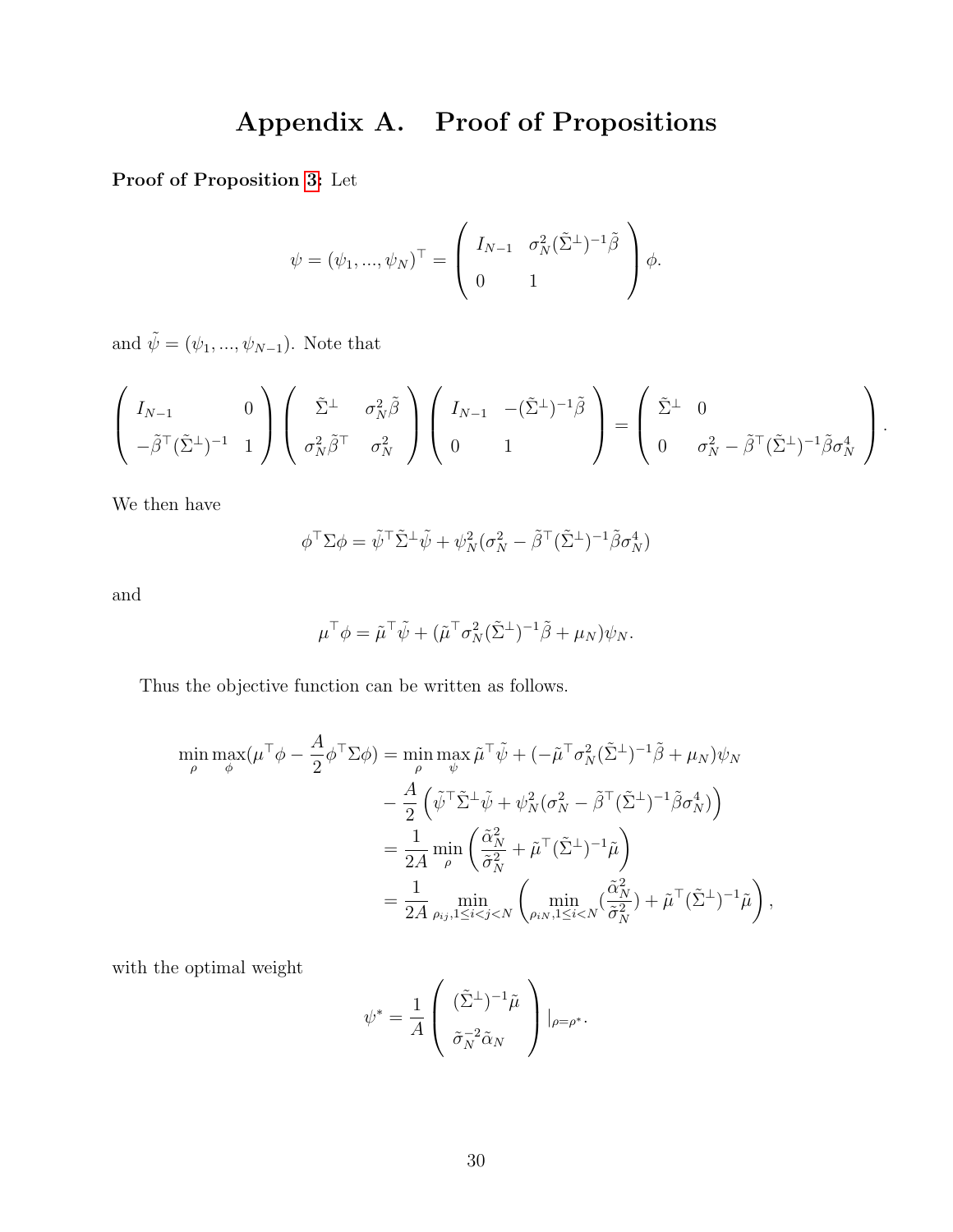So if asset N is not held,  $\tilde{\sigma}_N^{-1} \tilde{\alpha}_N|_{\rho=\rho^*} = 0$  we must have  $\min_{\rho} \tilde{\alpha}_N^2 = 0$ <sup>[7](#page-30-0)</sup>. Conversely, if

$$
\min_{\rho_{iN}, 1 \le i < N} \tilde{\alpha}_N^2 / \tilde{\sigma}_N^2 = 0
$$

or

$$
\min_{\rho_{iN}, 1 \le i < N} \tilde{\alpha}_N^2 = 0
$$

holds for all  $\tilde{\Sigma}^{\perp}$  (i.e. for all  $\rho_{ij}, 1 \leq i < j < N$ ), there is no reason to hold asset N which has an zero Sharpe ratio in the worst case.  $\Box$ 

#### Proof of Corollary [1](#page-14-0) and Proposition [4:](#page-15-1)

Exploiting the variable transformation  $\psi = \sigma \phi$  and the minimax theorem, we obtain

$$
J = \max_{\psi} \min_{\rho_{ij} \in [\underline{\rho}_{ij},\bar{\rho}_{ij}]} s^\top \psi - \frac{A}{2} \psi^\top \rho \psi = \min_{\rho_{ij} \in [\underline{\rho}_{ij},\bar{\rho}_{ij}]} \max_{\psi} s^\top \psi - \frac{A}{2} \psi^\top \rho \psi.
$$

It is trivial to solve the inner maximization problem in the right hand side above. We have  $\psi^* = \frac{1}{4}$  $\frac{1}{A} \rho^{-1} s$ , and  $J = \min_{\rho} \frac{1}{2A}$  $\frac{1}{2A} s^{\top} \rho^{-1} s$ . Let  $f = \frac{1}{2A}$  $\frac{1}{2A} s^{\top} \rho^{-1} s$ . The first order condition of f w.r.t.  $\rho_{ij}$  is

$$
\frac{\partial f}{\partial \rho_{ij}} = \frac{-1}{2A} s^{\top} \rho^{-1} I_{ij} \rho^{-1} s = -\frac{A}{2} ((\psi^*)^{\top} I_{ij} (\psi^*)) = -A \psi_i^* \psi_j^*,
$$

where  $I_{ij}$  is a  $N \times N$  matrix with all zero entries except 1 at the entry  $(i, j)$  and  $(j, i)$ . If the minimization is achieved at an interior point of  $[\underline{\rho}_{ij}, \bar{\rho}_{ij}]$ , then  $\partial f/\partial \rho_{ij} = 0$ . As a result,  $\psi_i^* \psi_j^* = 0$ . This completes the proof.  $\Box$ 

<span id="page-30-0"></span><sup>&</sup>lt;sup>7</sup>Since  $\Sigma$  must be positive definite,  $\tilde{\sigma}_N^2$  must be positive. We may assume that  $\tilde{\sigma}_N^2$  is away from 0 for given ambiguous sets of correlations.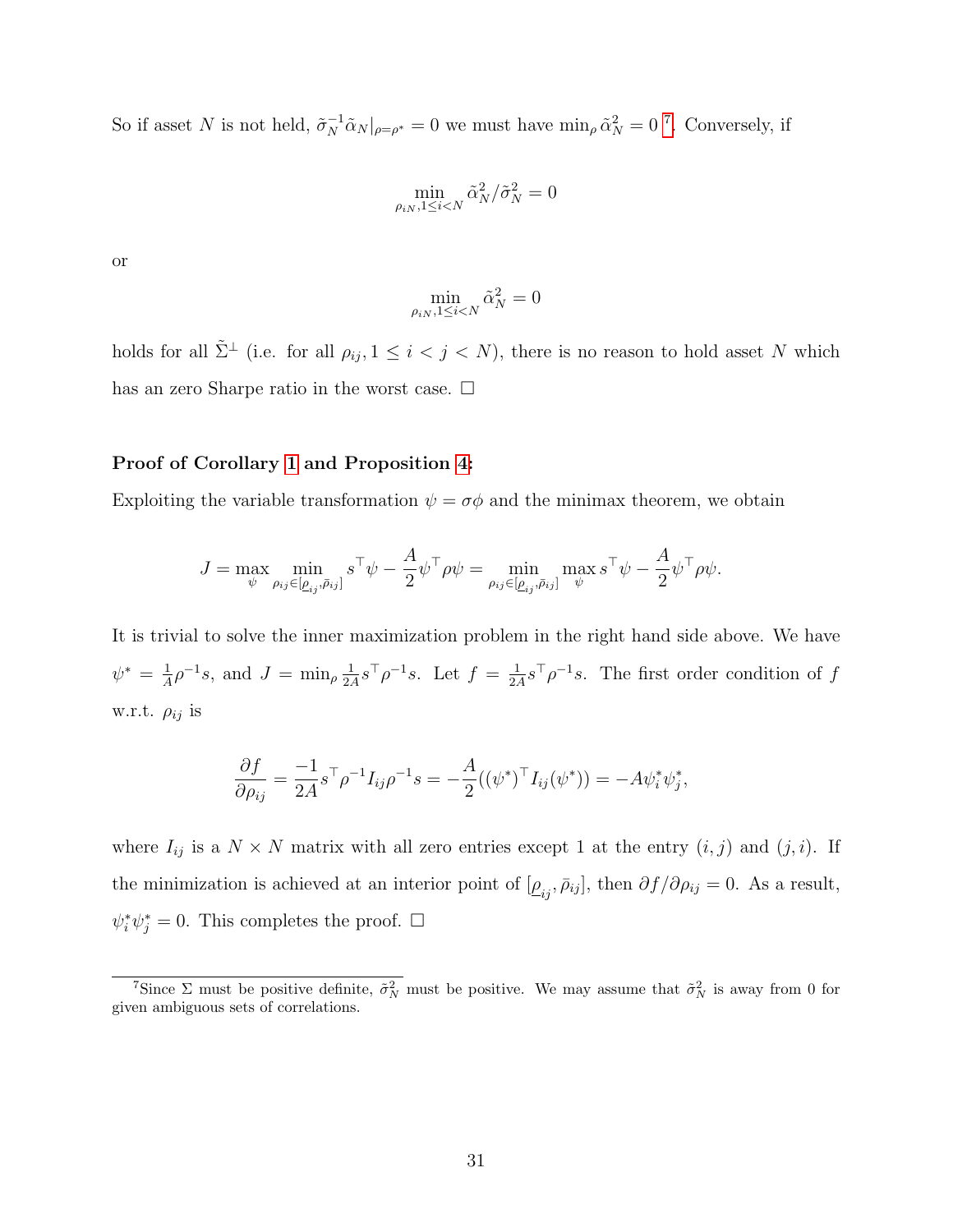## Appendix B. Transforming to SDP

Note that

$$
\min_{\rho} \max_{\phi} \phi^{\top} s - \frac{A}{2} \phi^{\top} \rho \phi = \min_{\rho} \frac{1}{2A} s^{\top} \rho^{-1} s.
$$

We need to solve the minimization problem  $\min_{\rho} s^{\top} \rho^{-1} s$ . This minimization problem is not a standard semi-definite programming problem yet. We take a transformation as follows. Consider

$$
(P1): \min s^{\top} \rho^{-1} s,
$$
  
s.t.  $\rho \in [\rho, \overline{\rho}], \quad \rho > 0,$ 

where  $\rho > 0$  denotes the positive definite constraint. The problem (P1) can be rewritten as follows.

$$
(P1'): \min t,
$$
  
s.t. 
$$
s^{\top} \rho^{-1} s \leq t, \ \rho \in [\underline{\rho}, \overline{\rho}] \ \rho > 0.
$$

We claim that the constraint  $s^{\top} \rho^{-1} s \leq t$  and  $\rho \geq 0$  is equivalent to  $\sqrt{ }$  $\overline{\phantom{a}}$  $\rho$  s  $s^{\top}$  t 1  $\geq 0$  because

$$
\begin{bmatrix} \rho & s \\ s^{\top} & t \end{bmatrix} \geq 0 \Longleftrightarrow \begin{bmatrix} \rho & 0 \\ 0 & t - s^{\top} \rho^{-1} s \end{bmatrix} \geq 0.
$$

So, (P1) can be transformed to:

$$
(P2): \min t,
$$
  
s.t. 
$$
\begin{bmatrix} \rho & s \\ s^{\top} & t \end{bmatrix} \geq 0, \ \rho \in [\underline{\rho}, \overline{\rho}], \ \rho > 0.
$$

(P2) is a standard SDP problem.

Semidefinite programming (SDP) is a subfield of convex optimization for a linear objec-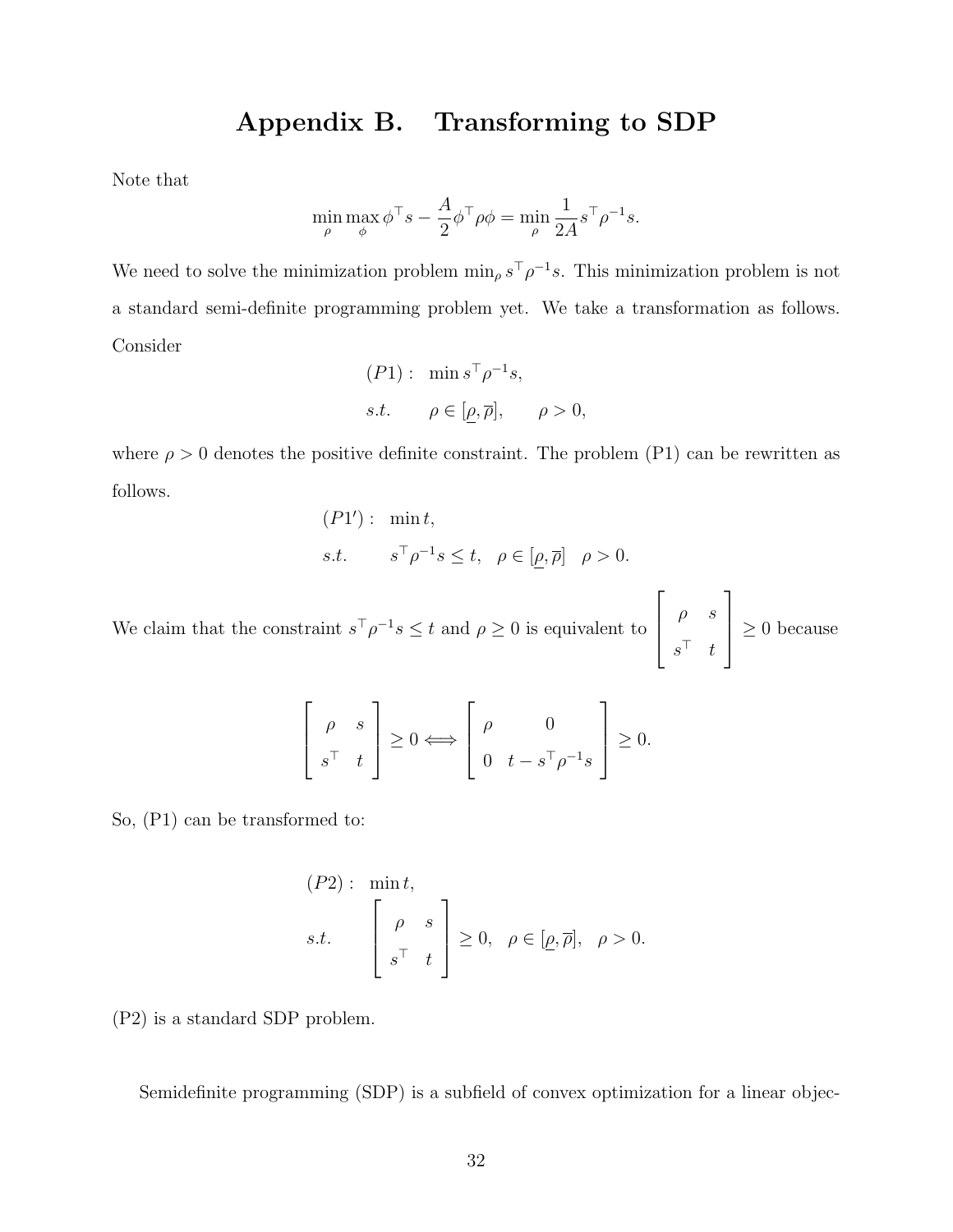tive function over the intersection of the cone of positive semidefinite matrices with an affine space. SDP is a special case of cone programming and can be solved by interior point methods. There are many free codes available in various programming languages, for example, C,  $C++$ , Matlab, Python. In the paper, we use Yalmip toolbox<sup>[8](#page-32-0)</sup> with DSDP solver, developed by Steve Benson, Yinyu Ye, and Xiong Zhang. For a complete description of the algorithm and a proof of convergence of DSDP, see "Solving Large-Scale Sparse Semidefinite Programs for Combinatorial Optimization", SIAM Journal on Optimization, 10(2), 2000, pp. 443-461.

## Appendix C. A Note on Minimax Theorem

We apply the minimax result in Theorem 37.3 of [Rockafellar](#page-36-5) [\(1970\)](#page-36-5) to establish the relation of  $\max_{\phi} \min_{\rho}$  and  $\min_{\rho} \max_{\phi}$  in equation (3) and occasionally elsewhere of this paper. In fact, Corollary 37.6 of [Rockafellar](#page-36-5) [\(1970\)](#page-36-5) further indicates that there exists a saddle point solution  $(\pi^*, \phi^*)$  such that

$$
\Phi(\phi, \rho^*) \le \Phi(\phi^*, \rho^*) \le \Phi(\phi^*, \rho)
$$

for any  $\phi$  and  $\rho$ , where  $\Phi(\phi, \rho) = \mu^{\top} \phi - \frac{A}{2}$  $\frac{4}{2}\phi^{\top}\Sigma\phi$  is a concave-convex function. Hence the optimal solution discussed in this paper is actually a saddle point solution.

However, we need both of  $\phi$  and  $\rho$  are chosen from bounded sets in order to apply the theorem and corollary. Correlations are chosen from uncertain sets (with a nonempty interior) which are naturally bounded by -1 and 1, while the portfolio weight vector  $\phi$  may be required in a large enough but bounded set of  $\mathcal{R}^N$ . Precisely, we may require  $\phi \in$  $[-M, M]^N \in \mathcal{R}^N$ , where M is greater than the maximal absolute value of components of the vector  $\frac{1}{A}\Sigma^{-1}(\rho)\mu$  over all  $\rho$ . Then the boundedness assumption is satisfied.

We refer to Halldorsson and Tütüncü [\(2003\)](#page-35-10) for a related article and [Kim and Boyd](#page-35-11) [\(2008\)](#page-35-11) for an alternative approach to the minimax result without the boundedness assump-

<span id="page-32-0"></span><sup>8</sup>The toolbox is available at http://users.isy.liu.se/johanl/yalmip/pmwiki.php?n=Main.WhatIsYALMIP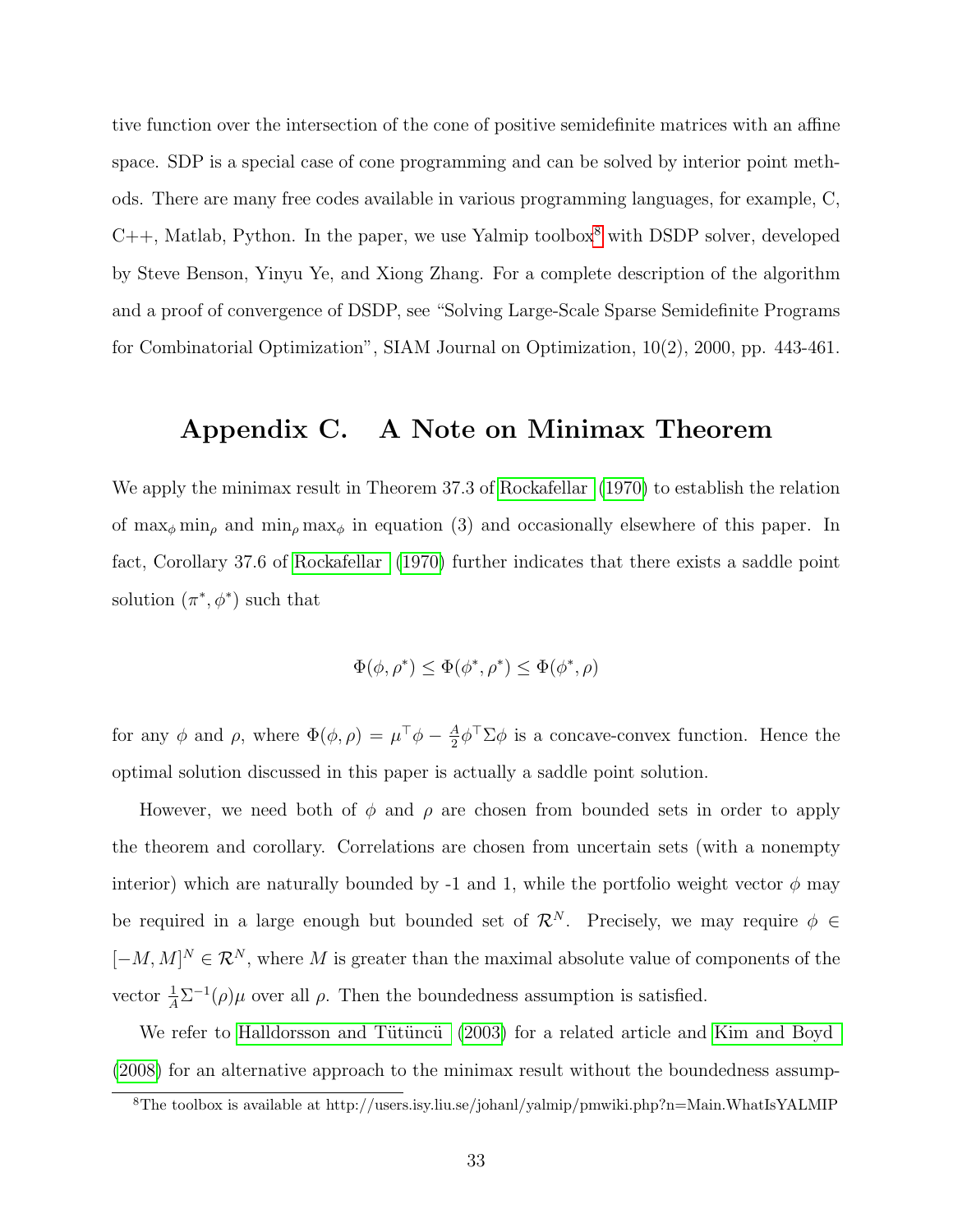tion.

In this paper, we use the minimax result for easy exposition and clear economic intuition. It worths mentioning that our major results in this paper do not reply on the minimax theorem. For example, for the case of two risky assets, we can use the argument that directly solves the max-min problem as follows.

Consider three cases: Case 1:  $\phi_1^* \phi_2^* > 0$ . The optimal correlation for the inner minimization problem is  $\rho^* = \overline{\rho}$ . Then we can solve the outside maximization problem and find  $\phi_1^* = \frac{1}{A}$  $\frac{1}{A}(s_1 - \bar{\rho}s_2)$  and  $\phi_2^* = \frac{1}{A}$  $\frac{1}{A}(s_2 - \bar{\rho}s_1)$ . To comply with the condition  $\phi_1^* \phi_2^* > 0$ , we must have  $\bar{\rho} < s_2/s_1$ . Together with further analysis on Case 2 of  $\phi_1^*\phi_2^* < 0$  and Case 3 of  $\phi_1^*\phi_2^* = 0$ , we arrive at Proposition 2, without changing the order of max and min. Also we can show anti-diversification in the N-asset case directly and compute empirical optimal portfolios by a straight numerical approach.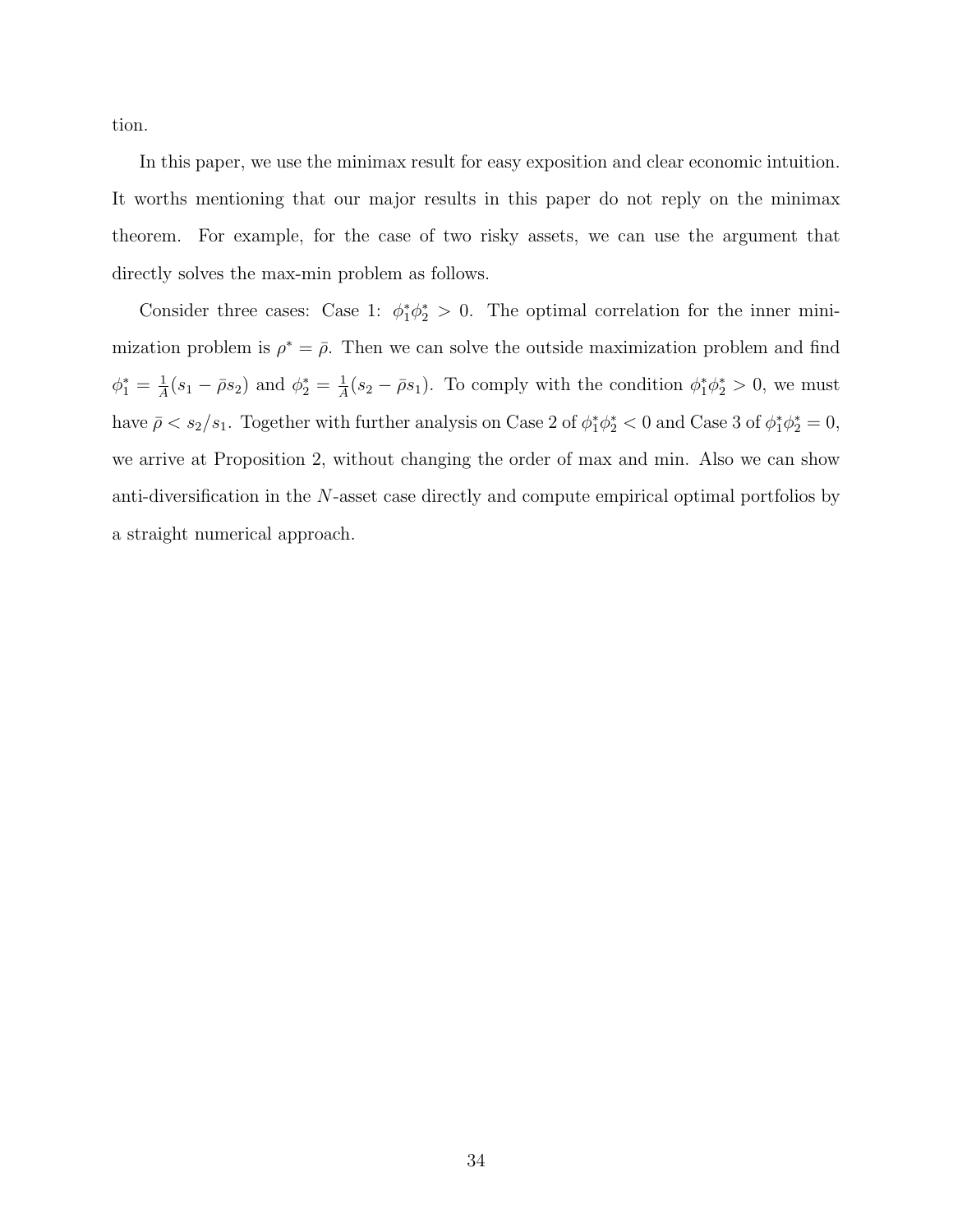#### REFERENCES

- Ang, A. and Chen, J., 2002. Asymmetric correlations of equity portfolios. Journal of Financial Economics 63, 443-494.
- <span id="page-34-7"></span>Brennan, M.J., 1975. The optimal number of securities in a risky asset portfolio when there are fixed costs of transacting: Theory and some empirical results. Journal of Financial and Quantitative Analysis 10, 483-496.
- <span id="page-34-0"></span>Boyle, P., Garlappi, L., Uppal, R., and Wang, T., 2012. Keynes meets Markowitz: The trade-off between familiarity and diversification. Management Science 58, No. 2., 253-272.
- <span id="page-34-6"></span>Calvet, L.E., Campbell, J. Y., and Sodini, P., 2008. Down or out: Assessing the welfare costs of household investment mistakes. Journal of Political Economy 115, 707-747.
- <span id="page-34-4"></span>Campbell, J.Y., 2006. Household finance, Journal of Finance, Vol. LXI, No. 4, 1553-1604.
- <span id="page-34-8"></span>DiMiguel, V., Garlappi, L., Nogales, F. J., and Uppal, R., 2009. A generalized approach to portfolio optimization: Improving performance by constraining portfolio norms. Management Science 55, 798-812.
- <span id="page-34-1"></span>Ellsberg, D., 1961. Risk, ambiguity, and the savage axioms. Quarterly Journal of Economics 75, 643-669.
- <span id="page-34-2"></span>Gilboa, I. and Schmeidler, D., 1989. Maxmin expected utility theory with non-unique prior. Journal of Mathematical Economics 18, 141-153.
- <span id="page-34-3"></span>Garlappi, L., Uppal, R., and Wang, T., 2007. Portfolio selection with parameter and model uncertainty: A multi-prior approach. Review of Financial Studies 20, No. 1, 41-81.
- <span id="page-34-5"></span>Goetzmann, W. N. and Kumar, A., 2008. Equity portfolio diversification. Review of Finance 12, 433-463.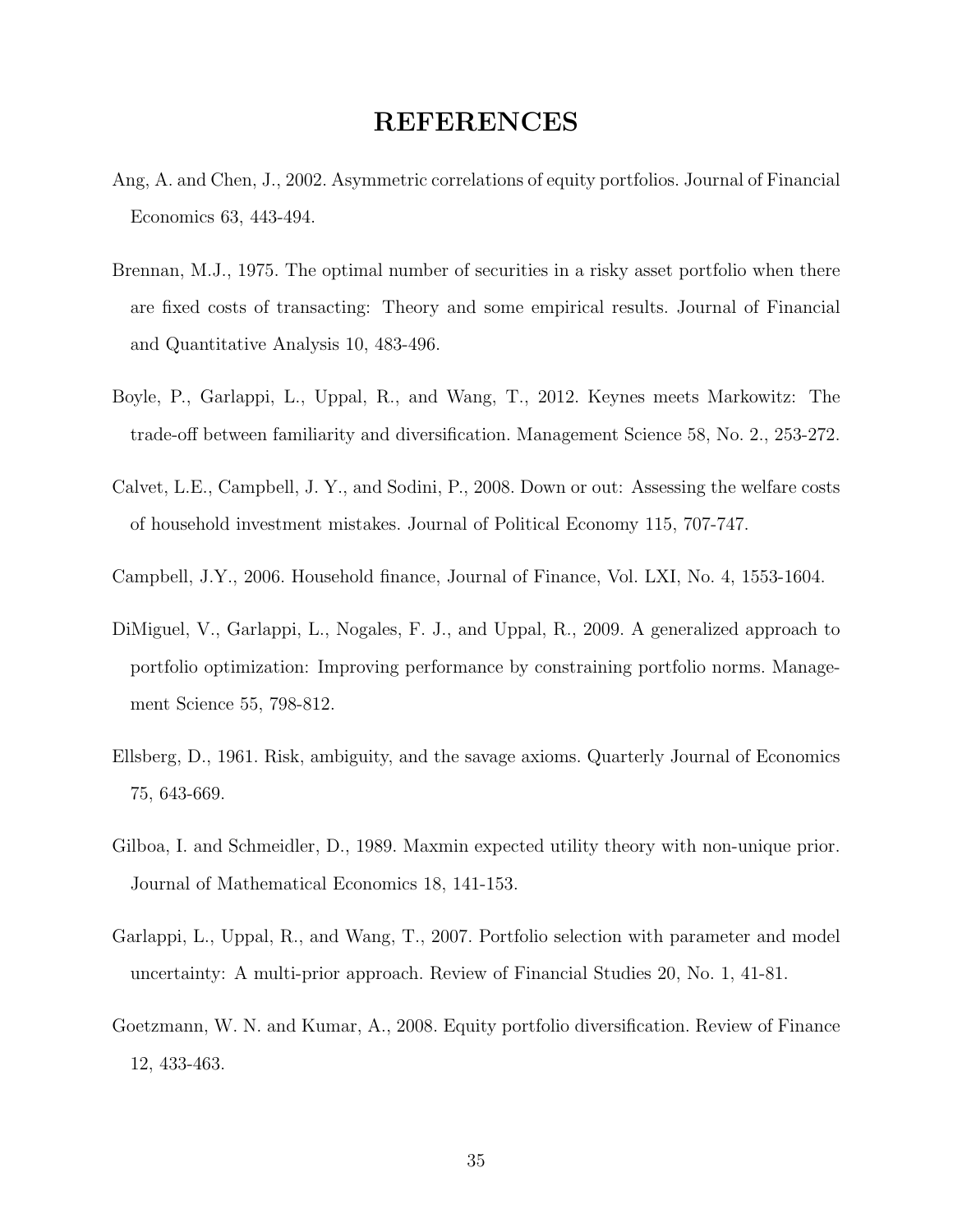- <span id="page-35-1"></span>Goldman, M. B., 1979. Antidiversification or optimal programmes for infrequently revised portfolios. Journal of Finance 34, No. 2, 505-516.
- <span id="page-35-3"></span>Guidolin, M. and Liu, H.L., 2014. Ambiguity aversion and under-diversification. Journal of Financial and Quantitative Analysis. Forthcoming.
- <span id="page-35-6"></span>Hansen, L.P. and Sargent, T. J., 2001. Robust control and model uncertainty. American Economic Review 91, 60-66.
- <span id="page-35-10"></span>Halldorsson, B. V. and Tütüncü, R. H., 2003. An interior-point method for a class of saddlepoint problems. Jounrnal of Optimization Theory and Applications 116, No. 3, 559-590.
- <span id="page-35-4"></span>Izhakian, Y., 2012. Does ambiguity diversification pay? Working paper from New York University, Leonard N. Stern School of Business, Department of Economics.
- <span id="page-35-7"></span>Ivković, Z., Sialm, C., and Weisbenner, S., 2008. Portfolio concentration and the performance of individual investors. Journal of Financial and Quantitative Analysis 43, 613-656.
- <span id="page-35-0"></span>Jagannathan, R. and Ma, T., 2003. Risk reduction in large portfolios: Why imposing the wrong constraints helps. Journal of Finance 58, 1651-1684.
- <span id="page-35-9"></span>Kacperczyk, M., Sialm, C., and Zheng, L., 2005. On the industry concentration of actively managed equity mutual funds. Journal of Finance LX, 2005.
- <span id="page-35-5"></span>Knight, F.H., 1921. Risk, Uncertainty, and Profit, Boston and New York: Houghton Mifflin.
- <span id="page-35-11"></span>Kim, S. J. and Boyd, S., 2008. A minimax theorem with applications to machine learning, signal processing, and finance. SIAM Journal of optimization 19, No. 3, 1344-1367.
- <span id="page-35-8"></span>Liu, H., 2014. Solvency constraint, under-diversification, and idiosyncratic risks. Journal of Financial and quantitative Analysis 49, No. 2, 409-430.
- <span id="page-35-2"></span>MacMinn, R. D., 1984. A general diversification theorem: A note. Journal of Finance 39, 541-550.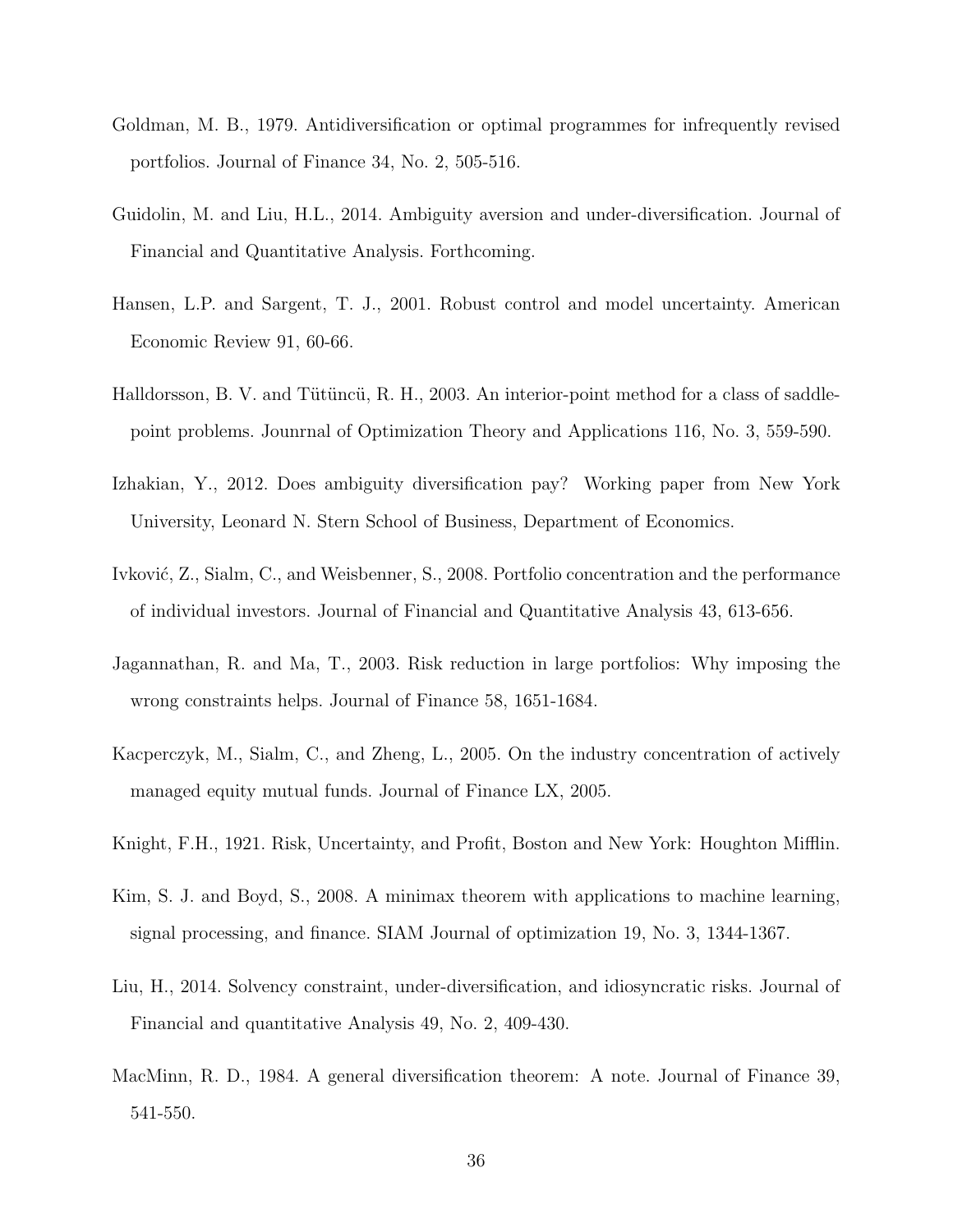- <span id="page-36-4"></span>Maenhout, P.J., 2004. Robust portfolio rules and asset pricing. Review of Financial Studies 17, 951-983.
- <span id="page-36-0"></span>Markowitz, H. M. 1952. Portfolio selection. Journal of Finance 7, 77-91.
- <span id="page-36-6"></span>Mitton, T. and Vorkink, K., 2007. Equilibrium underdiversification and the preference for skewness. Review of Financial Studies 20, 1255-1288.
- <span id="page-36-8"></span>Nieuwerburgh, S. and Veldkamp, L., 2008. Information acquisition and portfolio underdiversification. Review of Economic Studies 77, 2005.
- <span id="page-36-7"></span>Roche, R., Tompaidis, S., and Yang, C., 2013. Why does junior put all his eggs in one basket? A potential rational explanation for holding concentrated portfolios. Journal of Financial Economics 109, 775-796.
- <span id="page-36-5"></span>Rockafellar, R. T., 1970. Convex analysis, Princeton University Press, Princeton, New Jersey, 1970.
- <span id="page-36-2"></span>Samuelson, P. A., 1967. General proof that diversification pays. Journal of Financial and Quantitative Analysis 2, 1-13.
- <span id="page-36-1"></span>Tobin, J., 1958. Liquidity preference as behavior toward risk. Review of Economic Studies 25, 65-87.
- <span id="page-36-3"></span>Uppal, R. and Wang, T,. 2003. Model misspecification and under-diversification. Journal of Finance 58, No. 6, 2465-2486.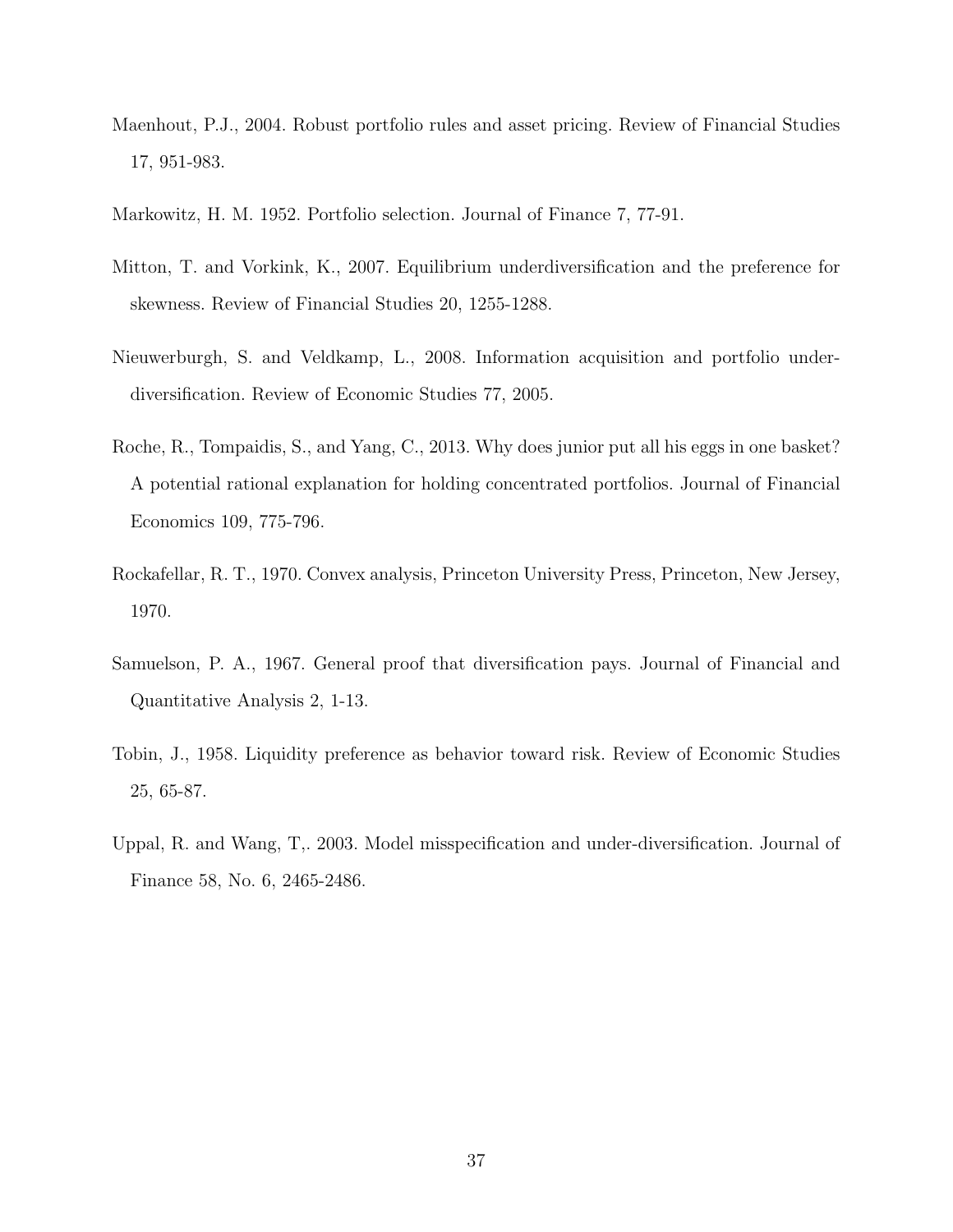# Figures and Tables



**Figure 1.** We randomly choose  $N (= 10, 20, ..., 100)$  stocks from the S&P 500, and find the optimal portfolio under correlation ambiguity for these N stocks. The ambiguous sets are given by the 90%, 95%, and 99% confidence intervals respectively. We repeat the procedure  $100$  times, average number of stocks in optimal portfolios for each  $N$  and for each ambiguous level is calculated and reported in the figure. The X-axis denotes number of available stocks  $(N)$  varying from 10 to 100. The Y-axis denotes average number of stocks in optimal portfolios.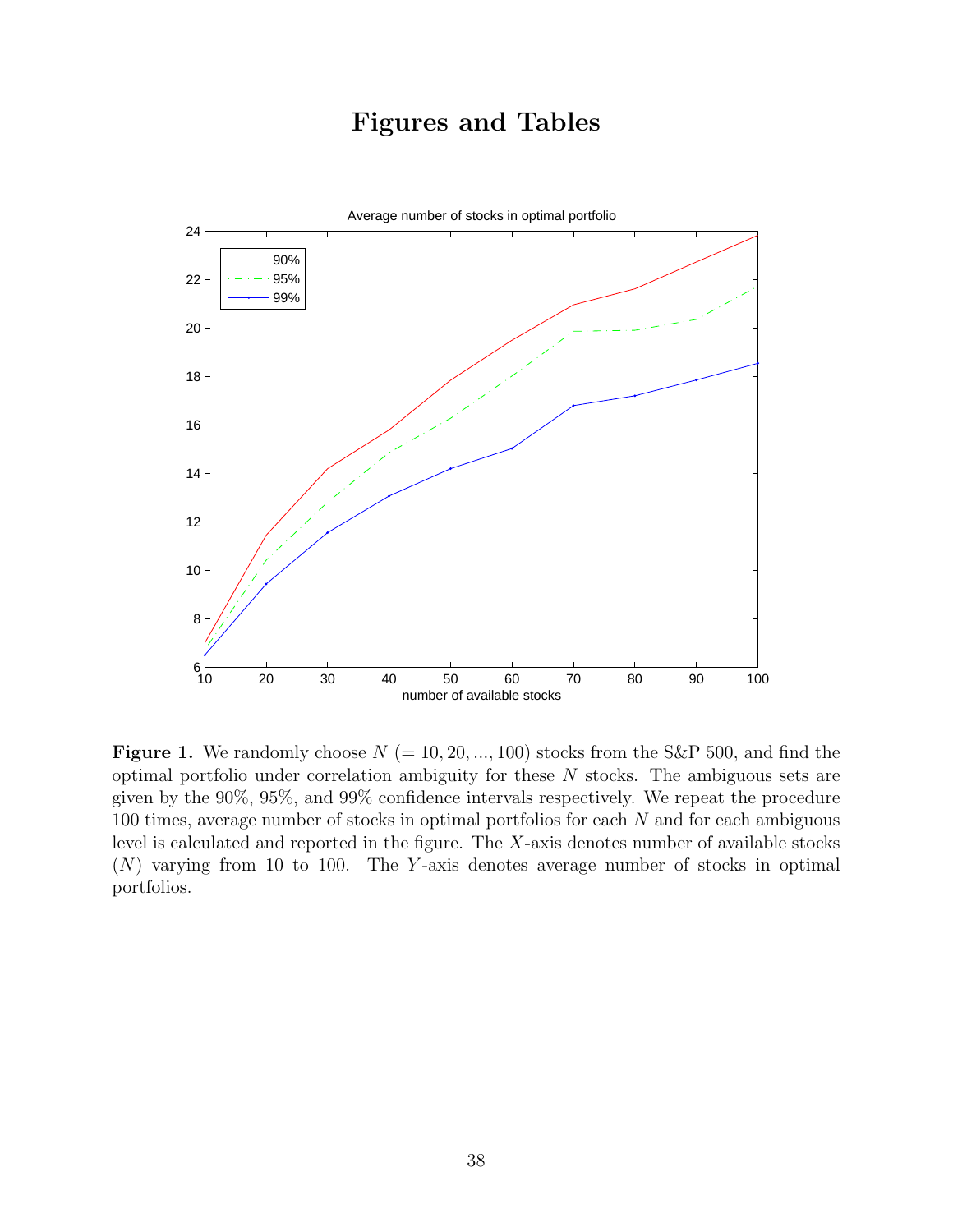

Figure 2. This figure shows distributions of Sharpe ratios in one randomly-selected sample of 100 stocks, as well as in the optimal portfolio from these stocks. Although many stocks with low Sharpe ratios are not held in the optimal portfolio, a few stocks with low Sharpe ratios are still held. Correlations and ambiguous levels matter as well as Sharpe ratios. By Proposition [2,](#page-11-0) roughly speaking, a stock will not be held in the optimal portfolio if the ratio of its Sharpe ratio to the maximal Sharpe ratio falls into the ambiguous interval of the correlation. Hence given the average correlation of 0.2220 and the maximal Sharpe ratio of 0.1674, stocks with a Sharpe ratio of approximate  $0.0372(= 0.222 \times 0.1674)$  should tend not to be held. This analysis is consistent with the figure, which shows that stocks with a Sharpe ratio near 0.03 are not held.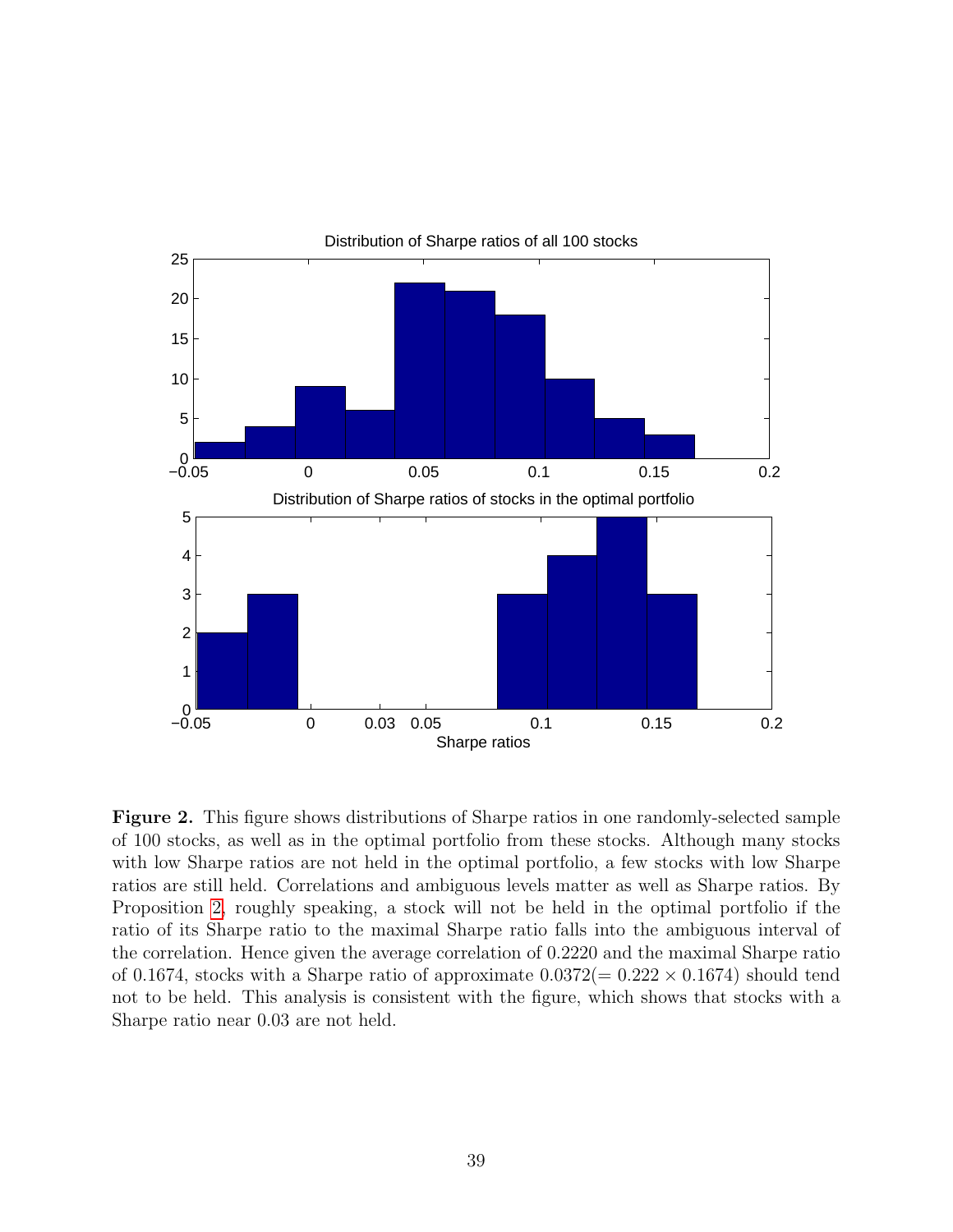

Figure 3. The magnitude of large positions are reduced greatly in the optimal portfolio compared to the standard mean-variance portfolio based on the estimation  $\hat{\rho}$ . A total of 100 stocks are in the sample. Every integer on the X-axis represents a stock. The Y-axis denotes allocations on stocks. The risk aversion coefficient  $A$  is 1. The extreme positions in the standard mean-variance portfolio are significantly reduced in the optimal portfolio under correlation ambiguity. Consequently, the optimal portfolio has less variance and is more conservative than the mean-variance portfolio in this sense.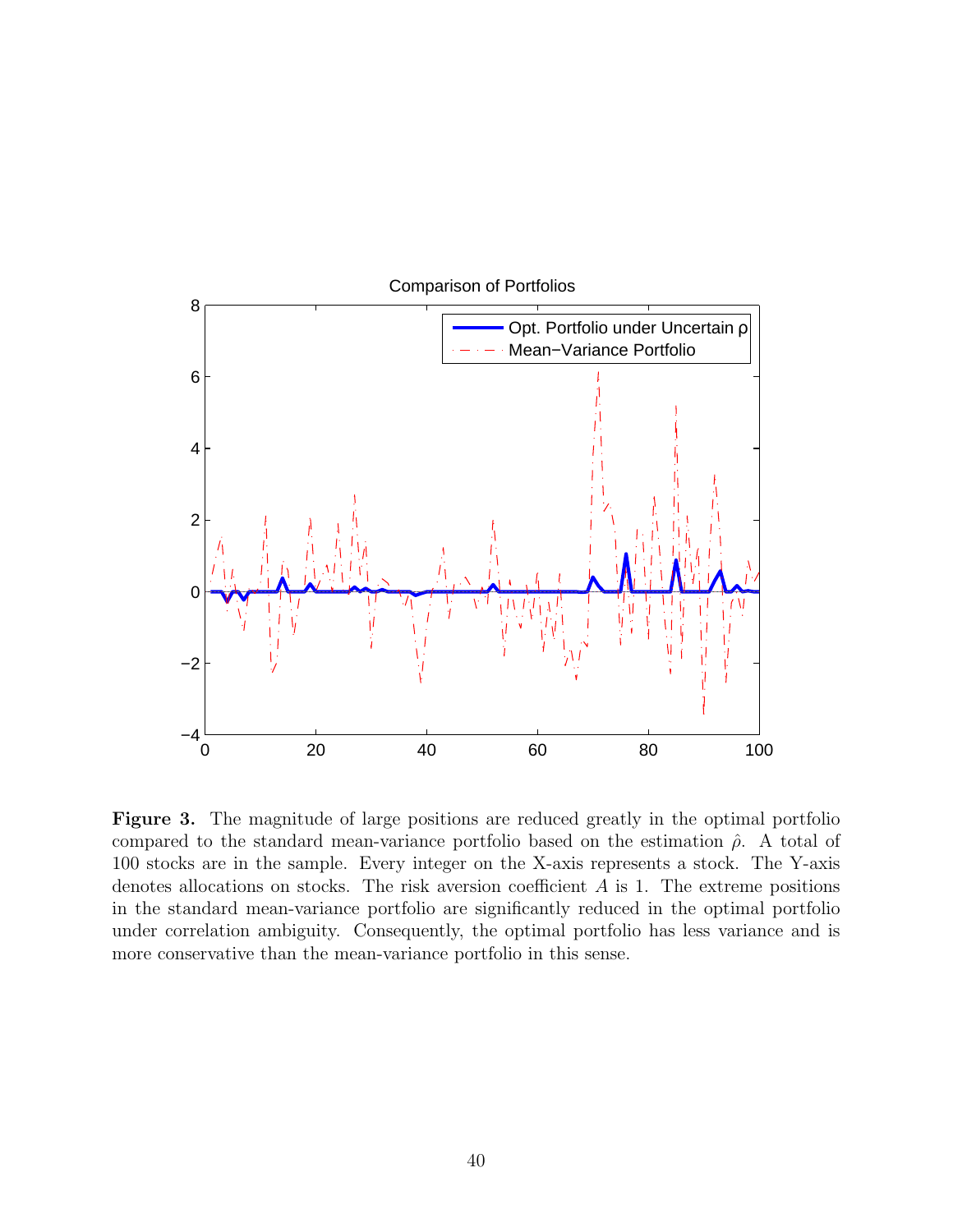

Figure 4. This figure shows the distributions of the correlations of all 100 stocks, as well as the stocks in the optimal portfolio. There are a total of  $4950(= 100 \times 99/2)$  correlations in the top panel, whereas there are  $190 (= 20 \times 19/2)$  correlations in the bottom panel. The top correlation as well as many high correlations disappear in the optimal portfolio. Consequently, less extreme positions are found in the optimal portfolio.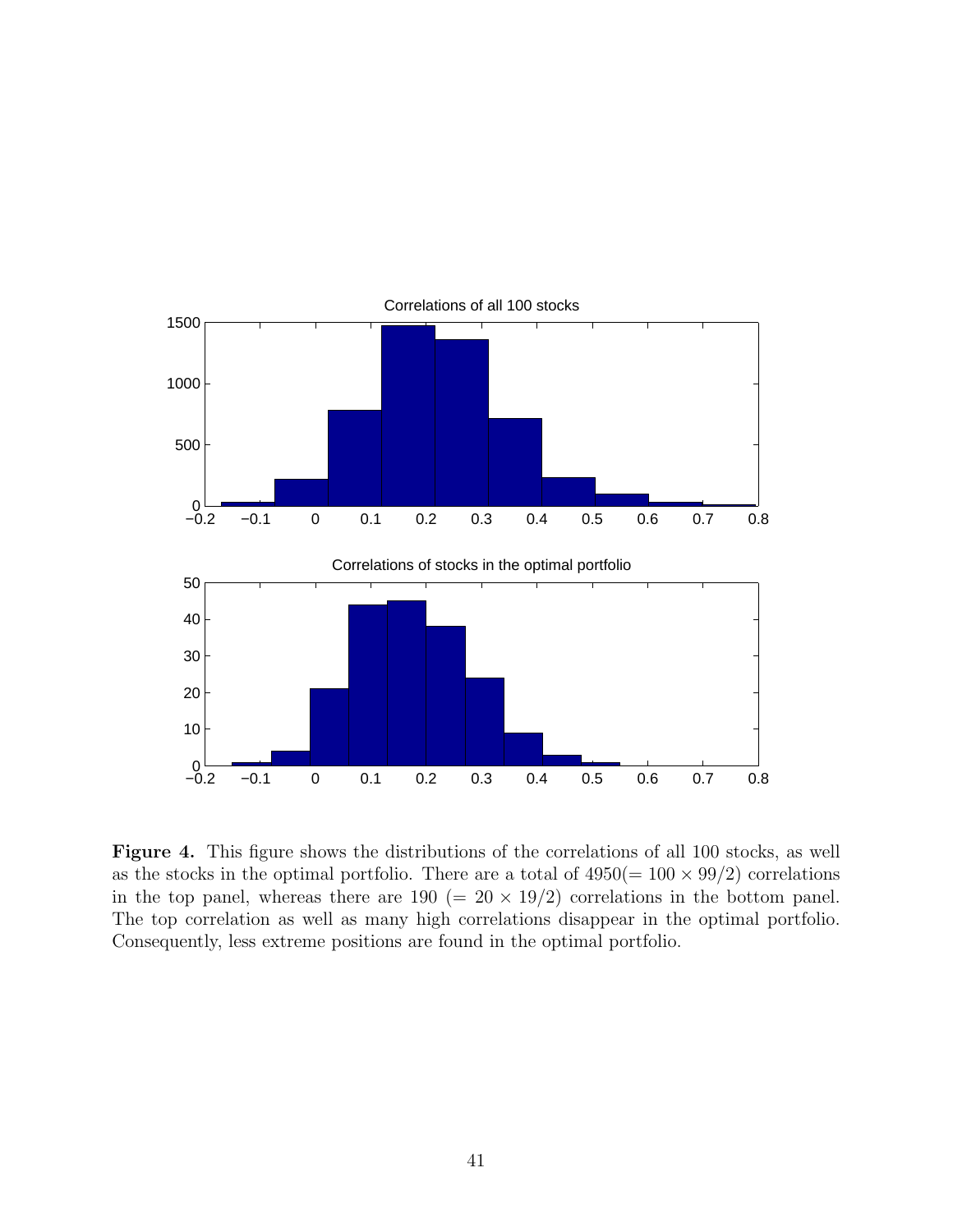| level   | correlations   |        |        |           | length of C.I. |        |        |           |  |
|---------|----------------|--------|--------|-----------|----------------|--------|--------|-----------|--|
| of C.I. | mean           | std    | max    | min       | mean           | std    | max    | mın       |  |
| 99%     | 0.2369         | 0.1266 | 0.8365 | $-0.6385$ | 0.3088         | 0.0227 | 0.3322 | 0.1016    |  |
| 95%     |                |        |        |           | 0.2357         | 0.0175 | 0.2537 | 0.0770    |  |
| 90%     |                |        |        |           | 0.1980         | 0.0148 | 0.2133 | 0.0645    |  |
|         | excess returns |        |        |           | Sharpe ratios  |        |        |           |  |
|         | mean           | std    | max    | min       | mean           | std    | max    | min       |  |
|         |                | 0.0042 | 0.0173 | $-0.009$  | 0.060          | 0.0443 | 0.1829 | $-0.0762$ |  |

Table I. Statistics of Correlations, Mean, and Sharpe Ratios of Excess Returns

The total number of stocks is 319. The percentage of p-values greater than 0.05 is 0.18%. Hence most correlations are significant. Average monthly LIBOR is used as the risk free return.

Table II. Comparison of Sharpe Ratios between Held and Not-held Stocks

| level of C.I.    | $95\%$    |           | $99\%$    |           |
|------------------|-----------|-----------|-----------|-----------|
|                  | Held      | Not-held  | Held      | Not-held  |
| Number of Stocks | 20        | 80        | 16        | 84        |
| max. Sharpe      | 0.1674    | 0.1153    | 0.1674    | 0.1125    |
| min. Sharpe      | $-0.0489$ | $-0.0064$ | $-0.0489$ | $-0.0129$ |
| ave. Sharpe      | 0.0859    | 0.0600    | 0.0954    | 0.0594    |

The table lists the results for 100 randomly selected stocks (with average correlation of 0.2220). The numbers of stocks held in the optimal portfolios are 20 and 16, and the numbers of stocks not-held are 80 and 84, respectively, for two levels of ambiguity. At each level of ambiguity, average Sharpe ratios are reported in the table, as well as the maximum and minimum of Sharpe ratios. Basically, held stocks have higher Sharpe ratios on average than not-held stocks.